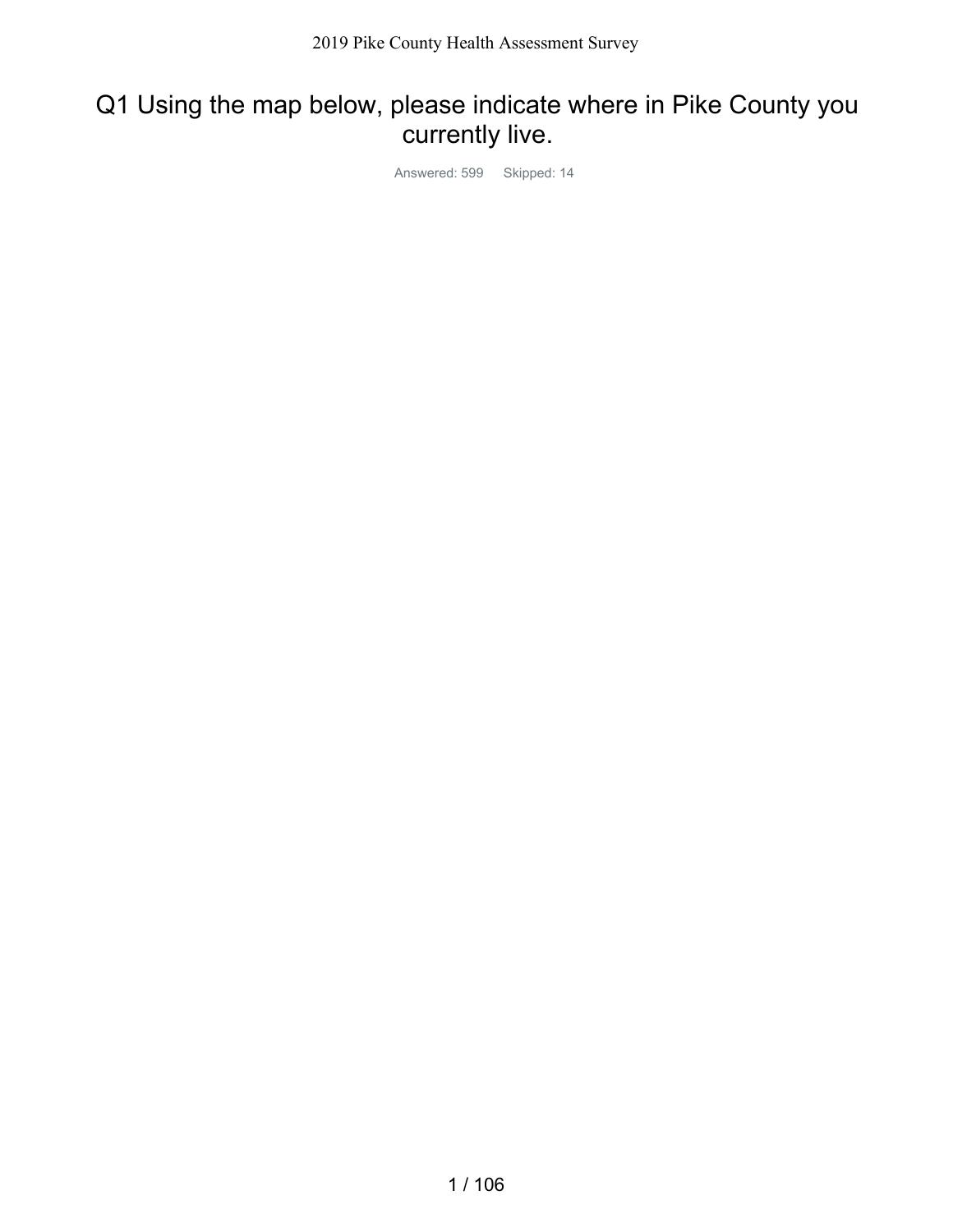

#### **ANSWER CHOICES RESPONSES**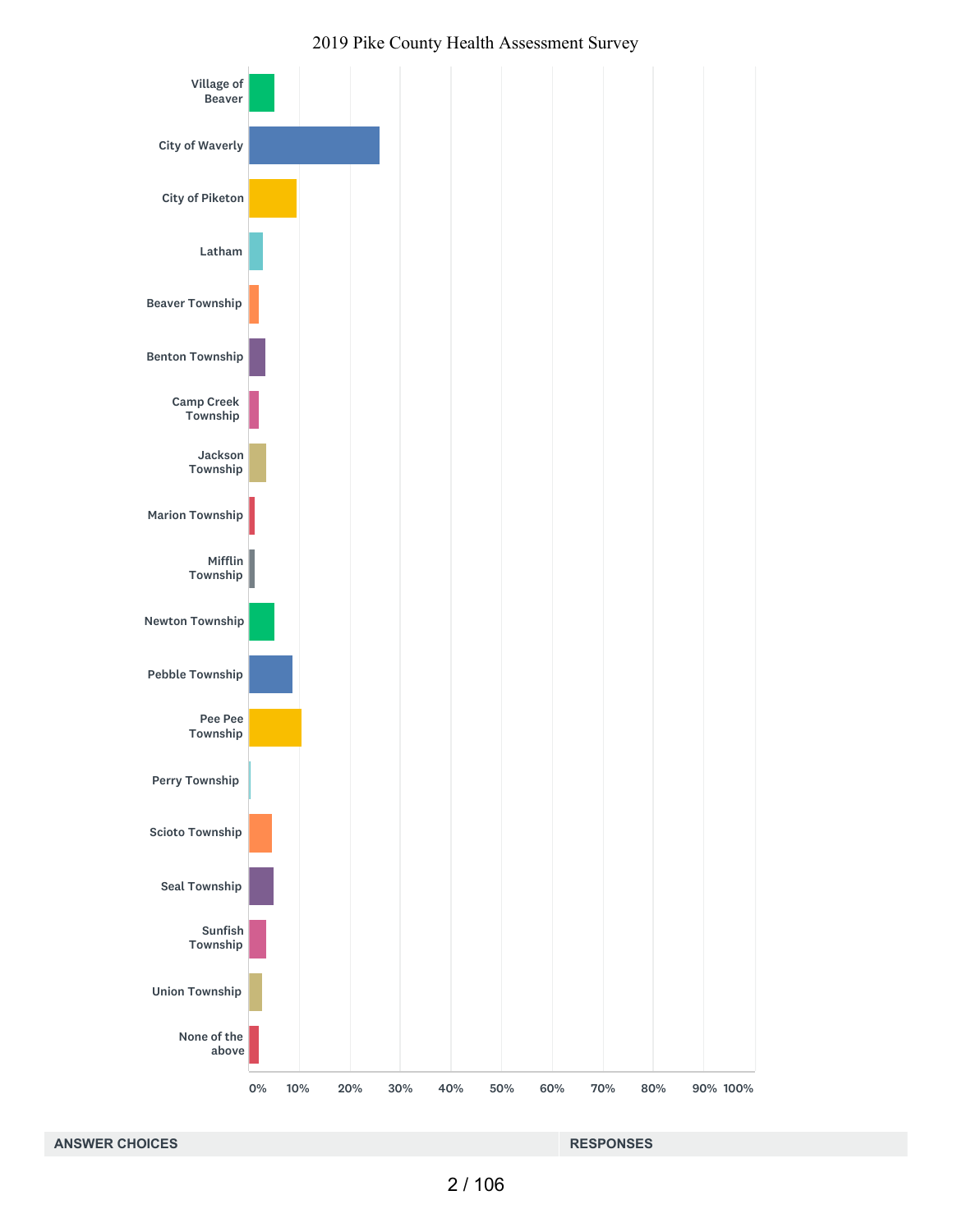#### 2019 Pike County Health Assessment Survey

| Village of Beaver      | 5.18%  | 31             |
|------------------------|--------|----------------|
| City of Waverly        | 25.88% | 155            |
| City of Piketon        | 9.68%  | 58             |
| Latham                 | 2.84%  | 17             |
| <b>Beaver Township</b> | 2.00%  | 12             |
| <b>Benton Township</b> | 3.34%  | 20             |
| Camp Creek Township    | 2.00%  | 12             |
| Jackson Township       | 3.51%  | 21             |
| Marion Township        | 1.34%  | 8              |
| Mifflin Township       | 1.34%  | $\,8\,$        |
| Newton Township        | 5.18%  | 31             |
| Pebble Township        | 8.85%  | 53             |
| Pee Pee Township       | 10.52% | 63             |
| Perry Township         | 0.33%  | $\overline{2}$ |
| Scioto Township        | 4.67%  | 28             |
| Seal Township          | 5.01%  | 30             |
| Sunfish Township       | 3.51%  | 21             |
| Union Township         | 2.67%  | 16             |
| None of the above      | 2.17%  | 13             |
| <b>TOTAL</b>           |        | 599            |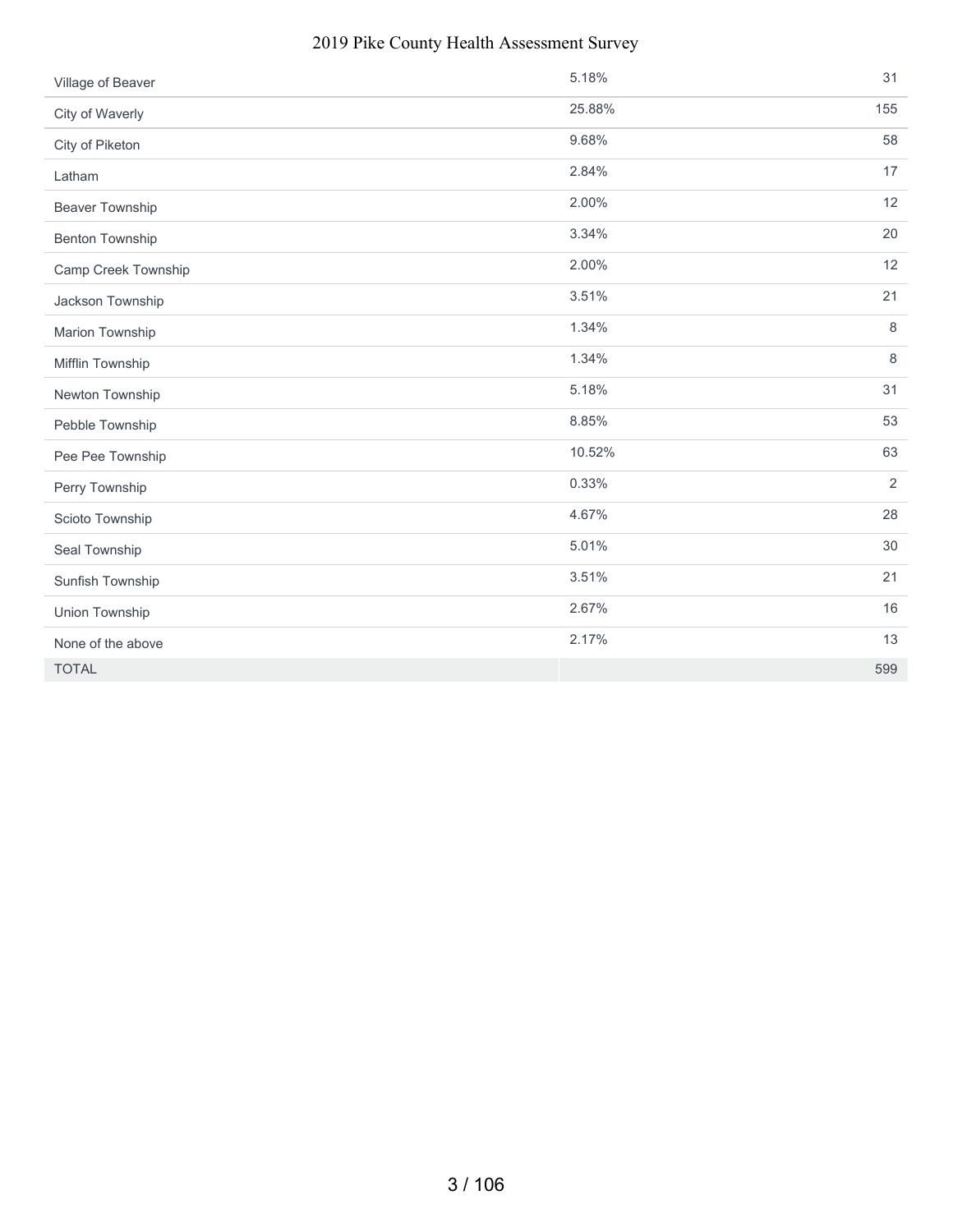

| <b>ANSWER CHOICES</b> | <b>RESPONSES</b> |             |
|-----------------------|------------------|-------------|
| Under 18              | $0.00\%$         | $\mathbf 0$ |
| 18-24                 | 7.94%            | 47          |
| 25-34                 | 15.71%           | 93          |
| 35-44                 | 23.14%           | 137         |
| 45-54                 | 15.88%           | 94          |
| 55-64                 | 18.92%           | 112         |
| $65+$                 | 18.41%           | 109         |
| <b>TOTAL</b>          |                  | 592         |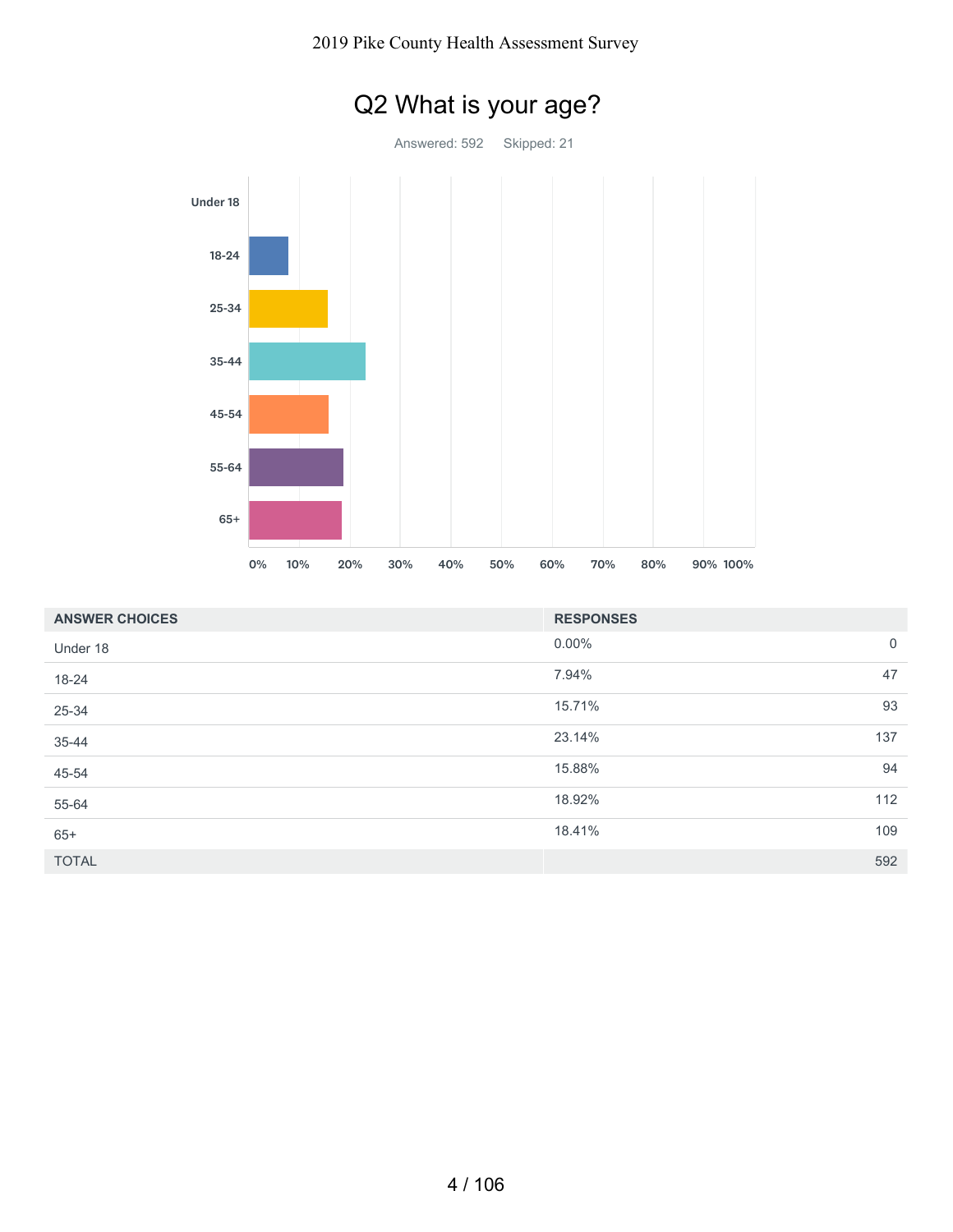#### 2019 Pike County Health Assessment Survey



| <b>ANSWER CHOICES</b>  | <b>RESPONSES</b> |                |
|------------------------|------------------|----------------|
| Male                   | 20.67%           | 123            |
| Female                 | 79.16%           | 471            |
| Trans-male to female   | $0.00\%$         | $\overline{0}$ |
| Trans-female to male   | $0.00\%$         | $\overline{0}$ |
| I prefer not to say    | 0.17%            | $\mathbf{1}$   |
| Other (please specify) | $0.00\%$         | $\overline{0}$ |
| <b>TOTAL</b>           |                  | 595            |

## Q3 What is your gender?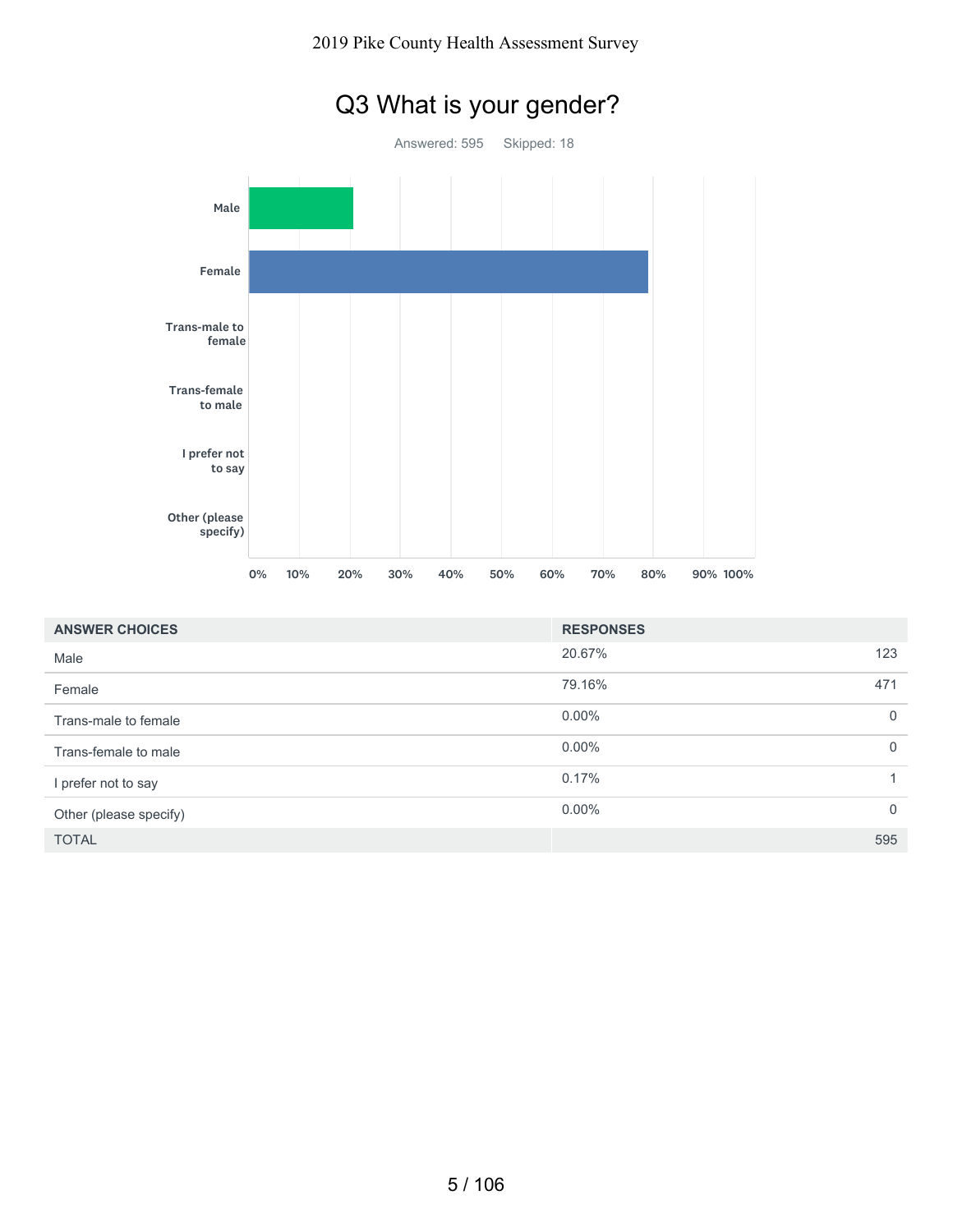

## Q4 What is your income?

| <b>ANSWER CHOICES</b>           | <b>RESPONSES</b> |     |
|---------------------------------|------------------|-----|
| Under \$15,000                  | 20.17%           | 118 |
| Between \$15,000 and \$29,999   | 16.92%           | 99  |
| Between \$30,000 and \$49,999   | 21.54%           | 126 |
| Between \$50,000 and \$74,999   | 17.78%           | 104 |
| Between \$75,000 and \$99,999   | 8.03%            | 47  |
| Between \$100,000 and \$150,000 | 7.01%            | 41  |
| Over \$150,000                  | 2.22%            | 13  |
| I prefer not to answer          | 6.32%            | 37  |
| <b>TOTAL</b>                    |                  | 585 |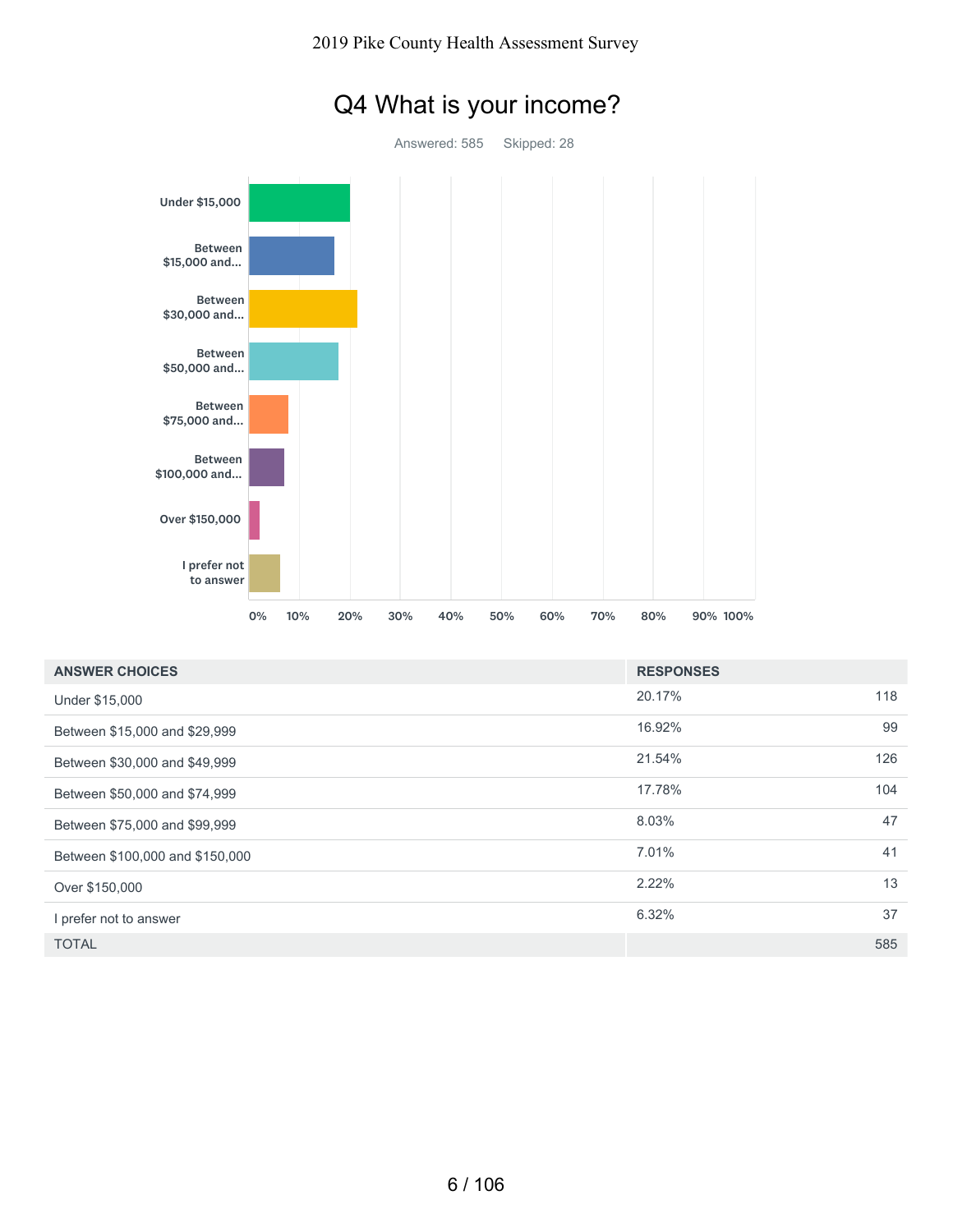## Q5 What race or ethnicity do you consider yourself to be?



| <b>ANSWER CHOICES</b>                     | <b>RESPONSES</b> |                |
|-------------------------------------------|------------------|----------------|
| White or Caucasian                        | 96.95%           | 573            |
| <b>Black or African American</b>          | 0.51%            | 3              |
| Hispanic or Latino                        | $0.00\%$         | $\mathbf 0$    |
| Asian or Asian American                   | 0.34%            | 2              |
| American Indian or Alaska Native          | 1.18%            | $\overline{7}$ |
| Native Hawaiian or other Pacific Islander | 0.34%            | 2              |
| Another race                              | 0.68%            | 4              |
| <b>TOTAL</b>                              |                  | 591            |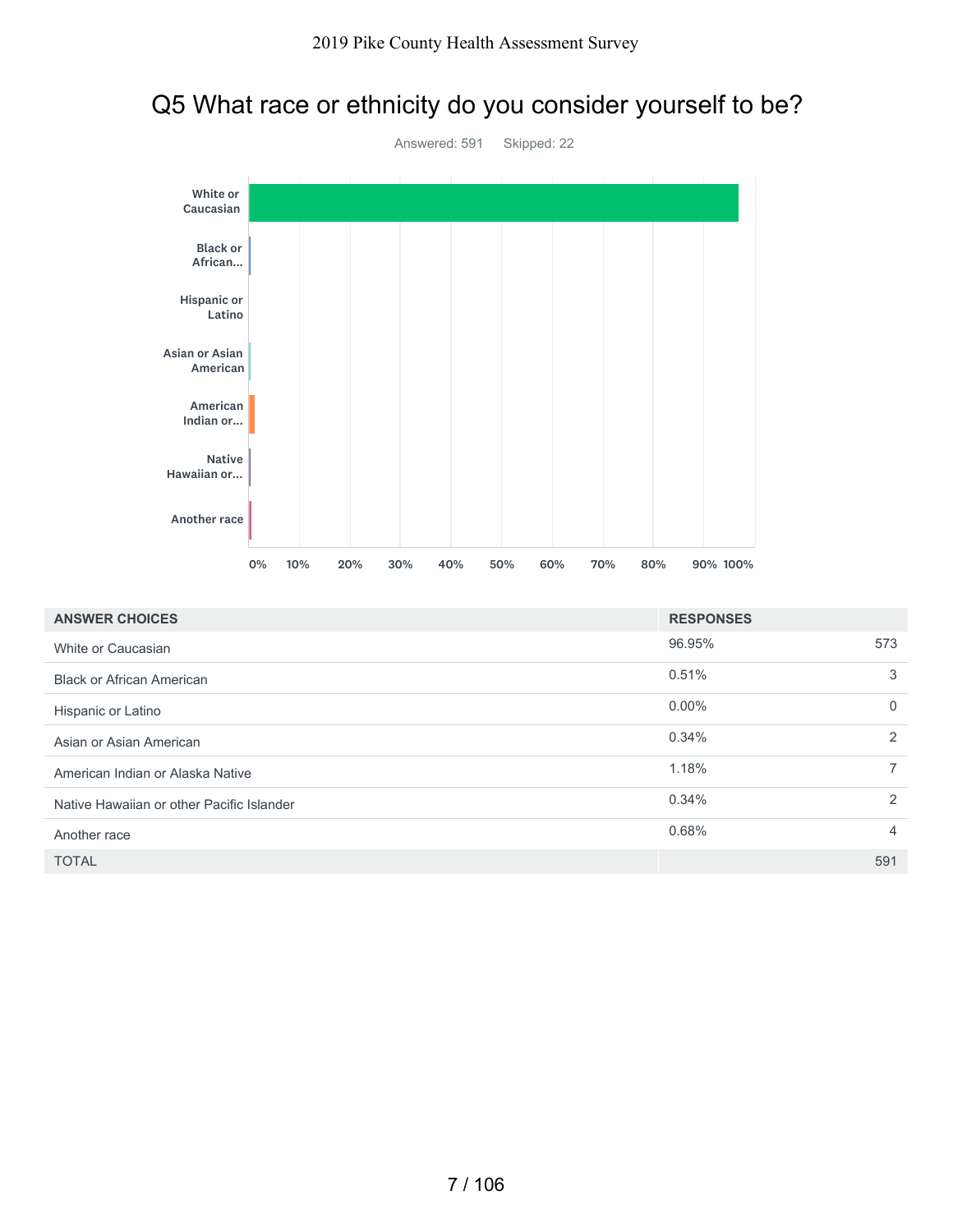

| Q6 What is your marital status? |  |
|---------------------------------|--|
|---------------------------------|--|

| <b>ANSWER CHOICES</b>           | <b>RESPONSES</b> |     |
|---------------------------------|------------------|-----|
| Single                          | 12.29%           | 72  |
| Married                         | 56.48%           | 331 |
| Widowed                         | 7.17%            | 42  |
| Separated                       | 9.73%            | 57  |
| Never married                   | 8.02%            | 47  |
| A member of an unmarried couple | 6.31%            | 37  |
| <b>TOTAL</b>                    |                  | 586 |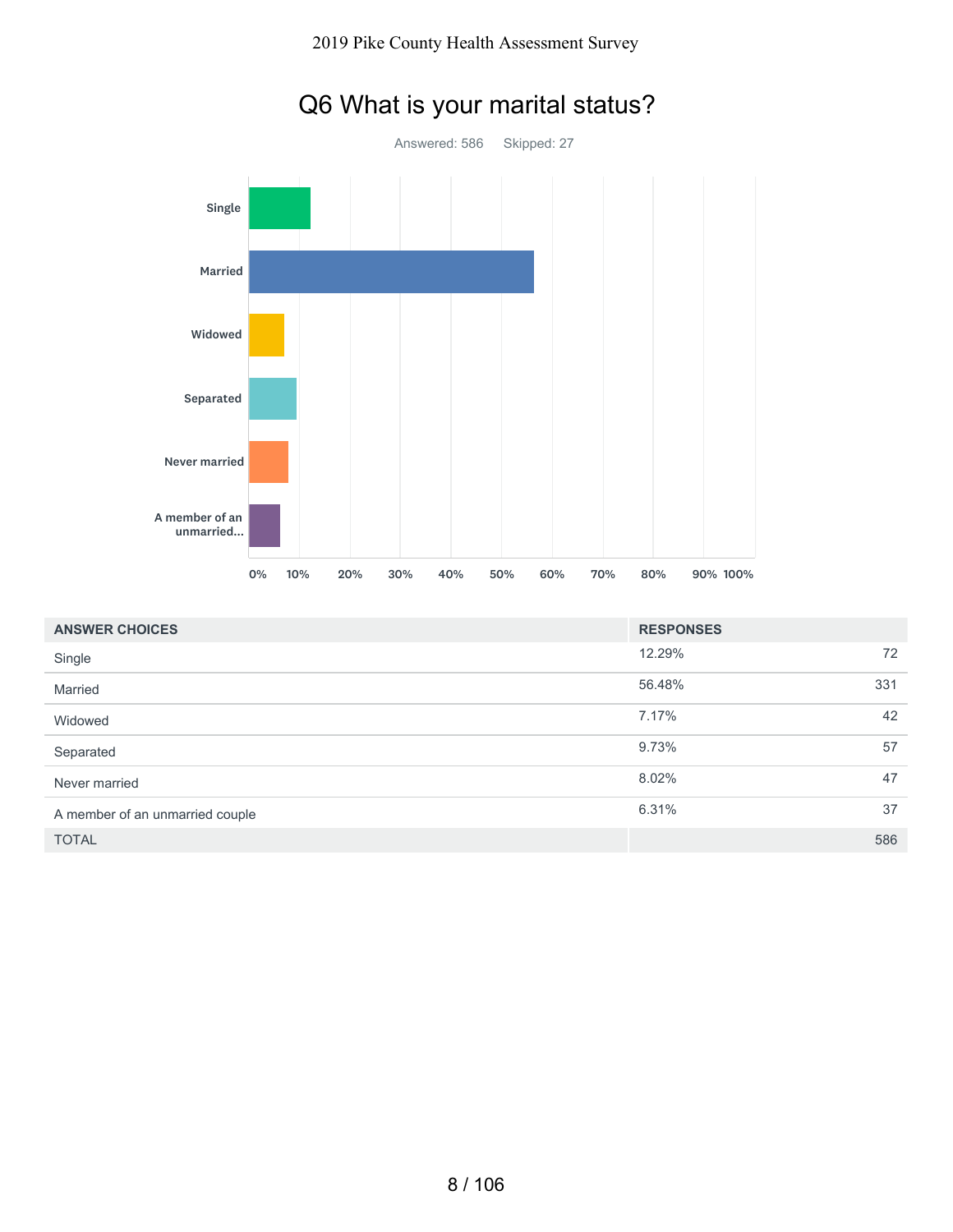## Q7 What is the highest level of school you have completed or the highest degree you have received?



| <b>ANSWER CHOICES</b>                        | <b>RESPONSES</b> |                |
|----------------------------------------------|------------------|----------------|
| I never attended school                      | $0.00\%$         | $\mathbf 0$    |
| Elementary school (grades 1-8)               | 0.69%            | $\overline{4}$ |
| Some high school (grades 9-12)               | 6.37%            | 37             |
| Less than high school degree                 | 0.34%            | 2              |
| High school degree or equivalent (e.g., GED) | 29.95%           | 174            |
| Some college but no degree                   | 28.06%           | 163            |
| Associate degree                             | 10.67%           | 62             |
| Bachelor degree                              | 11.53%           | 67             |
| Graduate degree                              | 12.39%           | 72             |
| <b>TOTAL</b>                                 |                  | 581            |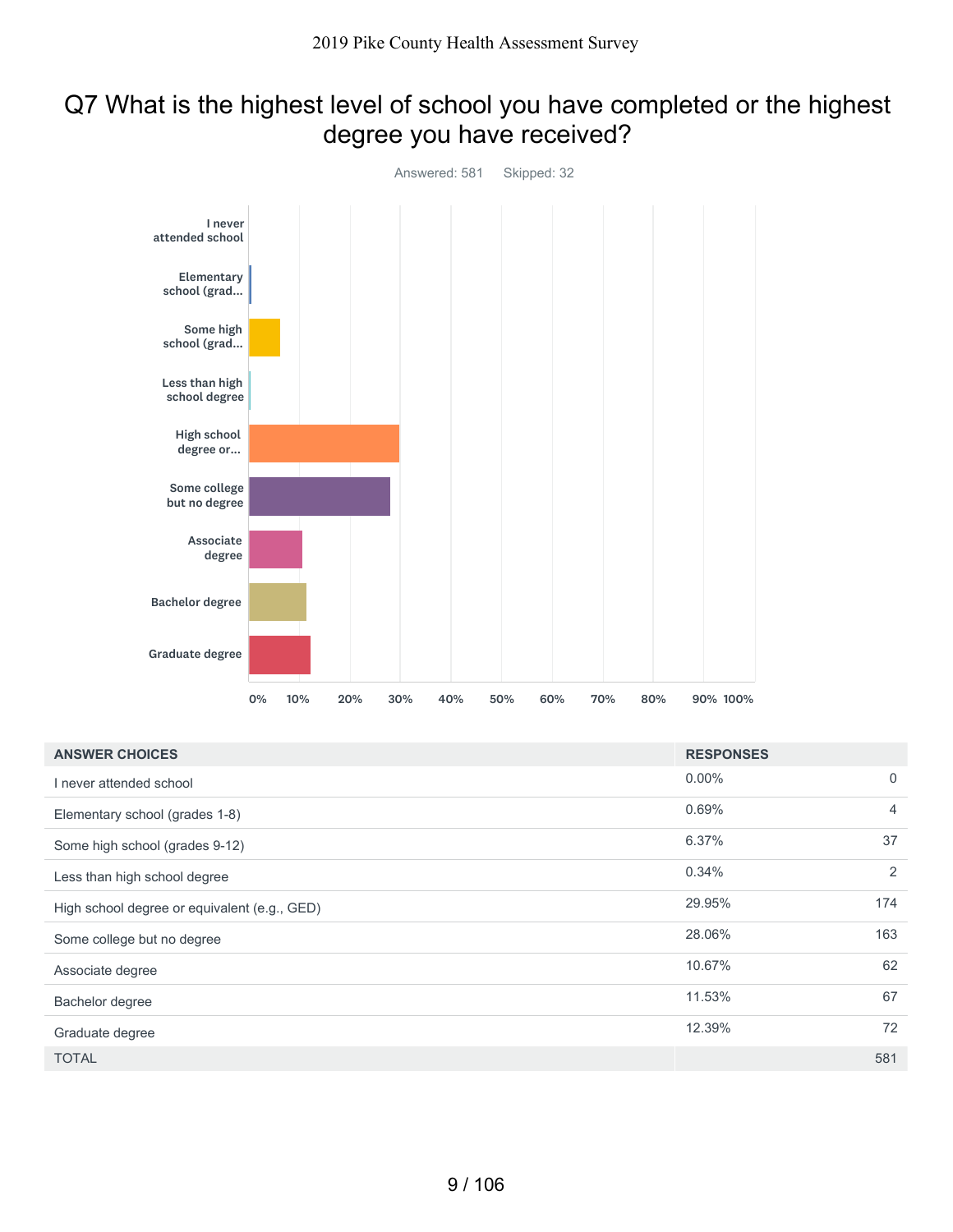



| <b>ANSWER CHOICES</b>                            | <b>RESPONSES</b> |     |
|--------------------------------------------------|------------------|-----|
| Employed for wages by an organization or company | 58.93%           | 340 |
| Self-employed                                    | 3.64%            | 21  |
| Unemployed                                       | 0.87%            | 5   |
| Out of work for more than one year               | 1.73%            | 10  |
| Out of work for less than one year               | 1.04%            | 6   |
| Homemaker                                        | 5.55%            | 32  |
| Active military                                  | 0.17%            | 1   |
| <b>Student</b>                                   | 1.91%            | 11  |
| <b>Disabled</b>                                  | 8.67%            | 50  |
| Retired                                          | 14.21%           | 82  |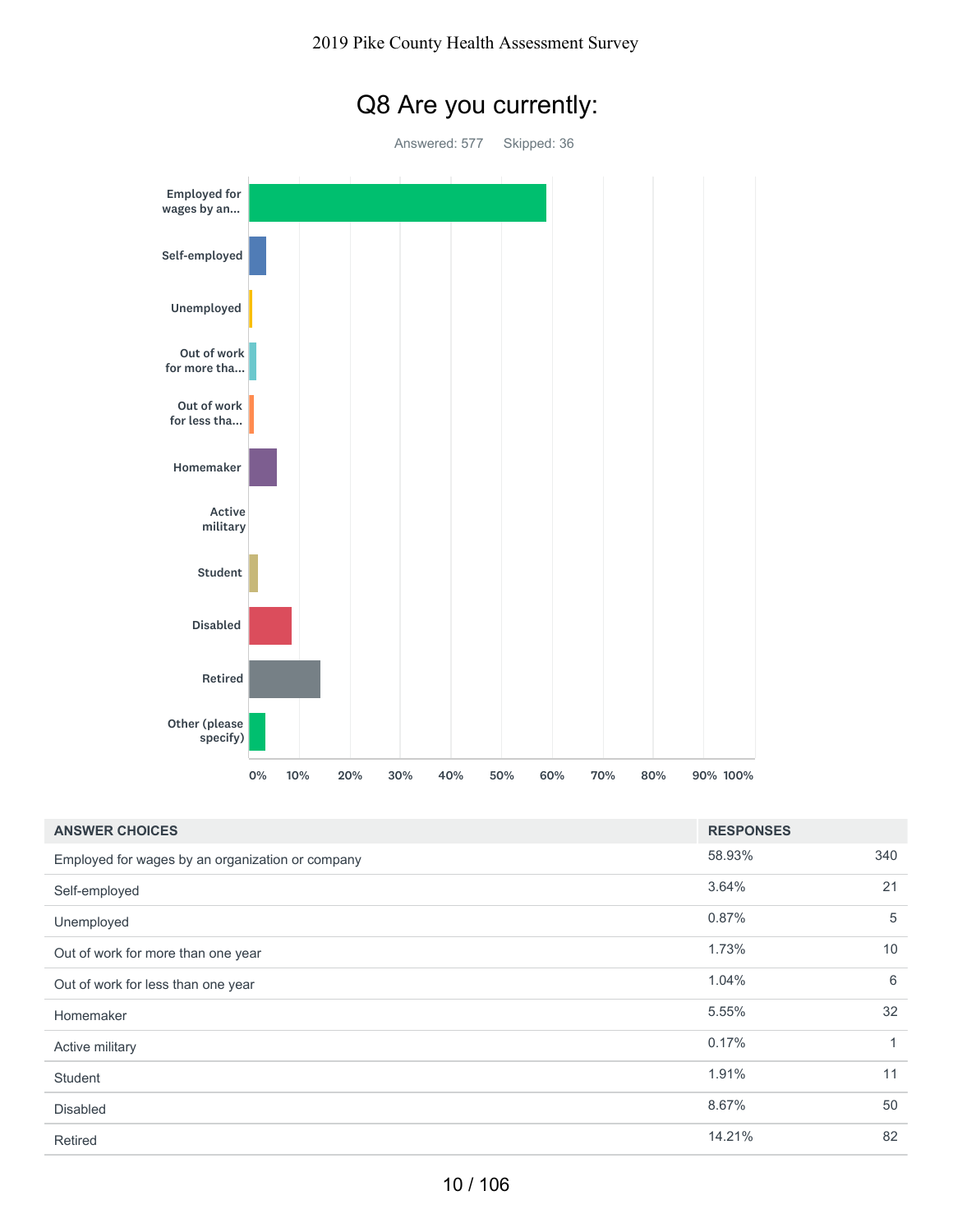#### 2019 Pike County Health Assessment Survey

| Other (please specify) | 3.29% |     |
|------------------------|-------|-----|
| <b>TOTAL</b>           |       | 577 |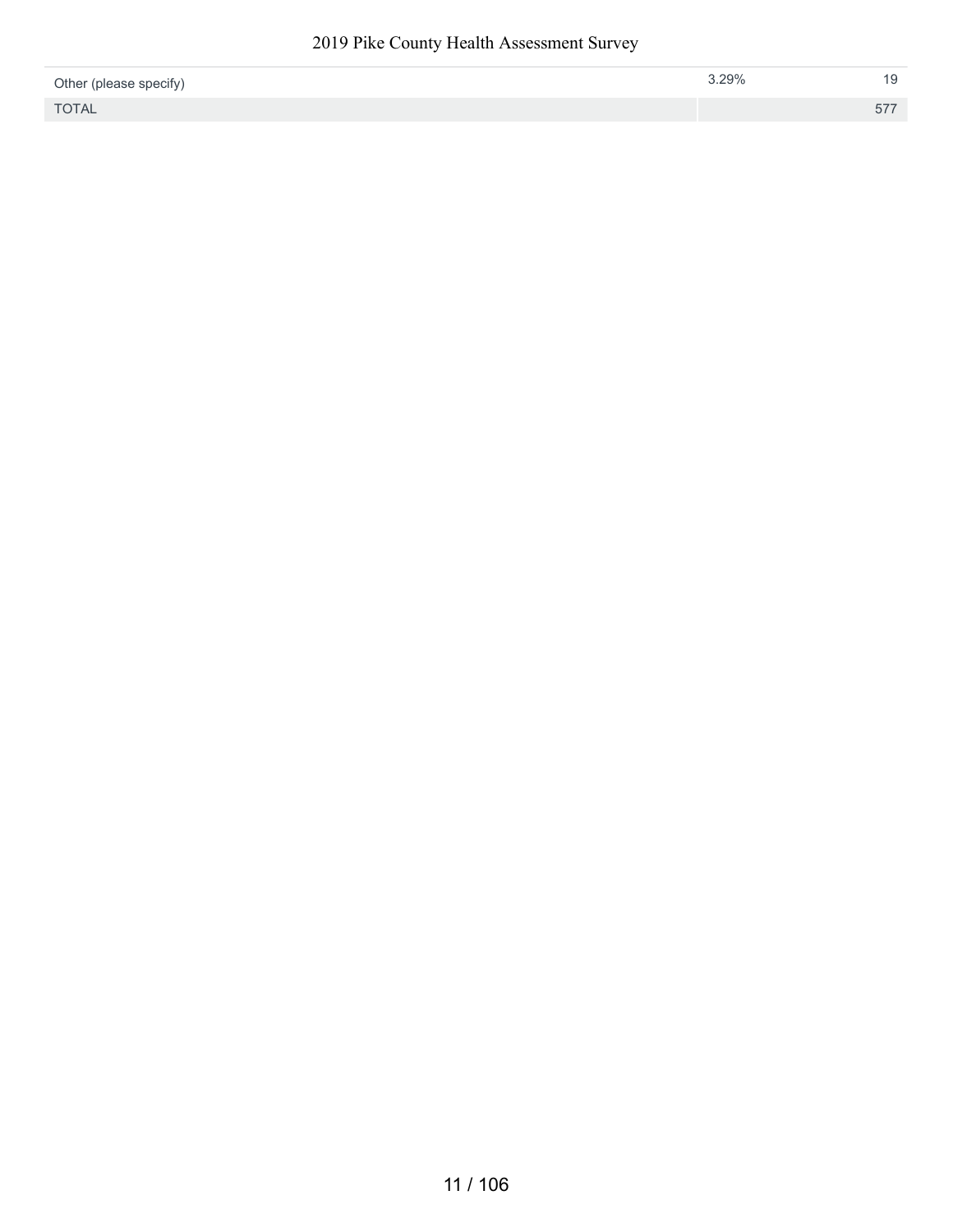### Q9 You indicated you are unemployed. Please select reasons why. You may choose more than one.



| <b>ANSWER CHOICES</b>        | <b>RESPONSES</b> |                |
|------------------------------|------------------|----------------|
| Domestic/sexual abuse victim | 5.88%            |                |
| Criminal background          | 11.76%           | 2              |
| Drug or alcohol abuse        | 5.88%            |                |
| No childcare                 | 5.88%            |                |
| No permanent address         | $0.00\%$         | $\overline{0}$ |
| Limited skills / education   | 11.76%           | 2              |
| No reliable transportation   | 23.53%           | $\overline{4}$ |
| Language barriers            | $0.00\%$         | $\overline{0}$ |
| Layoff / downsized           | 5.88%            |                |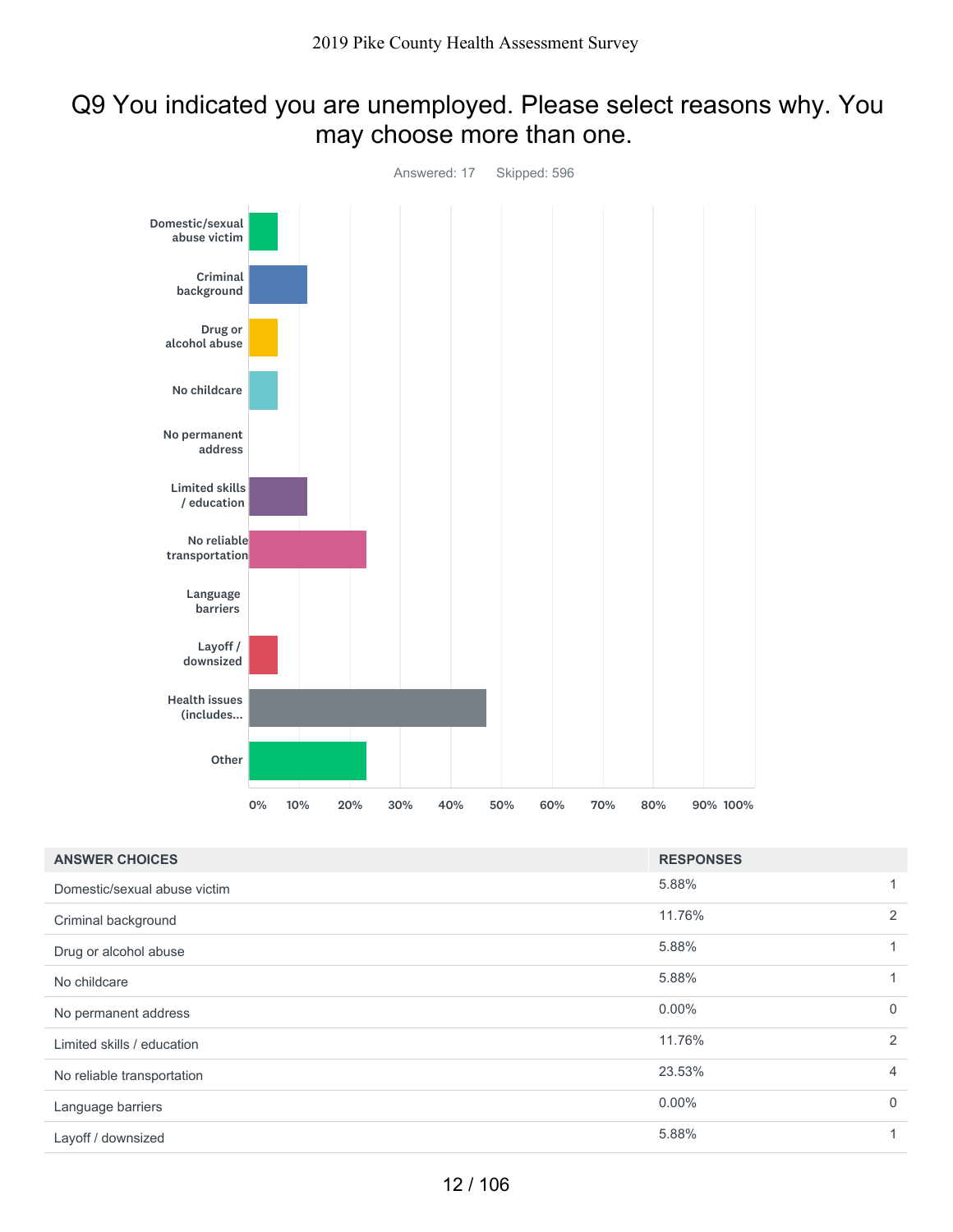#### 2019 Pike County Health Assessment Survey

| Health issues (includes mental health) | 47.06% |  |
|----------------------------------------|--------|--|
| Other                                  | 23.53% |  |
| Total Respondents: 17                  |        |  |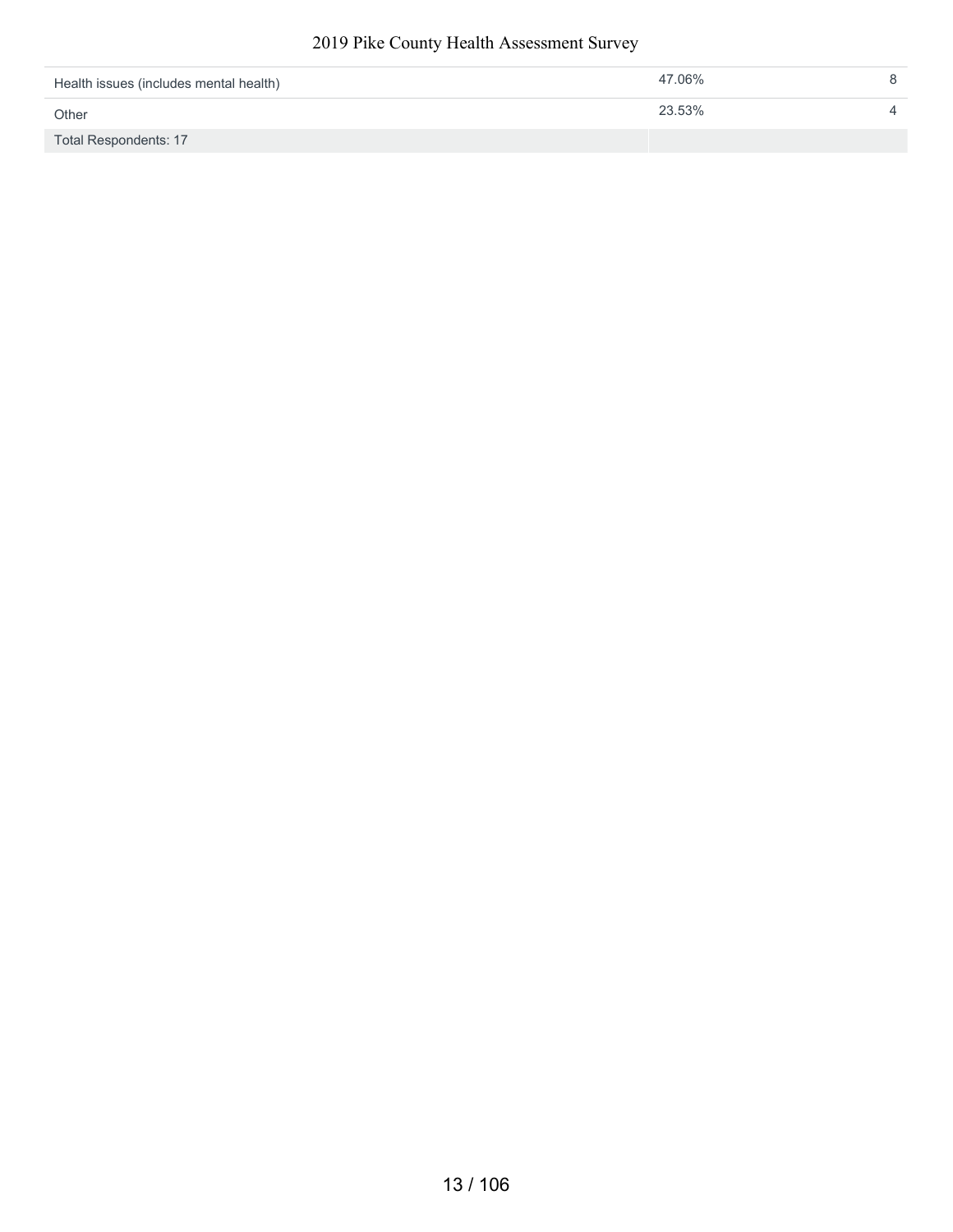

## Q10 Do you need help with any of these job related skills?

| <b>ANSWER CHOICES</b>        | <b>RESPONSES</b> |    |
|------------------------------|------------------|----|
| Job search strategies        | 22.22%           | 16 |
| Job interviewing             | 16.67%           | 12 |
| Resume writing               | 23.61%           | 17 |
| Work clothes                 | 29.17%           | 21 |
| Learning to read better      | 1.39%            |    |
| Job training skills          | 30.56%           | 22 |
| <b>Total Respondents: 72</b> |                  |    |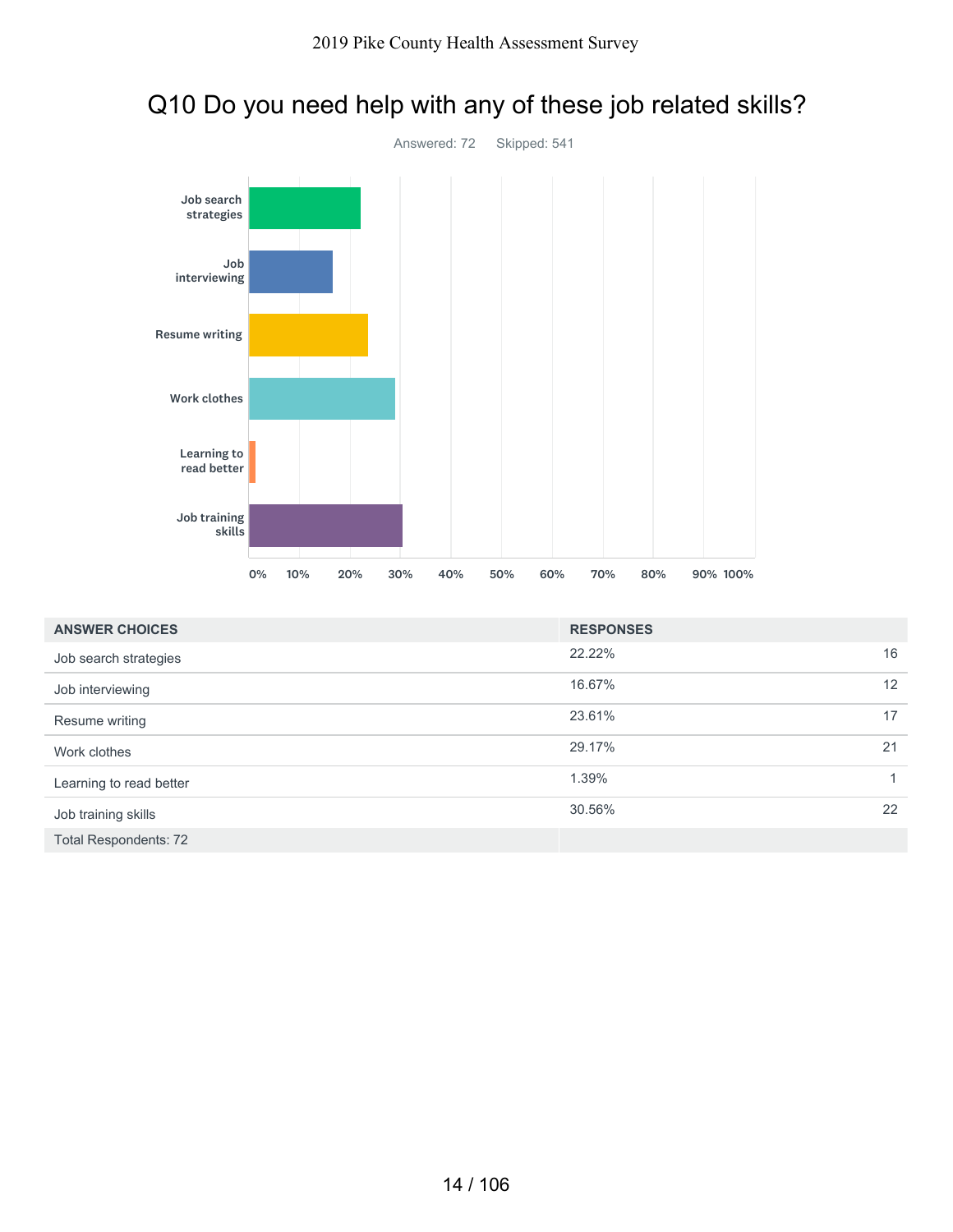

# Q11 What is your housing status?

| <b>ANSWER CHOICES</b>          | <b>RESPONSES</b> |             |
|--------------------------------|------------------|-------------|
| Own                            | 62.61%           | 355         |
| Rent                           | 26.28%           | 149         |
| Stay with friends/family       | 6.88%            | 39          |
| Homeless-shelter               | $0.00\%$         | $\mathbf 0$ |
| Homeless-car                   | 0.18%            |             |
| Stay in hotel/motel            | $0.00\%$         | $\mathbf 0$ |
| Assisted living / nursing home | 0.18%            | 1           |
| Group home                     | $0.00\%$         | $\mathbf 0$ |
| Other (please specify)         | 3.88%            | 22          |
| <b>TOTAL</b>                   |                  | 567         |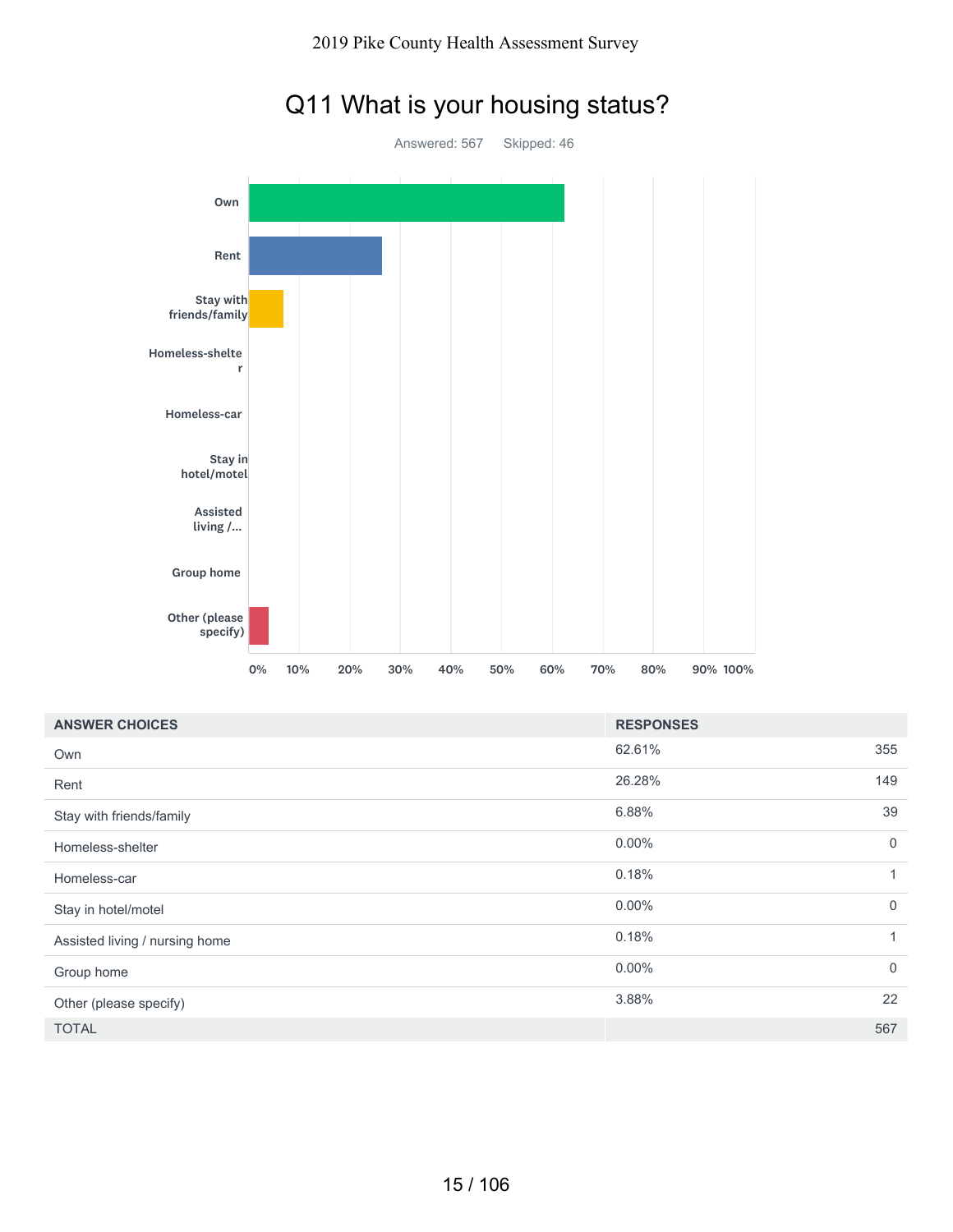## Q12 When was the last time you or someone else tested all of the smoke detectors in your home?



| <b>ANSWER CHOICES</b>                   | <b>RESPONSES</b> |     |
|-----------------------------------------|------------------|-----|
| Never                                   | 7.41%            | 42  |
| Less than one month ago                 | 17.99%           | 102 |
| 1-6 months ago                          | 35.10%           | 199 |
| 6 months to a year ago                  | 18.87%           | 107 |
| One year ago or more                    | 15.87%           | 90  |
| There are no smoke detectors in my home | 4.76%            | 27  |
| <b>TOTAL</b>                            |                  | 567 |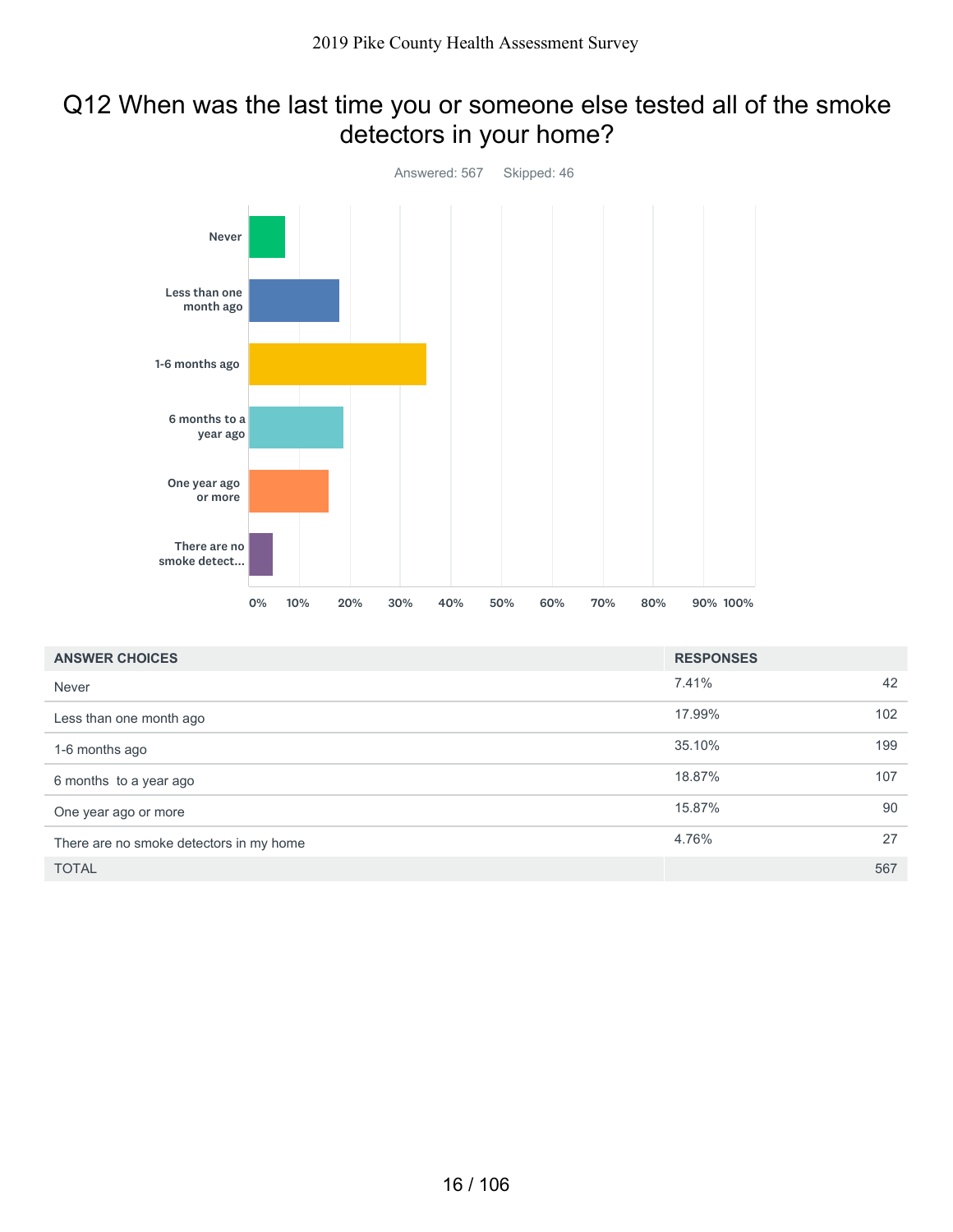

# Q13 What is your family situation?

| <b>ANSWER CHOICES</b>  | <b>RESPONSES</b> |                |
|------------------------|------------------|----------------|
| Two parent home        | 51.44%           | 286            |
| Shared custody         | 2.70%            | 15             |
| Single mom             | 10.61%           | 59             |
| Single dad             | 1.26%            | $\overline{7}$ |
| Foster parent          | $0.00\%$         | $\overline{0}$ |
| Live alone             | 15.29%           | 85             |
| Raising grandchildren  | 1.98%            | 11             |
| Live with a roommate   | 3.78%            | 21             |
| Other (please specify) | 12.95%           | 72             |
| <b>TOTAL</b>           |                  | 556            |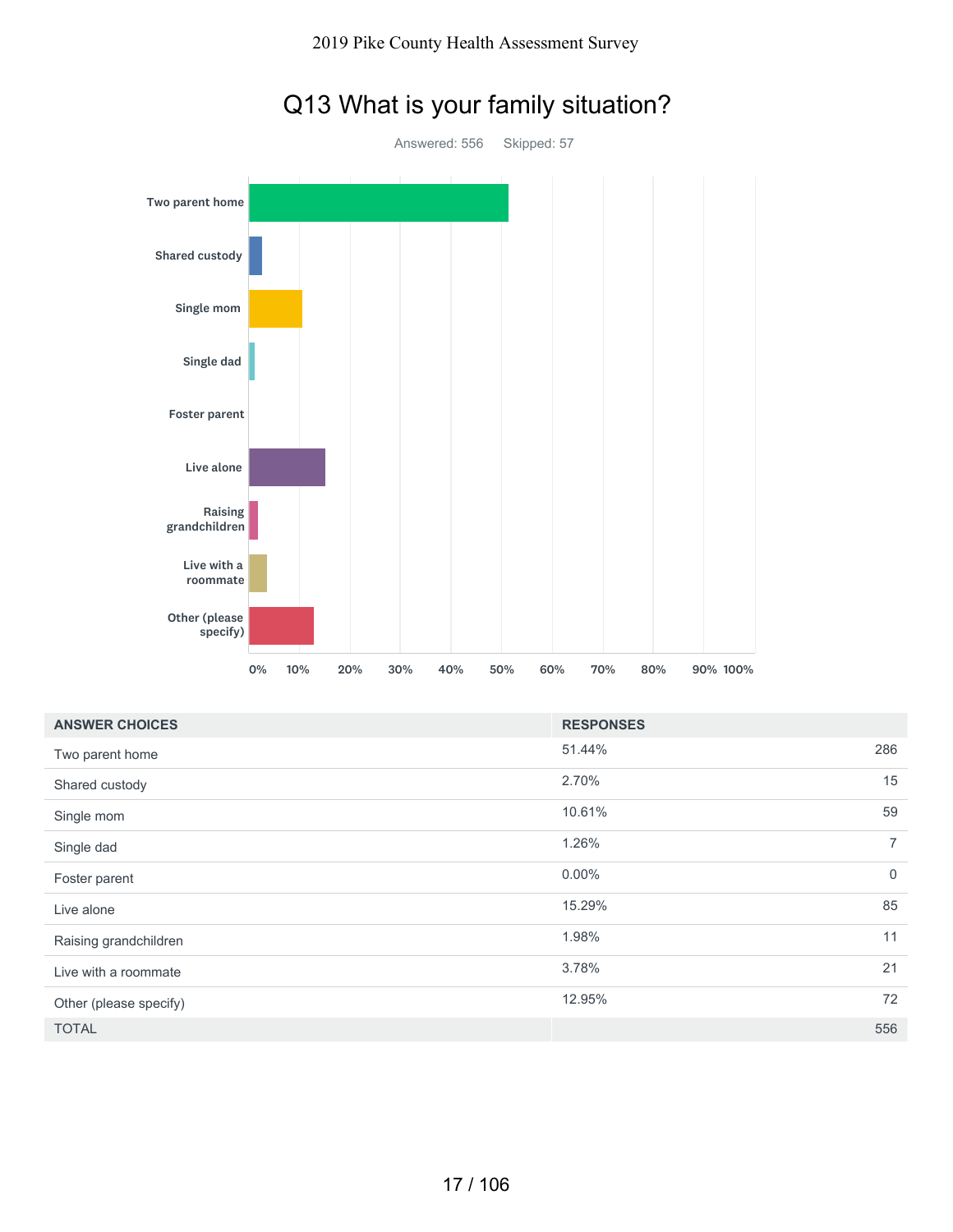

| Smoking<br>cessation<br>Other (please<br>specify) |    |     |     |     |     |     |     |     |        |                  |    |                |
|---------------------------------------------------|----|-----|-----|-----|-----|-----|-----|-----|--------|------------------|----|----------------|
|                                                   | 0% | 10% | 20% | 30% | 40% | 50% | 60% | 70% | 80%    | 90% 100%         |    |                |
| <b>ANSWER CHOICES</b>                             |    |     |     |     |     |     |     |     |        | <b>RESPONSES</b> |    |                |
| Alcohol and drug abuse prevention                 |    |     |     |     |     |     |     |     | 4.59%  |                  |    | 5              |
| Caregiver support                                 |    |     |     |     |     |     |     |     | 14.68% |                  | 16 |                |
| Depression                                        |    |     |     |     |     |     |     |     | 35.78% |                  | 39 |                |
| Elderly abuse                                     |    |     |     |     |     |     |     |     | 0.92%  |                  |    | $\mathbf{1}$   |
| Domestic abuse                                    |    |     |     |     |     |     |     |     | 3.67%  |                  |    | 4              |
| Parenting classes                                 |    |     |     |     |     |     |     |     | 1.83%  |                  |    | $\overline{2}$ |
| Obesity prevention                                |    |     |     |     |     |     |     |     | 41.28% |                  | 45 |                |
| Smoking cessation classes                         |    |     |     |     |     |     |     |     | 7.34%  |                  |    | 8              |
| Other (please specify)                            |    |     |     |     |     |     |     |     | 15.60% |                  |    | 17             |
| Total Respondents: 109                            |    |     |     |     |     |     |     |     |        |                  |    |                |
|                                                   |    |     |     |     |     |     |     |     |        |                  |    |                |

## Q14 Do you need help with any of the following?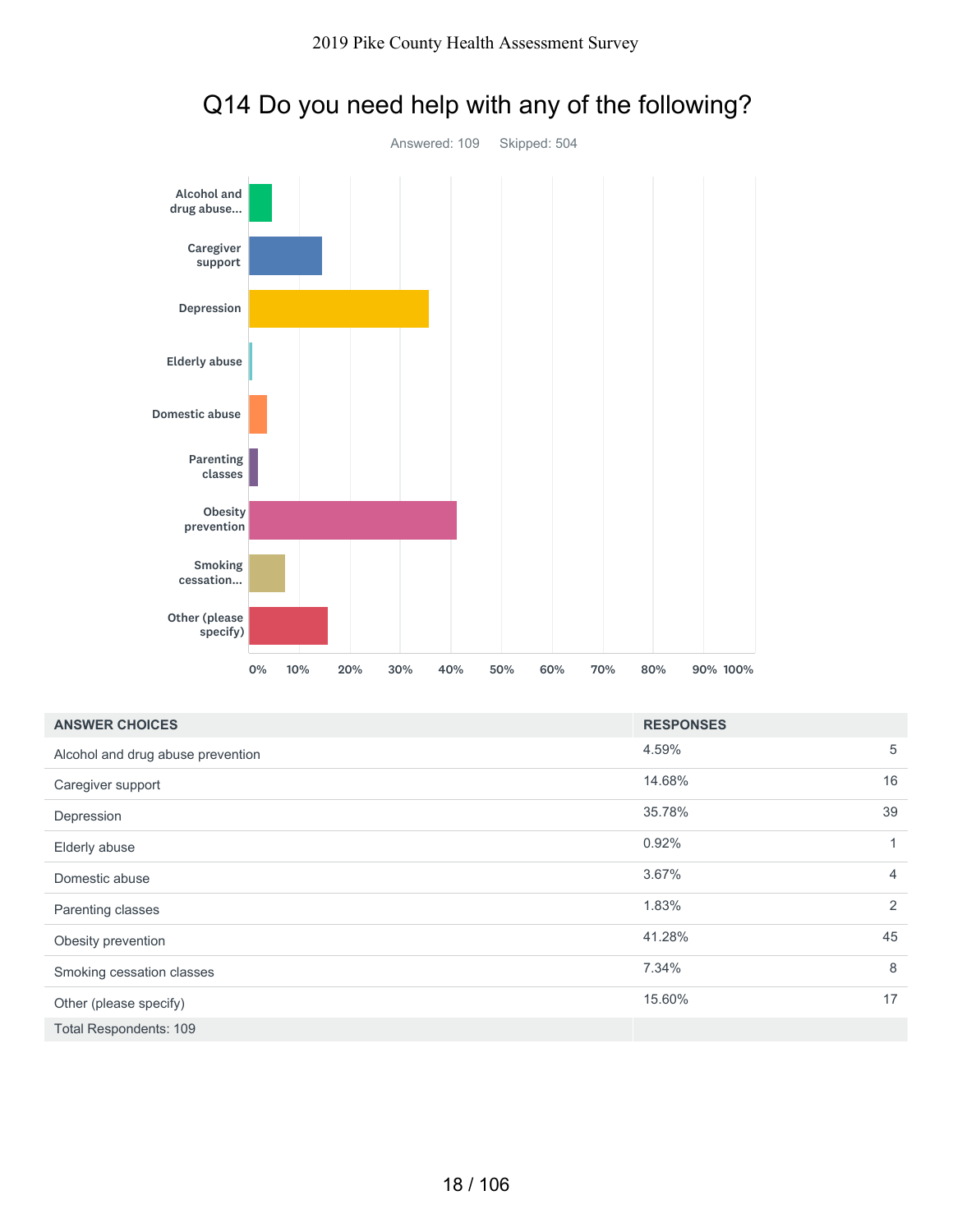

|                               | 0% | 10% | 20% | 30% | 40% | 50% | 60% | 70%              | 80% | 90% 100% |  |                  |
|-------------------------------|----|-----|-----|-----|-----|-----|-----|------------------|-----|----------|--|------------------|
| <b>ANSWER CHOICES</b>         |    |     |     |     |     |     |     | <b>RESPONSES</b> |     |          |  |                  |
| Medicaid                      |    |     |     |     |     |     |     | 30.77%           |     |          |  | 124              |
| Medicare                      |    |     |     |     |     |     |     | 27.79%           |     |          |  | 112              |
| <b>WIC</b>                    |    |     |     |     |     |     |     | 4.71%            |     |          |  | 19               |
| <b>TANF</b>                   |    |     |     |     |     |     |     | 1.24%            |     |          |  | 5                |
| <b>SNAP</b>                   |    |     |     |     |     |     |     | 16.63%           |     |          |  | 67               |
| Veterans benefits             |    |     |     |     |     |     |     | 2.23%            |     |          |  | $\boldsymbol{9}$ |
| Not applicable                |    |     |     |     |     |     |     | 42.93%           |     |          |  | 173              |
| Other (please specify)        |    |     |     |     |     |     |     | 5.46%            |     |          |  | 22               |
| <b>Total Respondents: 403</b> |    |     |     |     |     |     |     |                  |     |          |  |                  |

# Q15 Do you receive any type of assistance?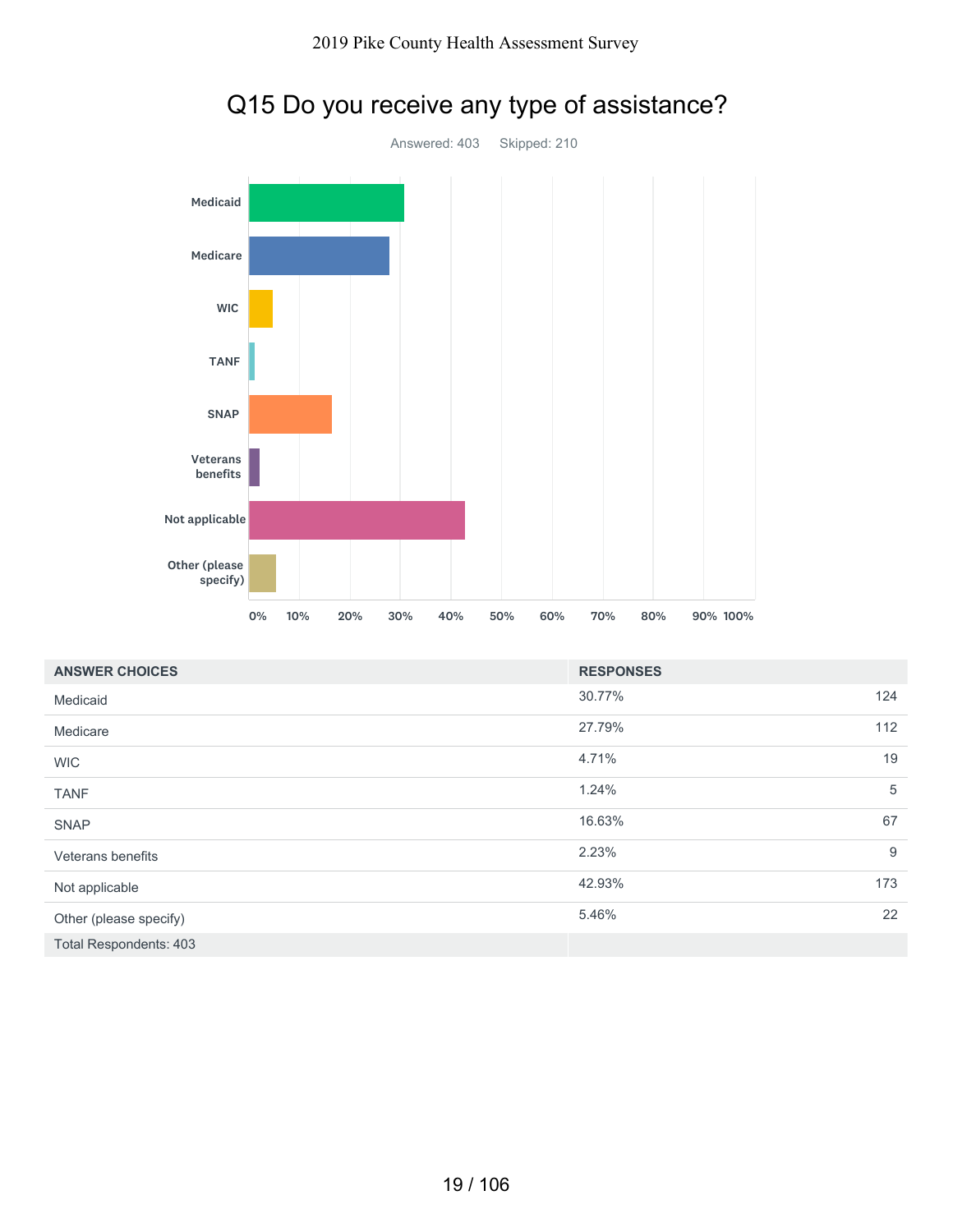### Q16 Which agency assists you the most with the service you use in the community?



| <b>ANSWER CHOICES</b>               | <b>RESPONSES</b> |     |
|-------------------------------------|------------------|-----|
| <b>Community Action Committee</b>   | 27.47%           | 89  |
| <b>Valley View Health Centers</b>   | 18.21%           | 59  |
| Pike County General Health District | 17.28%           | 56  |
| OSU Piketon Extension Office        | 7.10%            | 23  |
| Pike County Job and Family Services | 15.43%           | 50  |
| The Recovery Council                | 1.54%            | 5   |
| Other (please specify)              | 12.96%           | 42  |
| <b>TOTAL</b>                        |                  | 324 |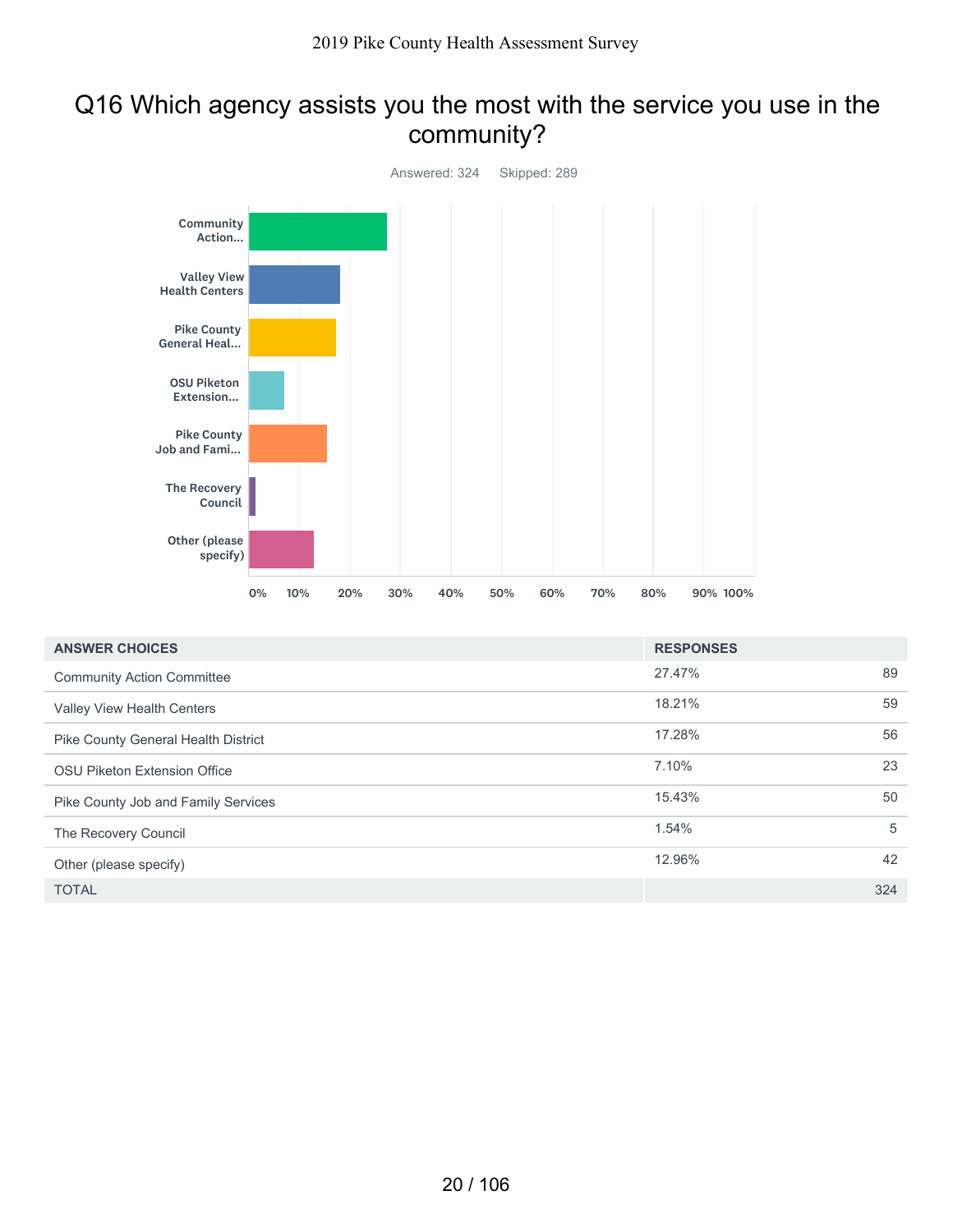

## Q17 Would you say that your health is:

| <b>ANSWER CHOICES</b> | <b>RESPONSES</b> |
|-----------------------|------------------|
| Excellent             | 8.06%<br>45      |
| Very good             | 30.47%<br>170    |
| Good                  | 39.61%<br>221    |
| Fair                  | 16.13%<br>90     |
| Poor                  | 32<br>5.73%      |
| <b>TOTAL</b>          | 558              |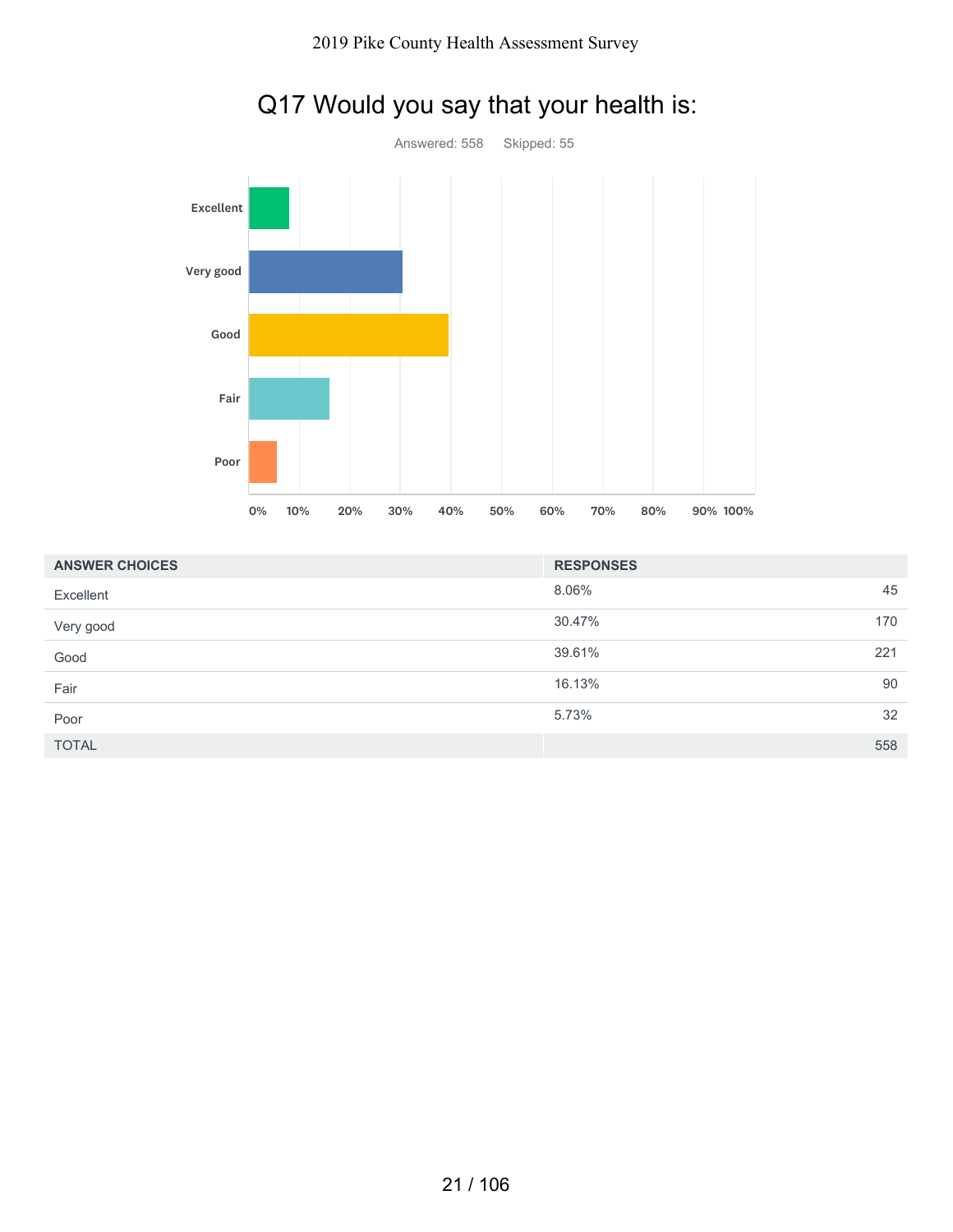### Q18 What issues do you believe affect the community's health the most? Please select up to four.

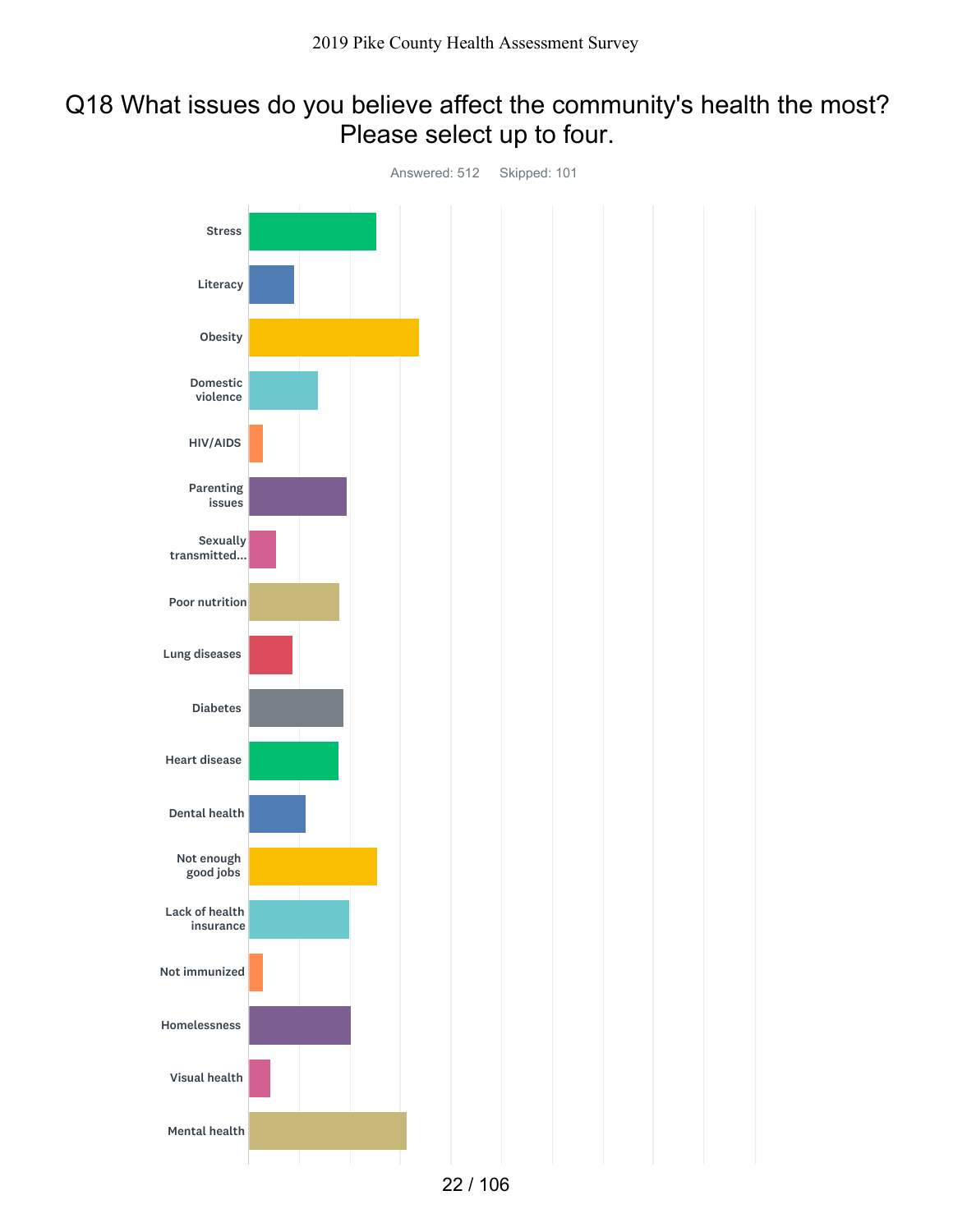

#### 2019 Pike County Health Assessment Survey

| <b>ANSWER CHOICES</b>         | <b>RESPONSES</b> |     |
|-------------------------------|------------------|-----|
| <b>Stress</b>                 | 25.39%           | 130 |
| Literacy                      | 8.98%            | 46  |
| Obesity                       | 33.59%           | 172 |
| Domestic violence             | 13.87%           | 71  |
| <b>HIV/AIDS</b>               | 2.93%            | 15  |
| Parenting issues              | 19.53%           | 100 |
| Sexually transmitted diseases | 5.47%            | 28  |
| Poor nutrition                | 17.97%           | 92  |
| Lung diseases                 | 8.79%            | 45  |
| <b>Diabetes</b>               | 18.75%           | 96  |
| Heart disease                 | 17.77%           | 91  |
| Dental health                 | 11.33%           | 58  |
| Not enough good jobs          | 25.59%           | 131 |
| Lack of health insurance      | 19.92%           | 102 |
| Not immunized                 | 2.93%            | 15  |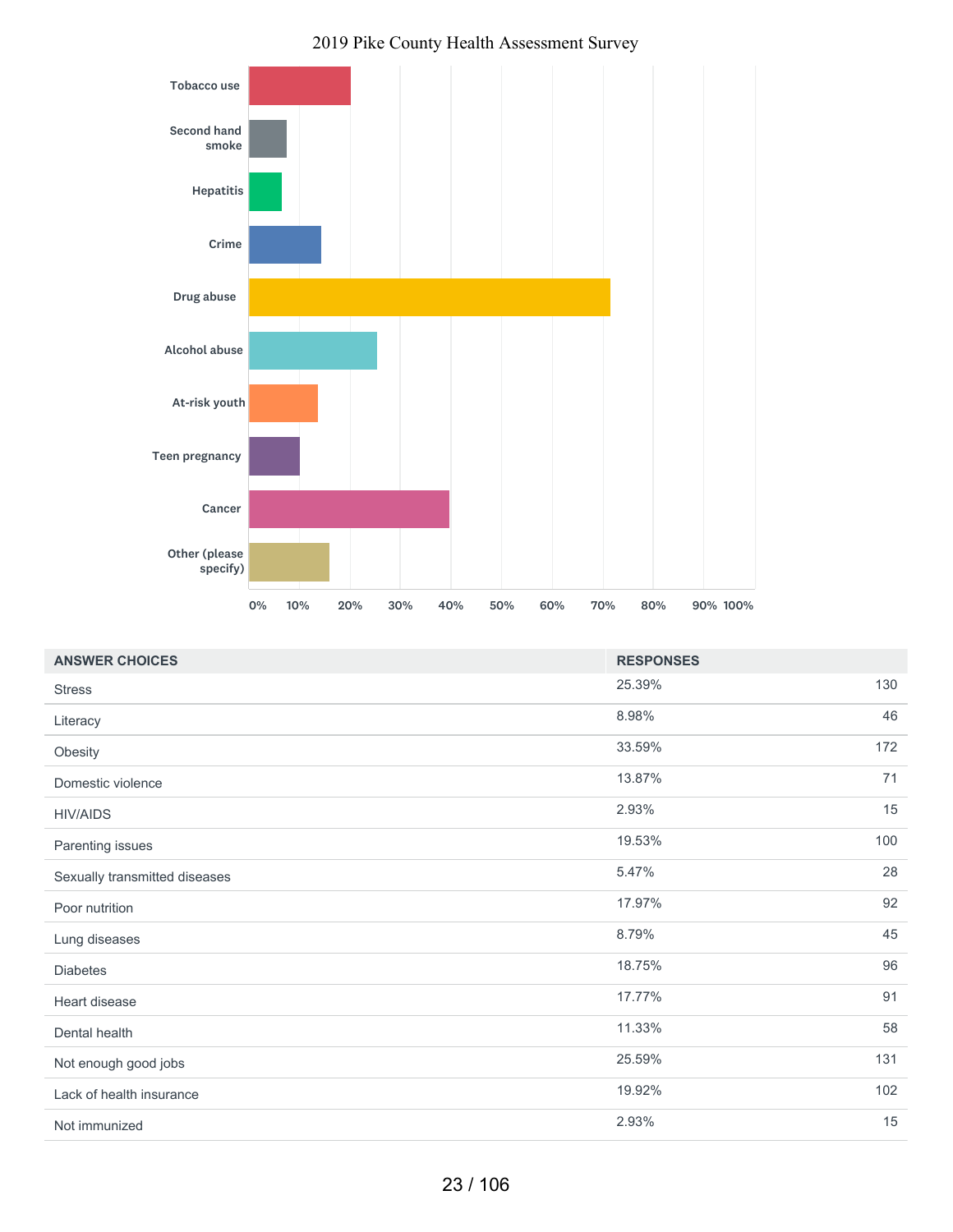#### 2019 Pike County Health Assessment Survey

| Homelessness                  | 20.31% | 104 |
|-------------------------------|--------|-----|
| Visual health                 | 4.30%  | 22  |
| Mental health                 | 31.45% | 161 |
| Tobacco use                   | 20.31% | 104 |
| Second hand smoke             | 7.62%  | 39  |
| Hepatitis                     | 6.64%  | 34  |
| Crime                         | 14.45% | 74  |
| Drug abuse                    | 71.48% | 366 |
| Alcohol abuse                 | 25.59% | 131 |
| At-risk youth                 | 13.87% | 71  |
| Teen pregnancy                | 10.35% | 53  |
| Cancer                        | 39.65% | 203 |
| Other (please specify)        | 16.02% | 82  |
| <b>Total Respondents: 512</b> |        |     |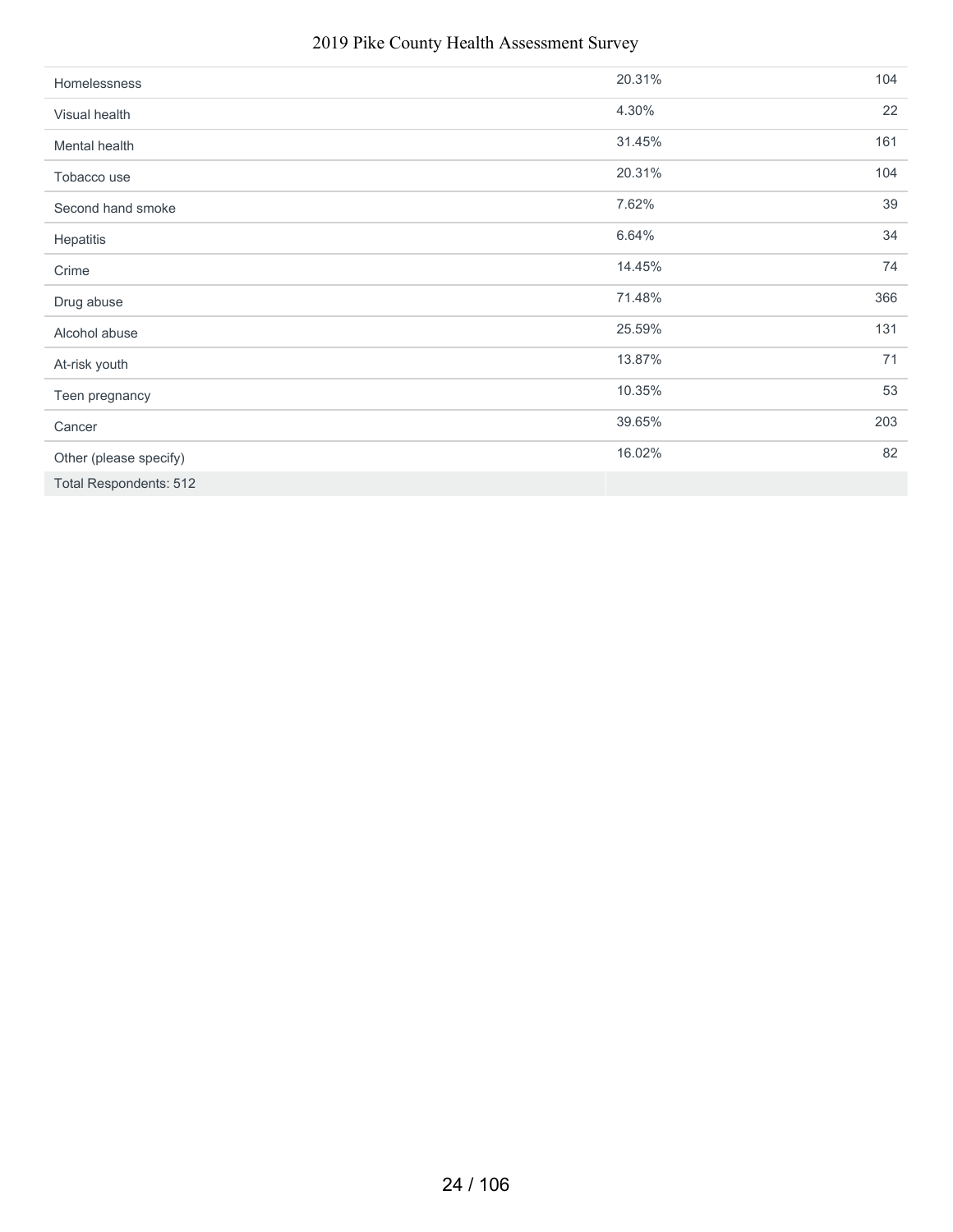

## Q19 Where do you go to get your medical care?

| <b>ANSWER CHOICES</b>                                      | <b>RESPONSES</b> |          |
|------------------------------------------------------------|------------------|----------|
| Primary care provider (doctor, nurse practitioner)         | 82.65%           | 443      |
| Specialty care physician (Cardiologist, OBGYN, etc.)       | 2.80%            | 15       |
| Emergency room                                             | 1.31%            | 7        |
| Free clinic                                                | 1.87%            | 10       |
| Urgent Care center                                         | 5.04%            | 27       |
| Quick-care clinic in drug stores, Walmart or grocery store | 0.75%            | 4        |
| Telemedicine (via computer or cell phone)                  | $0.00\%$         | $\Omega$ |
| Holistic or homeopathic care (including home remedies)     | $0.00\%$         | $\Omega$ |
| I don't seek medical care                                  | 3.17%            | 17       |
| Other (please specify)                                     | 2.43%            | 13       |
| <b>TOTAL</b>                                               |                  | 536      |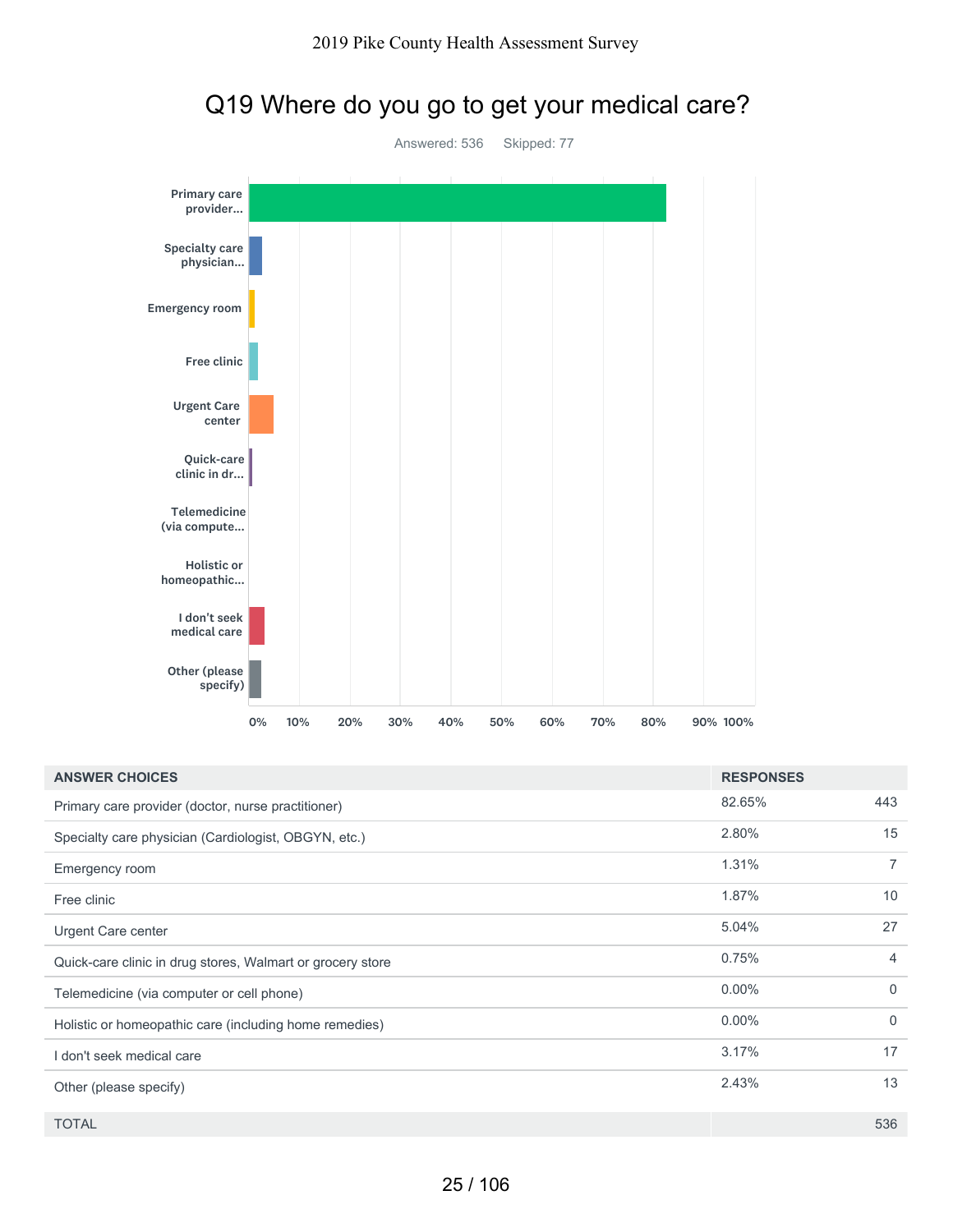## Q20 Have you seen a primary care/family doctor or nurse practitioner within the last year?



| <b>ANSWER CHOICES</b> | <b>RESPONSES</b> |     |
|-----------------------|------------------|-----|
| Yes                   | 88.48%           | 476 |
| <b>No</b>             | 11.52%           | 62  |
| <b>TOTAL</b>          |                  | 538 |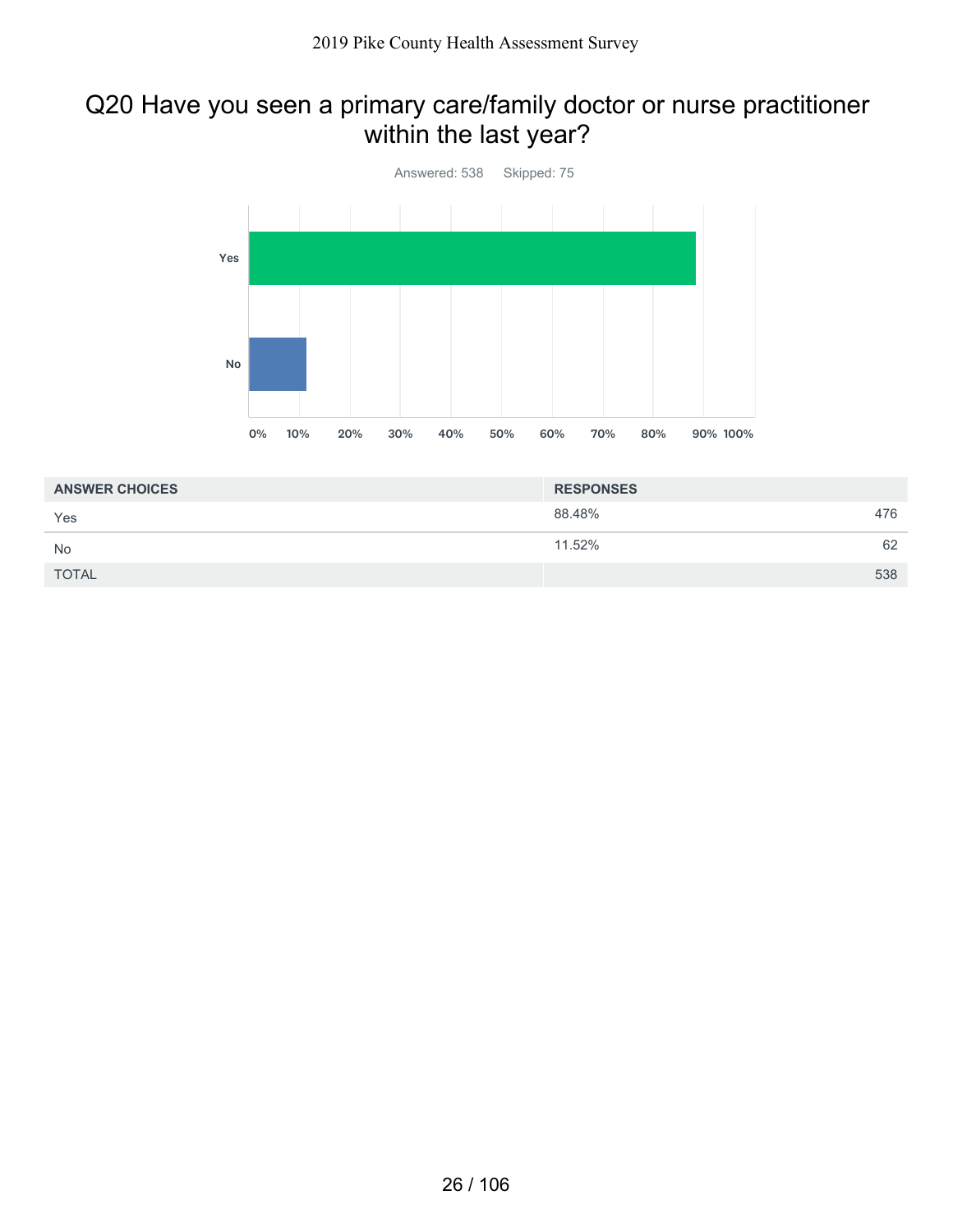## Q21 You indicated you have not seen your primary care provider in the last year. Why?

Answered: 37 Skipped: 576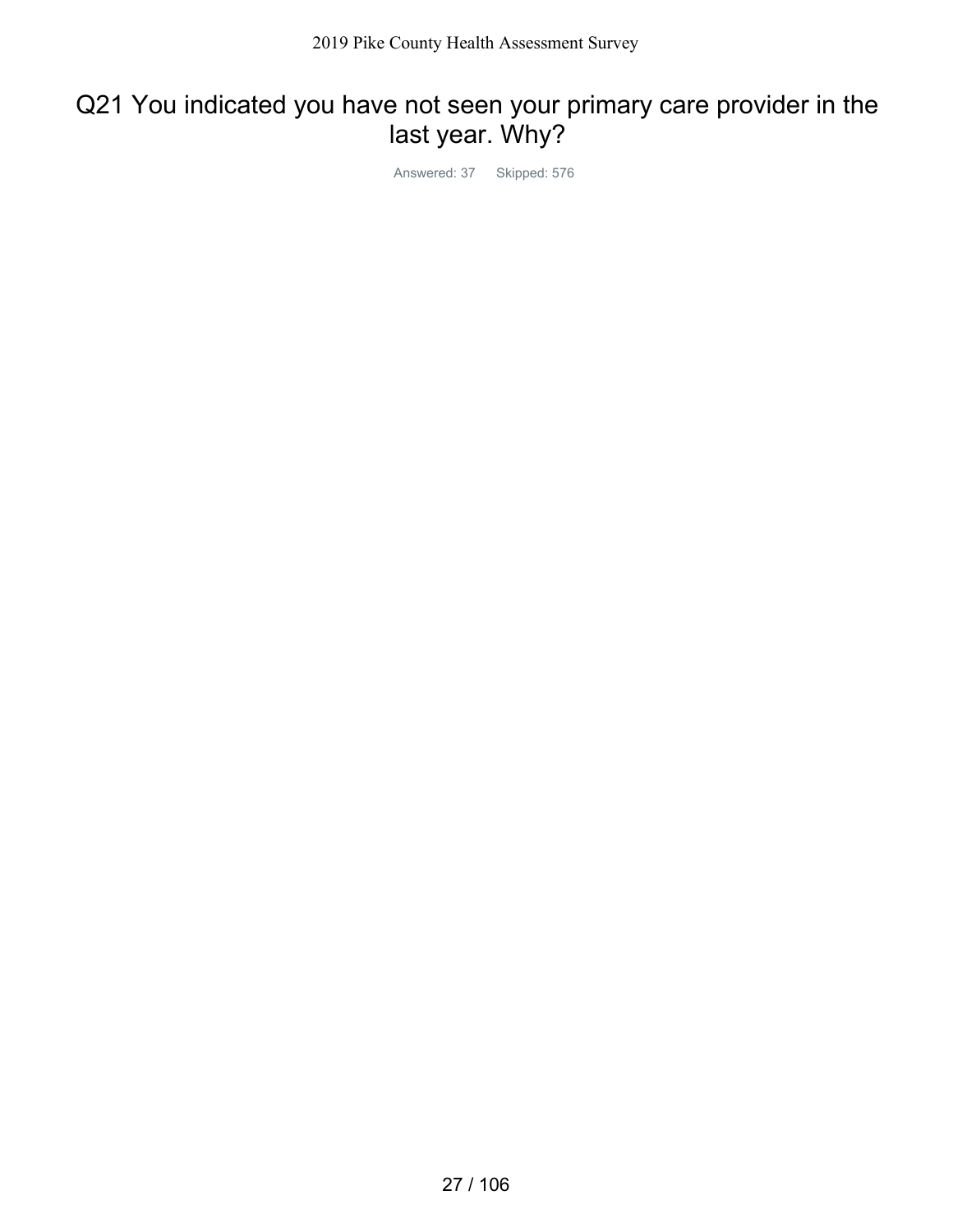## Q22 Did you visit a dentist within the last year?



| <b>ANSWER CHOICES</b> | <b>RESPONSES</b> |     |
|-----------------------|------------------|-----|
| Yes                   | 68.81%           | 364 |
| <b>No</b>             | 31.19%           | 165 |
| <b>TOTAL</b>          |                  | 529 |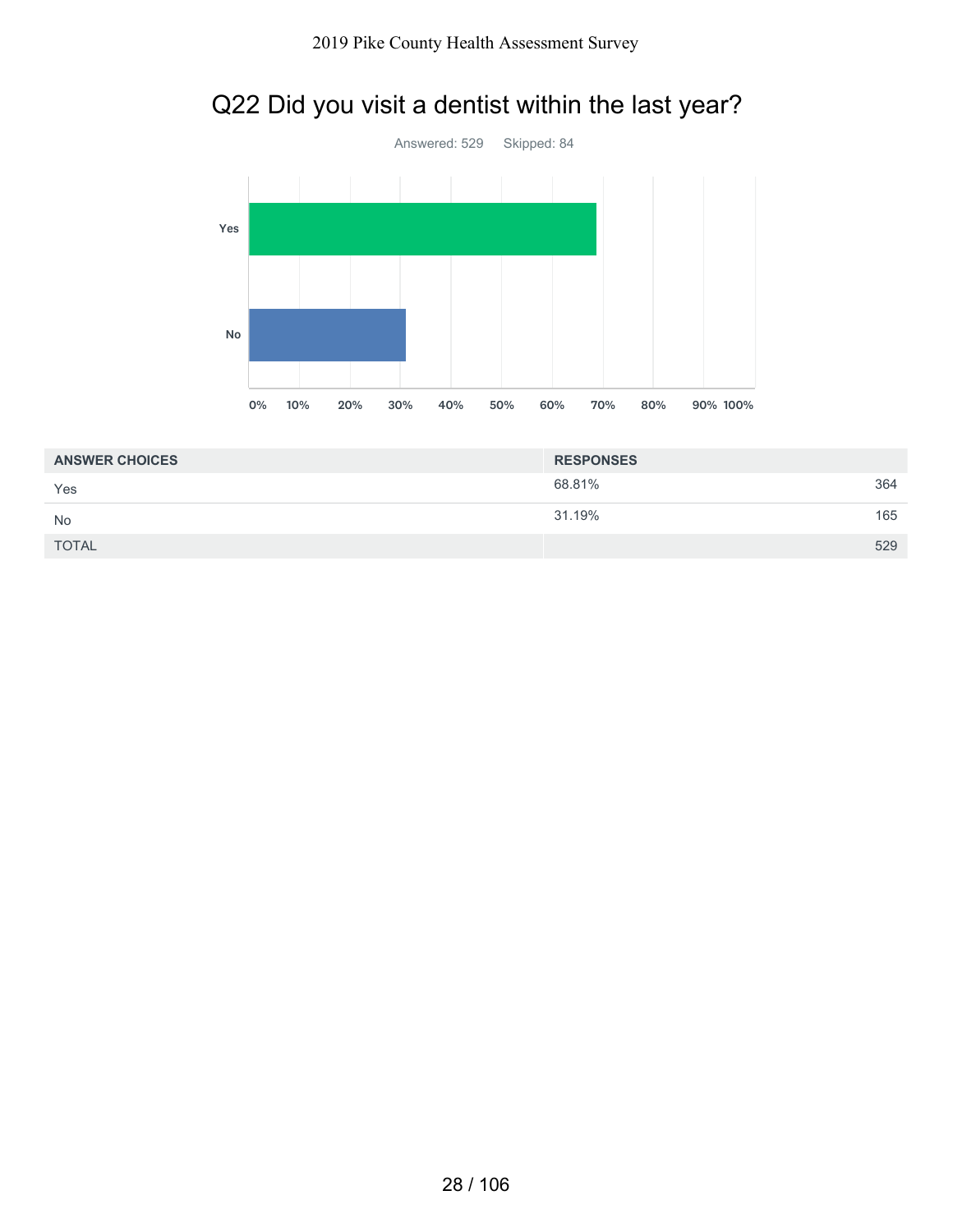# Q23 You indicated you have not seen a dentist within the last year. Why?

Answered: 96 Skipped: 517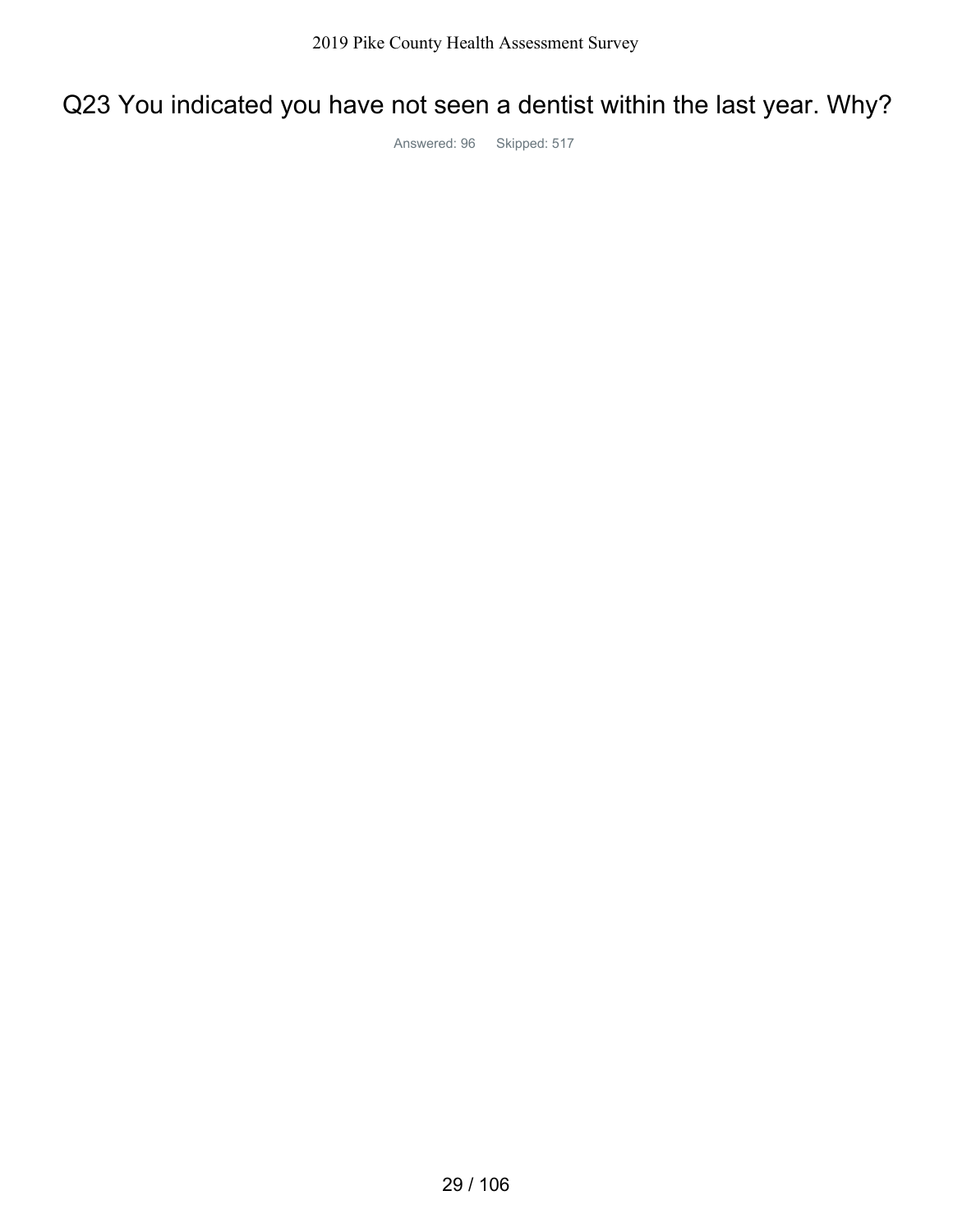## Q24 Have you had your eyes tested or seen an eye doctor in the last year?



| <b>ANSWER CHOICES</b> | <b>RESPONSES</b> |     |
|-----------------------|------------------|-----|
| Yes                   | 65.79%           | 350 |
| <b>No</b>             | 34.21%           | 182 |
| <b>TOTAL</b>          |                  | 532 |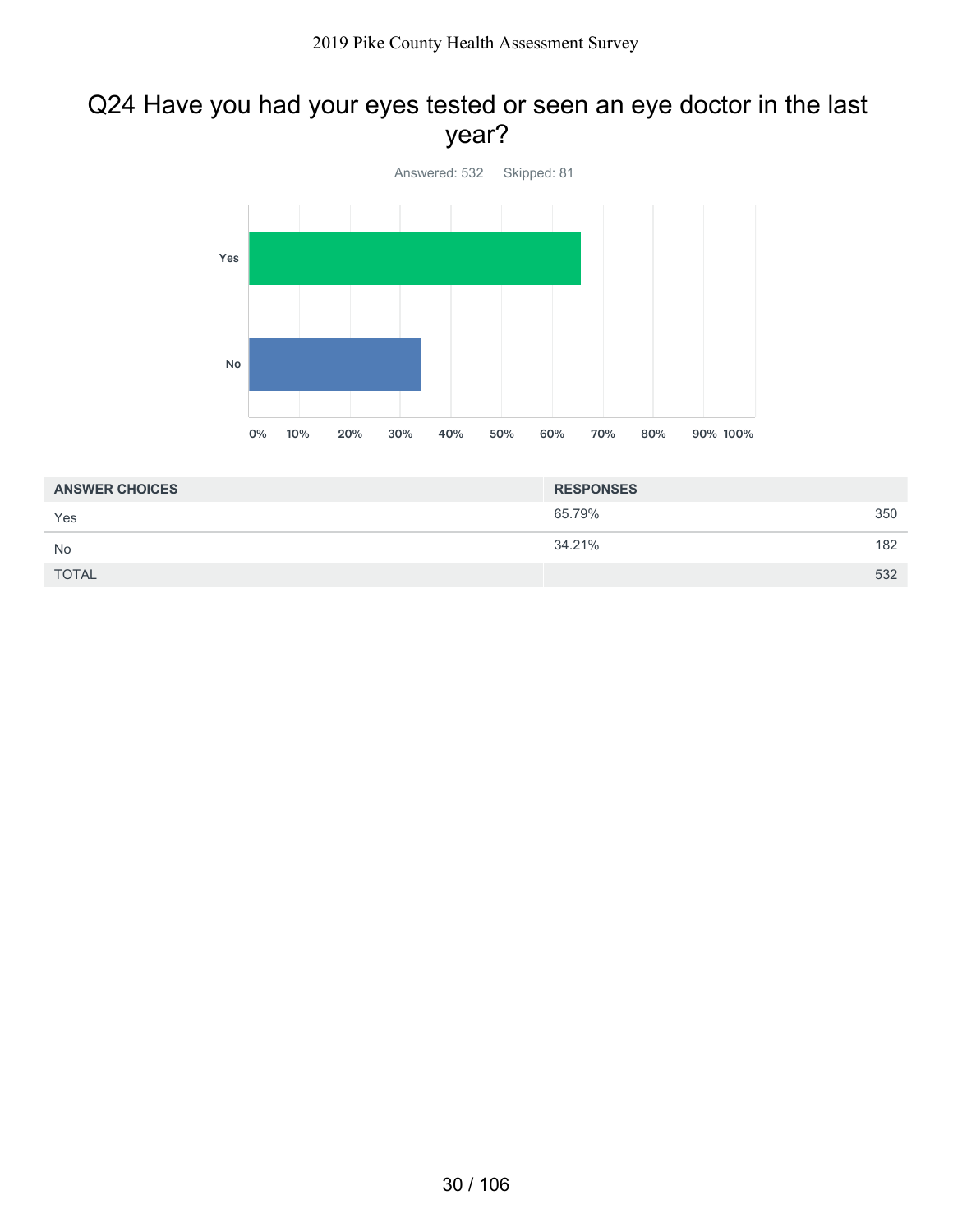## Q25 You indicated you have not had your eyes tested within the last year. Why?

Answered: 115 Skipped: 498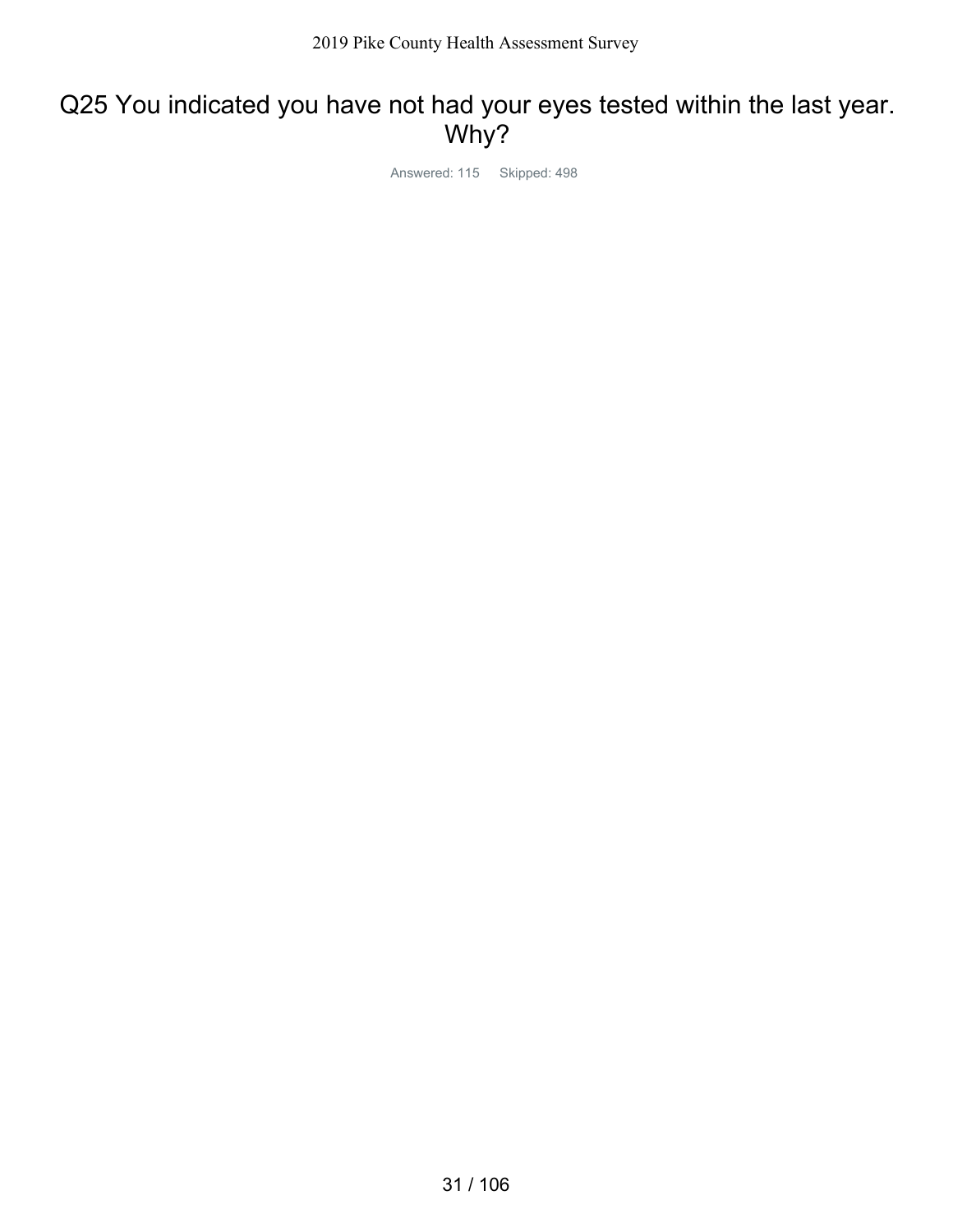## Q26 When you or your family need medical, dental or eye care, are any of the following a problem? Select all that apply.



| <b>ANSWER CHOICES</b>                                              | <b>RESPONSES</b> |                |
|--------------------------------------------------------------------|------------------|----------------|
| Childcare                                                          | 6.76%            | 10             |
| No available appointment                                           | 10.14%           | 15             |
| The clinic or office isn't open at a time when I can get there     | 10.14%           | 15             |
| I can't afford to take off work without pay                        | 13.51%           | 20             |
| The specialist I need is not located in my area                    | 7.43%            | 11             |
| I don't have insurance or enough insurance coverage to afford care | 29.05%           | 43             |
| I don't have reliable transportation                               | 7.43%            | 11             |
| I don't have any issues getting there                              | 41.22%           | 61             |
| Other (please specify)                                             | 4.73%            | $\overline{7}$ |
| <b>Total Respondents: 148</b>                                      |                  |                |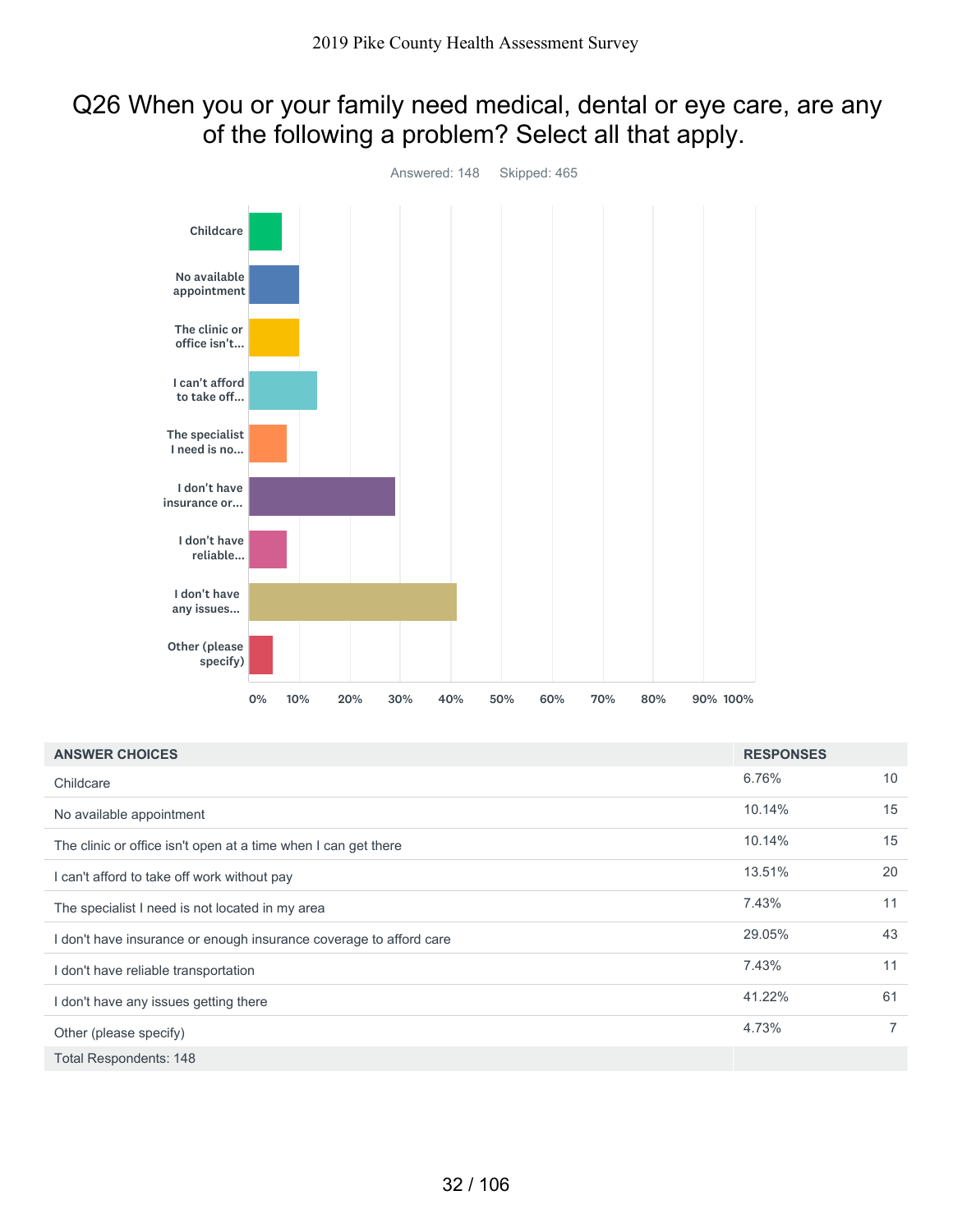

## Q27 What kind of health insurance do you have?

| <b>ANSWER CHOICES</b>                                   | <b>RESPONSES</b> |     |
|---------------------------------------------------------|------------------|-----|
| Medicaid                                                | 19.24%           | 101 |
| Medicare                                                | 23.43%           | 123 |
| Health insurance provided by an employer                | 49.90%           | 262 |
| Health insurance I purchased on the exchange            | 1.33%            |     |
| Health insurance provided by my parents or grandparents | 1.14%            | 6   |
| I don't have insurance                                  | 4.95%            | 26  |
| <b>TOTAL</b>                                            |                  | 525 |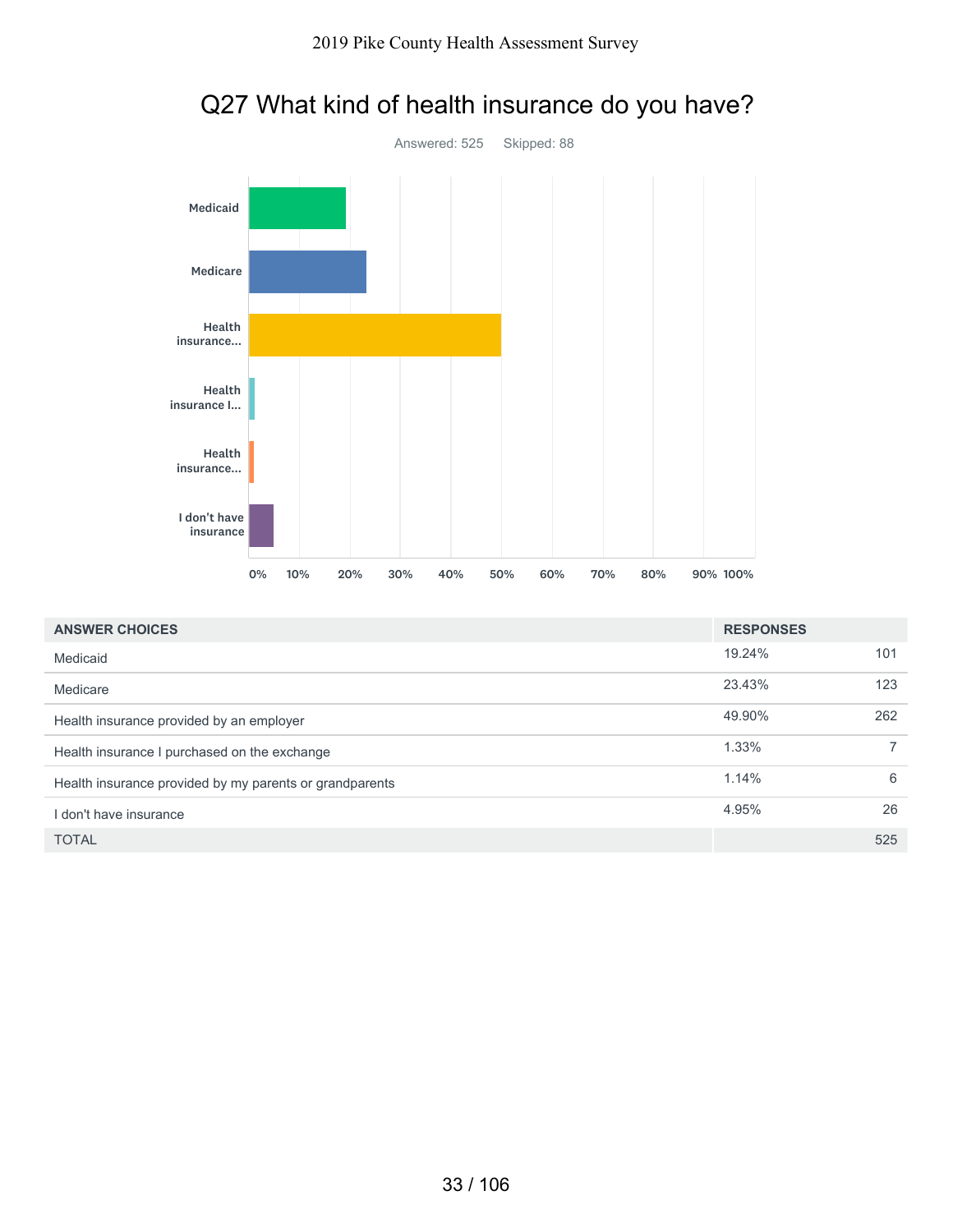## Q28 Do you understand your insurance, including what it will pay for and where to ask questions?



| <b>ANSWER CHOICES</b> | <b>RESPONSES</b> |  |
|-----------------------|------------------|--|
| Yes                   | 363<br>71.60%    |  |
| No                    | 19<br>3.75%      |  |
| Somewhat              | 24.65%<br>125    |  |
| <b>TOTAL</b>          | 507              |  |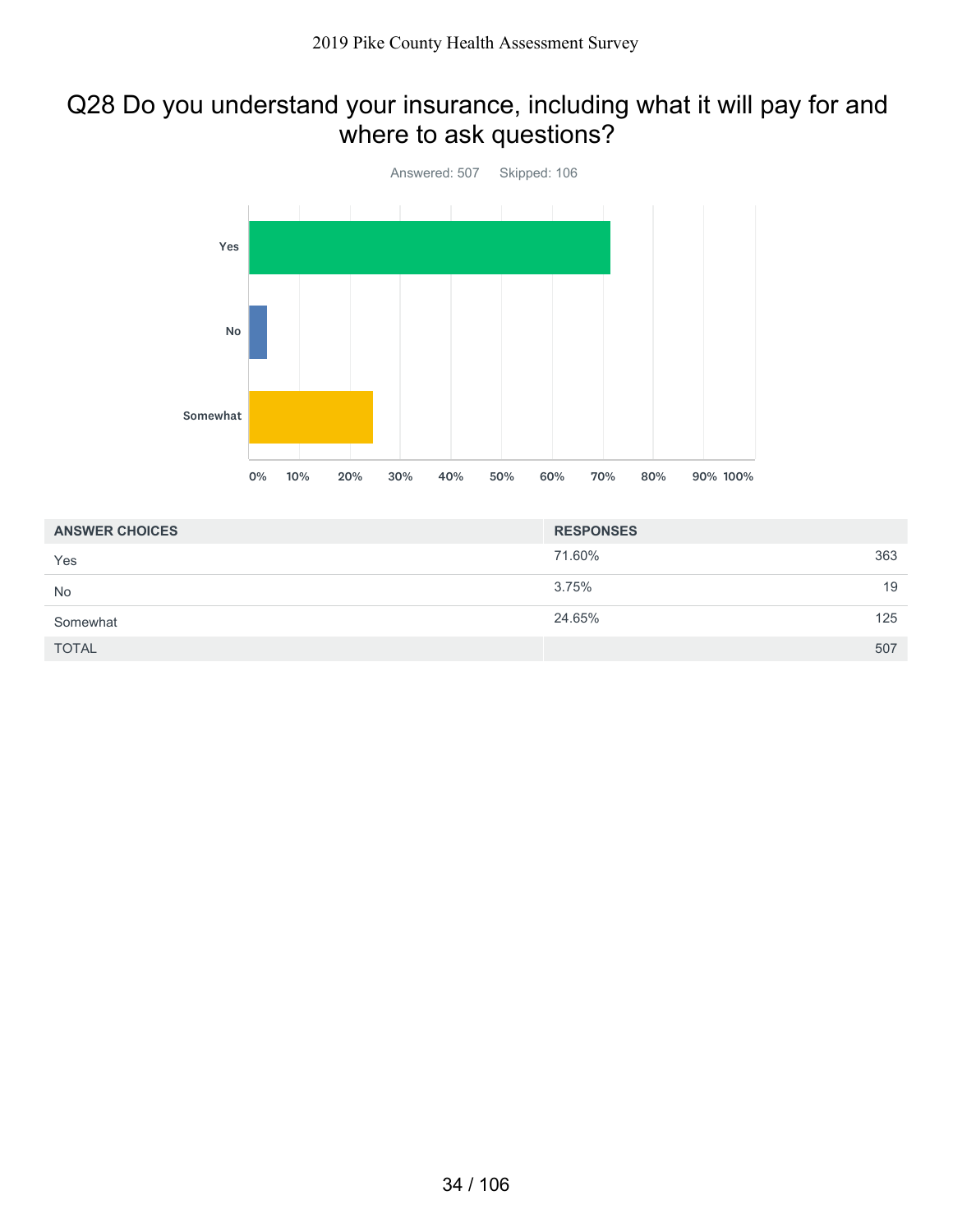### Q29 Where do you look for information about health? Select your top 3 resources.



| <b>ANSWER CHOICES</b>                | <b>RESPONSES</b> |     |
|--------------------------------------|------------------|-----|
| Friends and family                   | 48.76%           | 255 |
| Medical professional (doctor, nurse) | 86.81%           | 454 |
| Newspaper, magazine, television      | 8.41%            | 44  |
| Social media                         | 9.75%            | 51  |
| Health department                    | 16.25%           | 85  |
| Internet                             | 57.36%           | 300 |
| Church                               | 2.49%            | 13  |
| School                               | 0.38%            | 2   |
| Library                              | 2.10%            | 11  |
| Other (please specify)               | 3.06%            | 16  |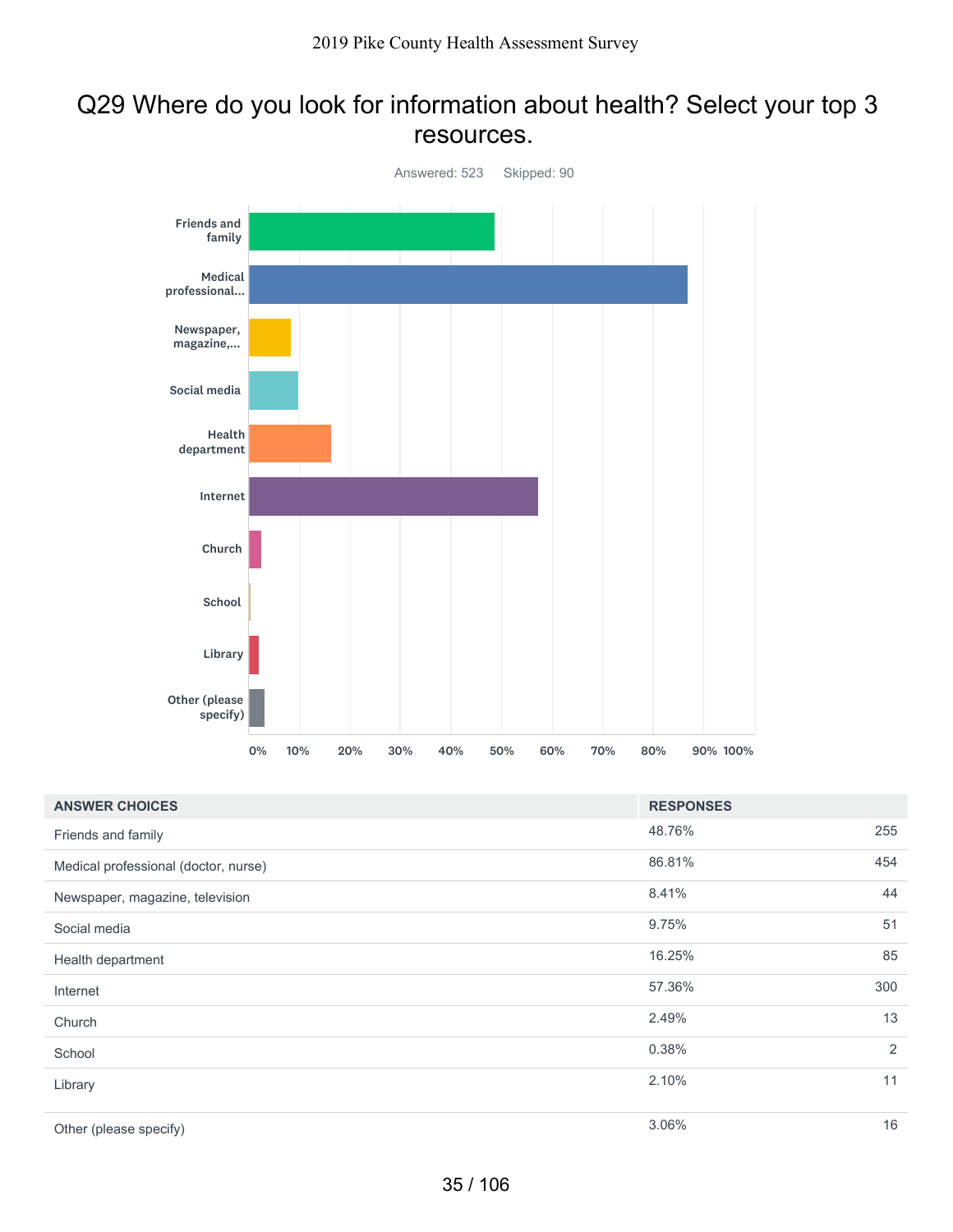Total Respondents: 523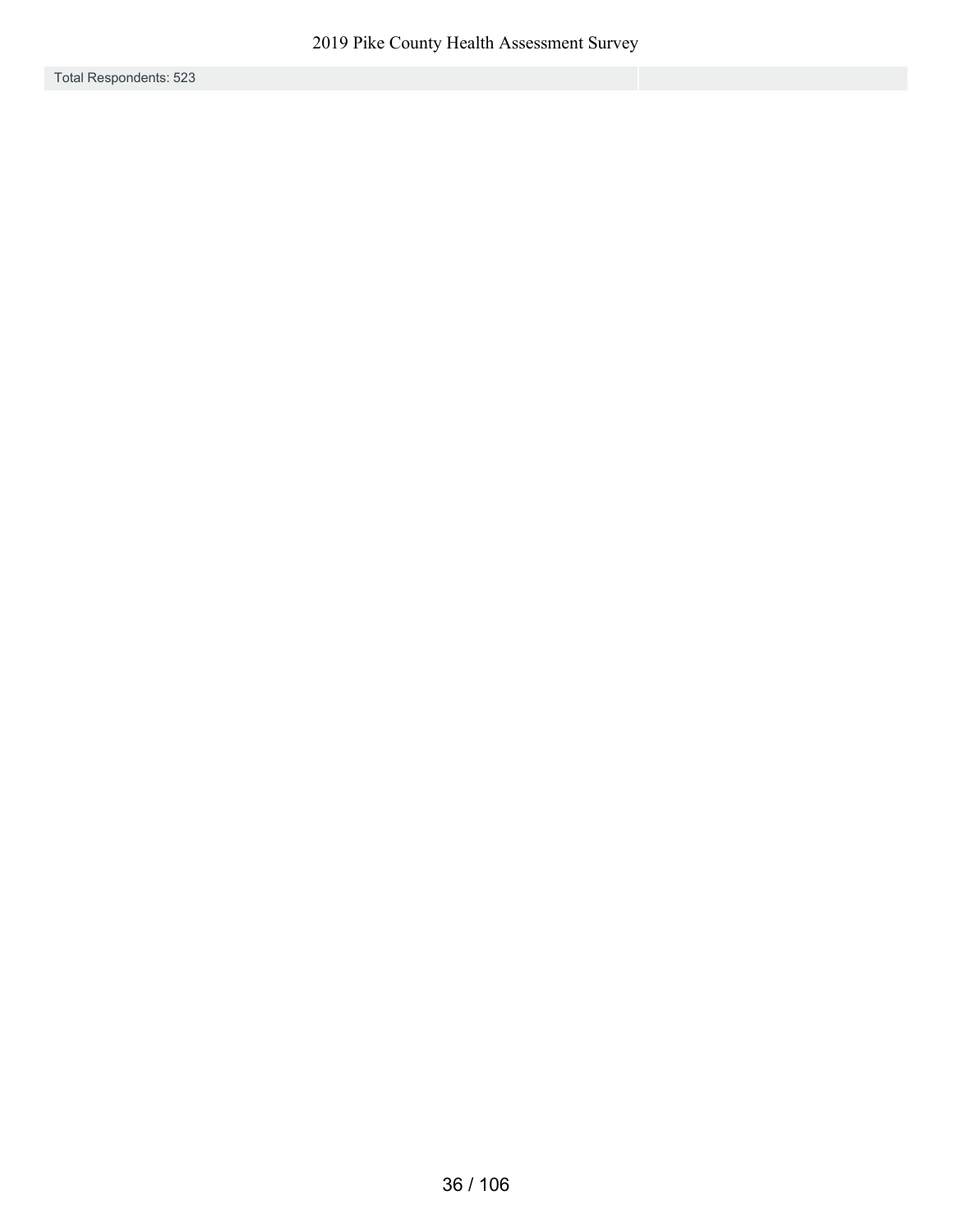

### Q30 Please select the top 3 health challenges you face: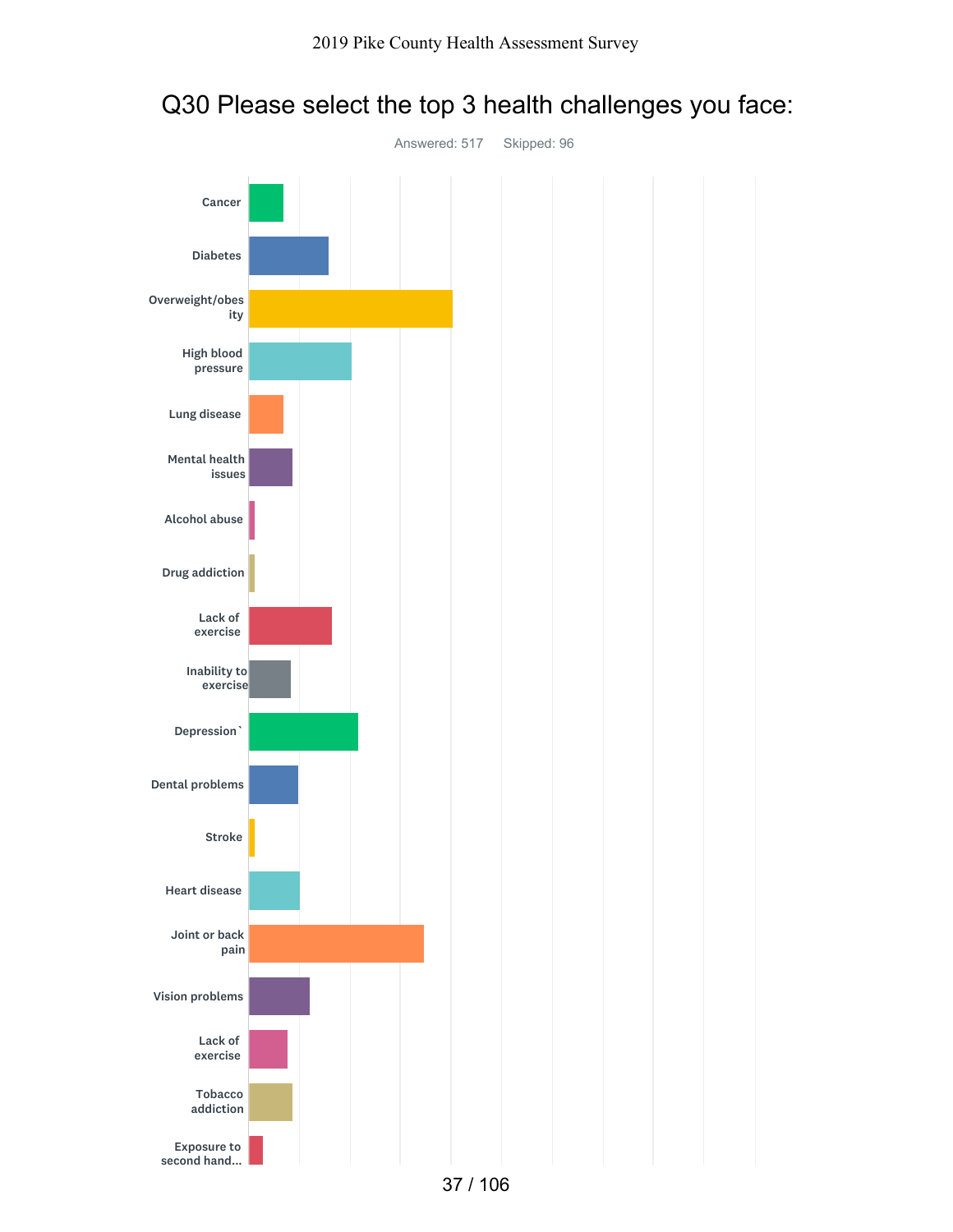

| <b>ANSWER CHOICES</b>         | <b>RESPONSES</b> |                |
|-------------------------------|------------------|----------------|
| Cancer                        | 6.96%            | 36             |
| <b>Diabetes</b>               | 15.86%           | 82             |
| Overweight/obesity            | 40.43%           | 209            |
| High blood pressure           | 20.50%           | 106            |
| Lung disease                  | 6.96%            | 36             |
| Mental health issues          | 8.70%            | 45             |
| Alcohol abuse                 | 1.16%            | 6              |
| Drug addiction                | 1.16%            | $\,6\,$        |
| Lack of exercise              | 16.44%           | 85             |
| Inability to exercise         | 8.32%            | 43             |
| Depression'                   | 21.66%           | 112            |
| Dental problems               | 9.86%            | 51             |
| <b>Stroke</b>                 | 1.35%            | $\overline{7}$ |
| Heart disease                 | 10.25%           | 53             |
| Joint or back pain            | 34.82%           | 180            |
| Vision problems               | 12.19%           | 63             |
| Lack of exercise              | 7.74%            | 40             |
| Tobacco addiction             | 8.70%            | 45             |
| Exposure to second hand smoke | 2.90%            | 15             |
| Access to food                | 2.90%            | 15             |
| I do not have any challenges  | 11.03%           | 57             |
| Other (please specify)        | 7.35%            | 38             |
| <b>Total Respondents: 517</b> |                  |                |

#### 2019 Pike County Health Assessment Survey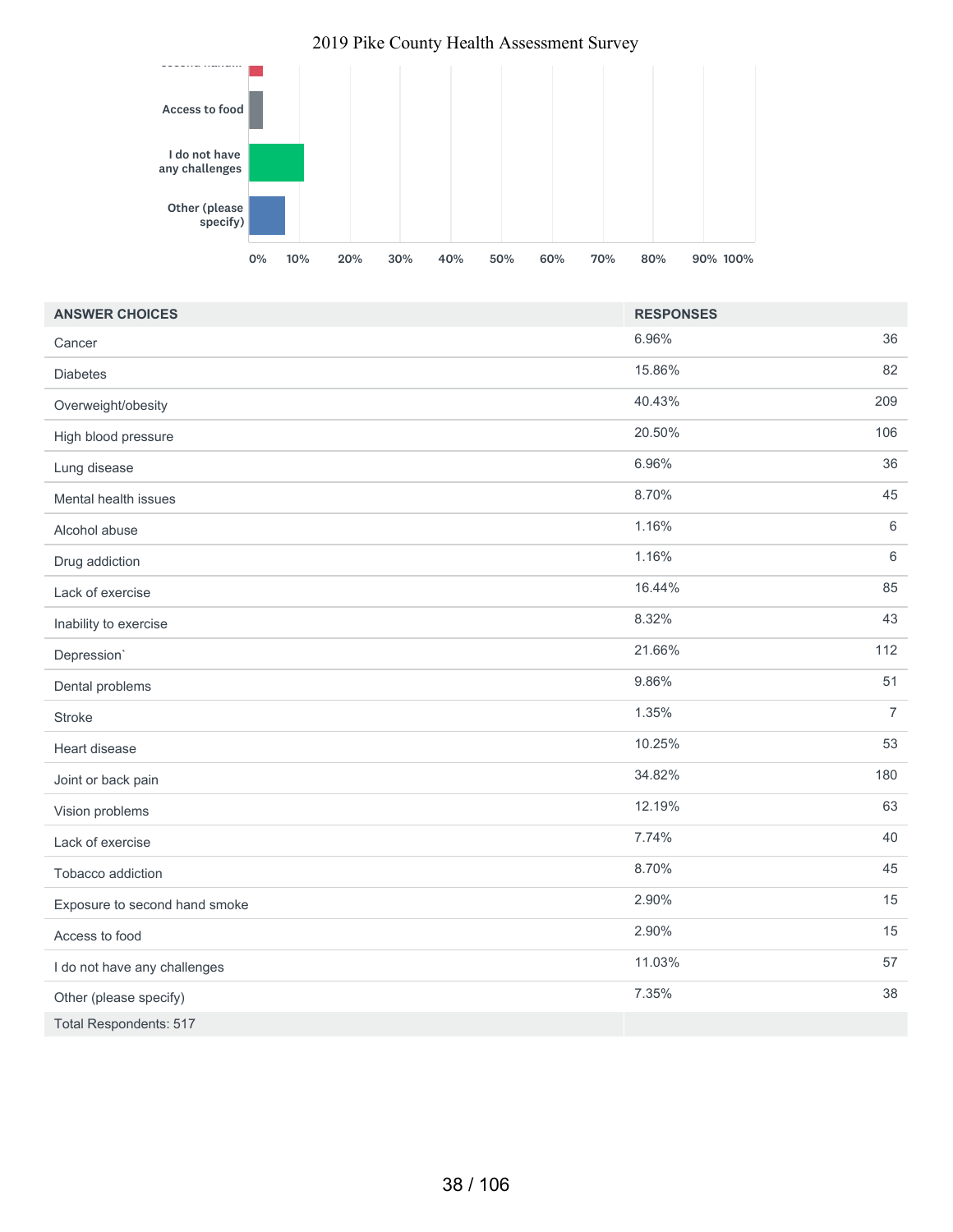### Q31 You indicated exercise is an issue for you. What are some of your challenges. Pick the top 3.



| <b>ANSWER CHOICES</b>                                           | <b>RESPONSES</b> |                |
|-----------------------------------------------------------------|------------------|----------------|
| I don't have enough time                                        | 62.86%           | 22             |
| The weather never seems to be right                             | 14.29%           | 5              |
| My health issues make it hard to exercise                       | 20.00%           | $\overline{7}$ |
| Cost of joining a fitness center                                | 31.43%           | 11             |
| It's not safe in my neighborhood to exercise                    | 8.57%            | 3              |
| I don't have transportation to get to exercise areas/facilities | 5.71%            | 2              |
| I don't feel exercise is important                              | 8.57%            | 3              |
| Exercise areas / facilities are too far away from me            | 25.71%           | 9              |
| <b>Total Respondents: 35</b>                                    |                  |                |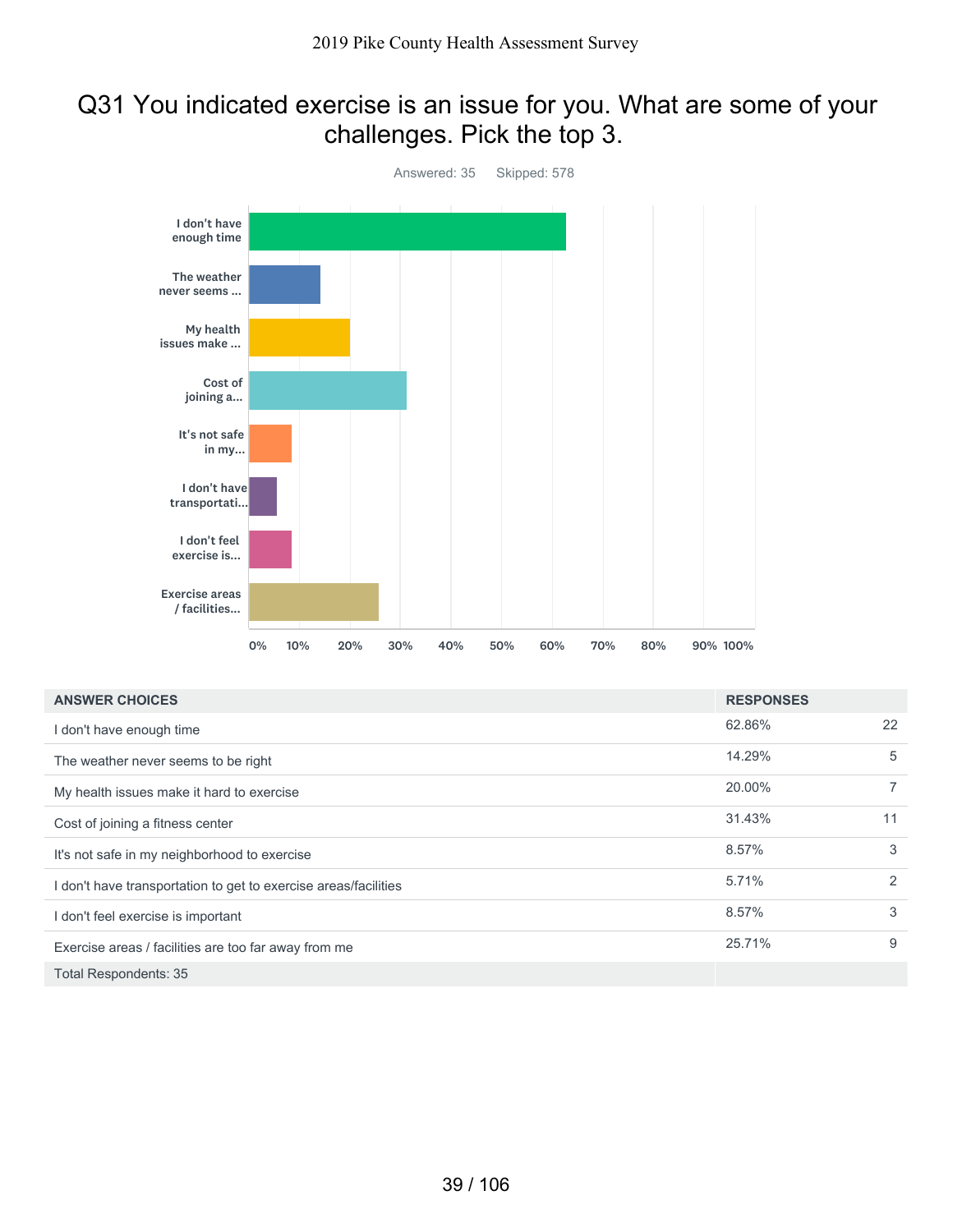### Q32 What health topics are most important to you/your family? Check the top 3.

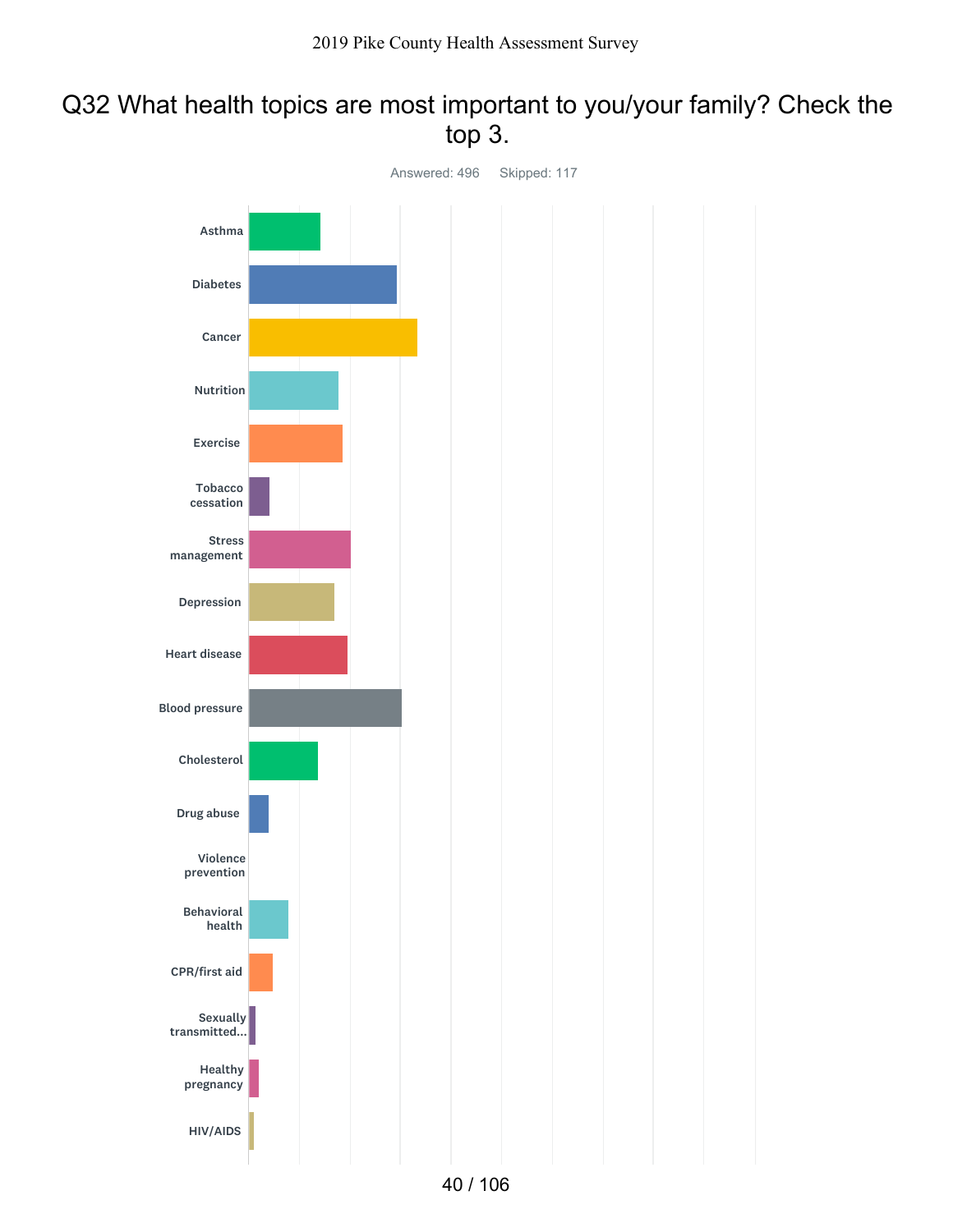

#### 2019 Pike County Health Assessment Survey

| <b>ANSWER CHOICES</b> | <b>RESPONSES</b> |              |
|-----------------------|------------------|--------------|
| Asthma                | 14.31%           | 71           |
| <b>Diabetes</b>       | 29.23%           | 145          |
| Cancer                | 33.47%           | 166          |
| Nutrition             | 17.74%           | 88           |
| Exercise              | 18.55%           | 92           |
| Tobacco cessation     | 4.23%            | 21           |
| Stress management     | 20.36%           | 101          |
| Depression            | 16.94%           | 84           |
| Heart disease         | 19.76%           | 98           |
| Blood pressure        | 30.24%           | 150          |
| Cholesterol           | 13.71%           | 68           |
| Drug abuse            | 4.03%            | 20           |
| Violence prevention   | 0.20%            | $\mathbf{1}$ |
| Behavioral health     | 7.86%            | 39           |
| CPR/first aid         | 4.84%            | 24           |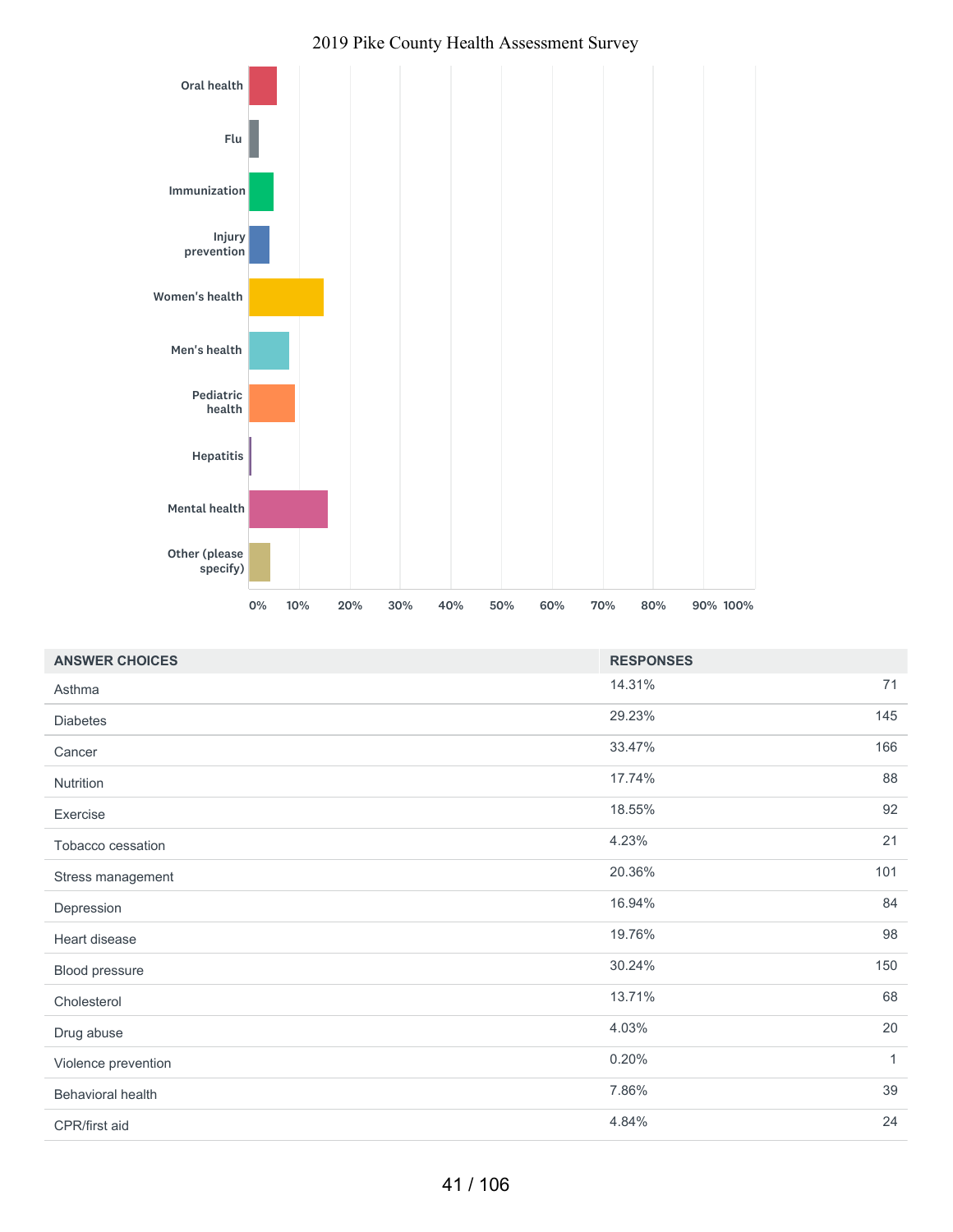### 2019 Pike County Health Assessment Survey

| Sexually transmitted disease  | 1.41%  | $\overline{7}$  |
|-------------------------------|--------|-----------------|
| Healthy pregnancy             | 2.02%  | 10 <sup>°</sup> |
| <b>HIV/AIDS</b>               | 1.01%  | $\sqrt{5}$      |
| Oral health                   | 5.65%  | 28              |
| Flu                           | 2.02%  | 10              |
| Immunization                  | 5.04%  | 25              |
| Injury prevention             | 4.23%  | 21              |
| Women's health                | 14.92% | 74              |
| Men's health                  | 8.06%  | 40              |
| Pediatric health              | 9.27%  | 46              |
| Hepatitis                     | 0.60%  | 3               |
| Mental health                 | 15.73% | 78              |
| Other (please specify)        | 4.44%  | 22              |
| <b>Total Respondents: 496</b> |        |                 |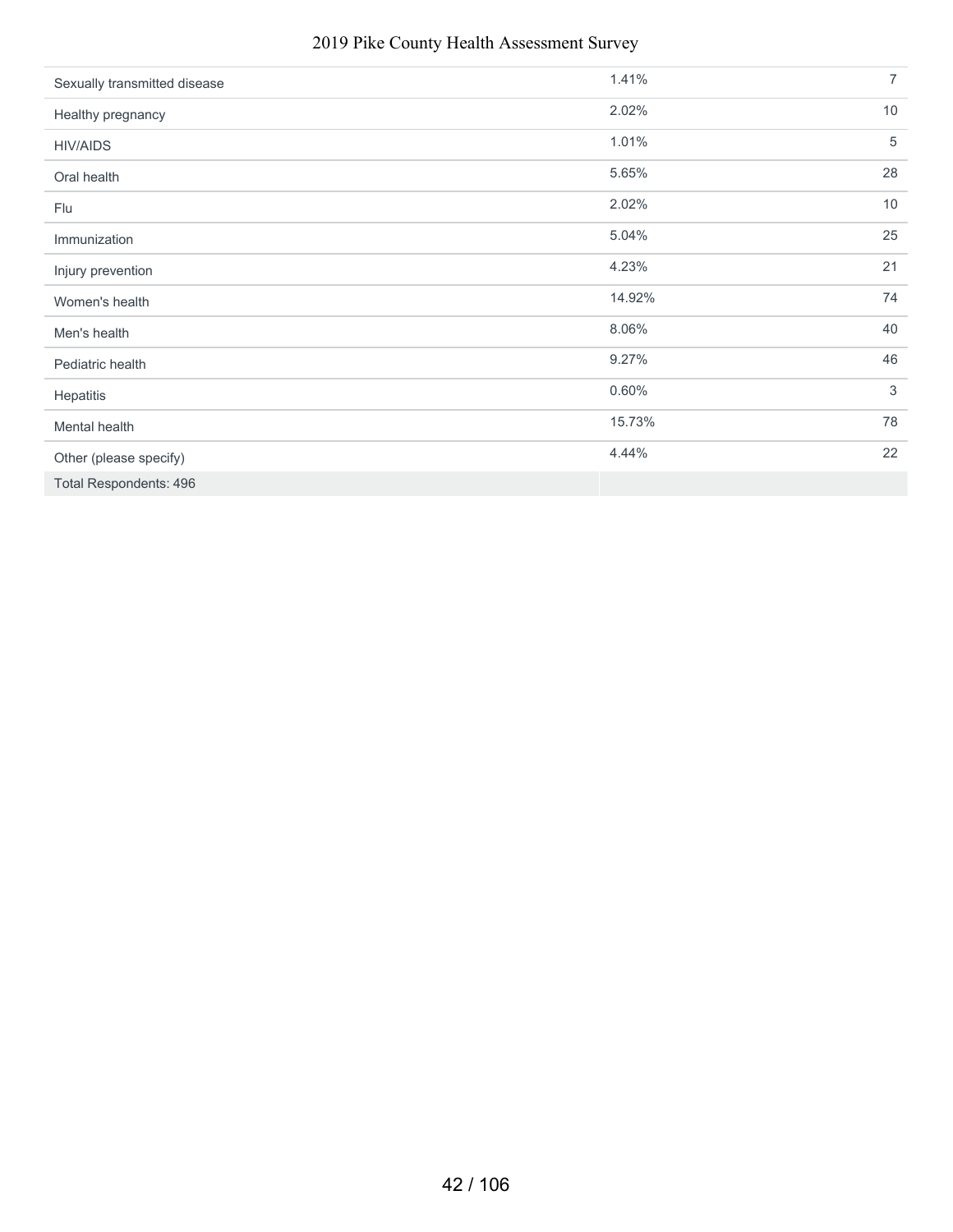### Q33 Which of these health habits do you think contributes to maintaining your health? Check top 4.

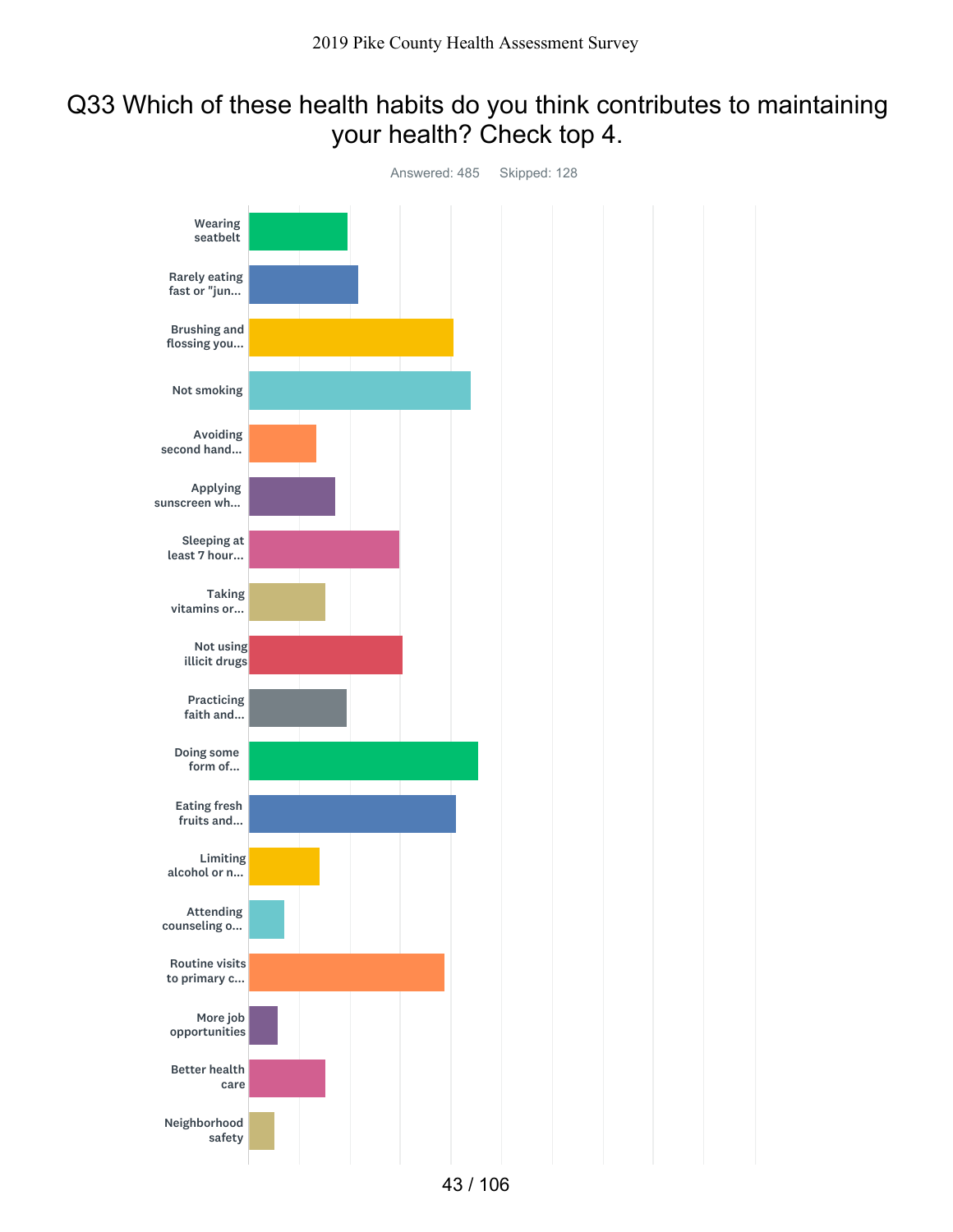### Education assistance Taking oral medication Other (please specify) 0% 10% 20% 30% 40% 50% 60% 70% 80% 90% 100% 2019 Pike County Health Assessment Survey

| <b>ANSWER CHOICES</b>                             | <b>RESPONSES</b> |     |
|---------------------------------------------------|------------------|-----|
| Wearing seatbelt                                  | 19.59%           | 95  |
| Rarely eating fast or "junk" food                 | 21.86%           | 106 |
| Brushing and flossing your teeth                  | 40.62%           | 197 |
| Not smoking                                       | 43.92%           | 213 |
| Avoiding second hand smoke                        | 13.40%           | 65  |
| Applying sunscreen when outside                   | 17.11%           | 83  |
| Sleeping at least 7 hours per night               | 29.90%           | 145 |
| Taking vitamins or supplements daily              | 15.26%           | 74  |
| Not using illicit drugs                           | 30.52%           | 148 |
| Practicing faith and attending religious services | 19.38%           | 94  |
| Doing some form of exercise                       | 45.36%           | 220 |
| Eating fresh fruits and vegetables every day      | 41.03%           | 199 |
| Limiting alcohol or not drinking                  | 14.02%           | 68  |
| Attending counseling or therapy                   | 7.22%            | 35  |
| Routine visits to primary care provider           | 38.76%           | 188 |
| More job opportunities                            | 5.77%            | 28  |
| Better health care                                | 15.26%           | 74  |
| Neighborhood safety                               | 5.15%            | 25  |
| Education assistance                              | 3.09%            | 15  |
| Taking oral medication                            | 7.01%            | 34  |
| Other (please specify)                            | 1.24%            | 6   |
| <b>Total Respondents: 485</b>                     |                  |     |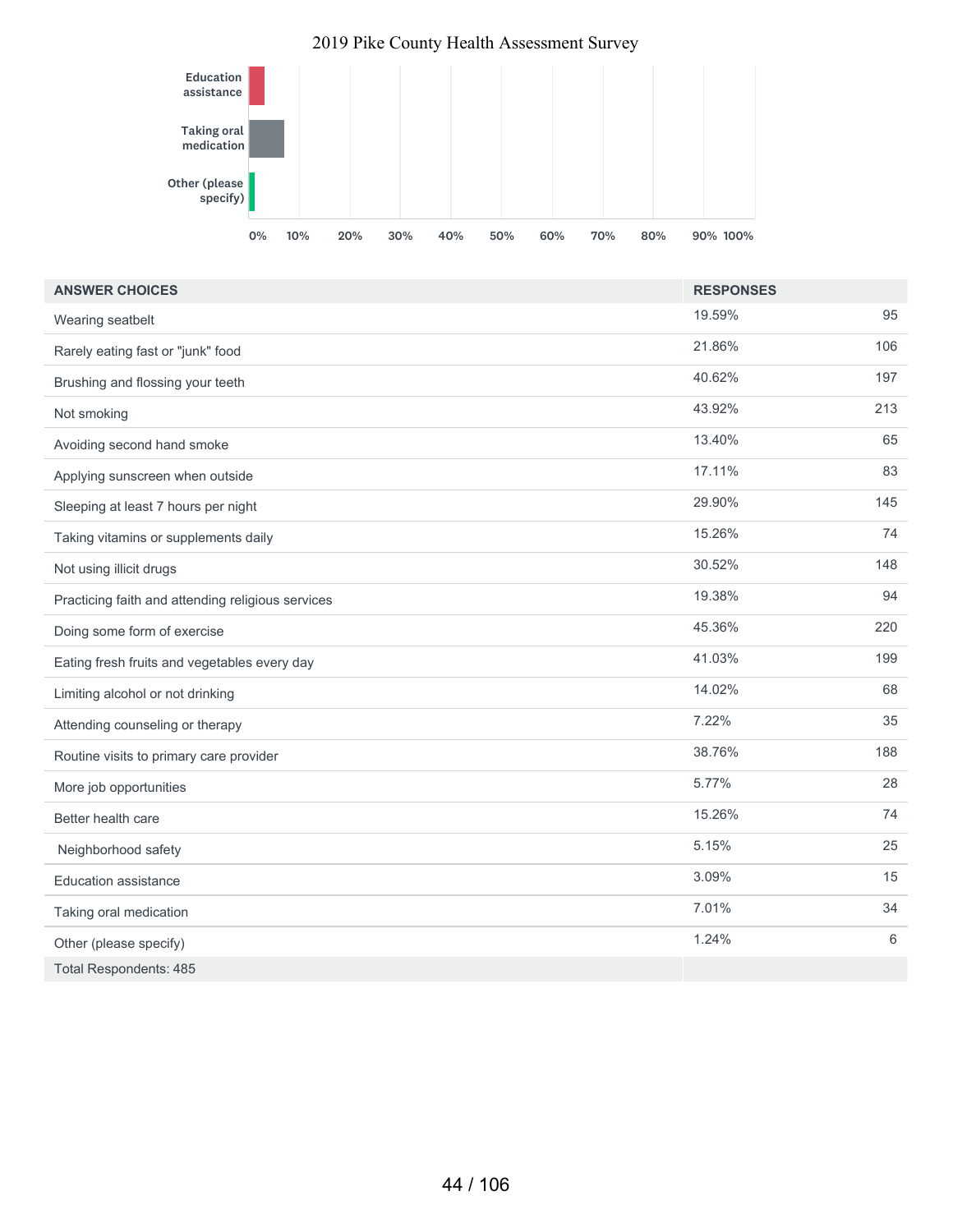### Q34 Which statement best describes the rules about smoking inside your home or vehicle? Do not include decks, garages or porches.



| <b>ANSWER CHOICES</b>                                     | <b>RESPONSES</b> |     |
|-----------------------------------------------------------|------------------|-----|
| Smoking is not allowed anywhere inside my home or vehicle | 75.71%           | 374 |
| Smoking is allowed in some places or sometimes            | 13.97%           | 69  |
| Smoking is allowed anywhere inside my home and vehicle    | 10.32%           | 51  |
| <b>TOTAL</b>                                              |                  | 494 |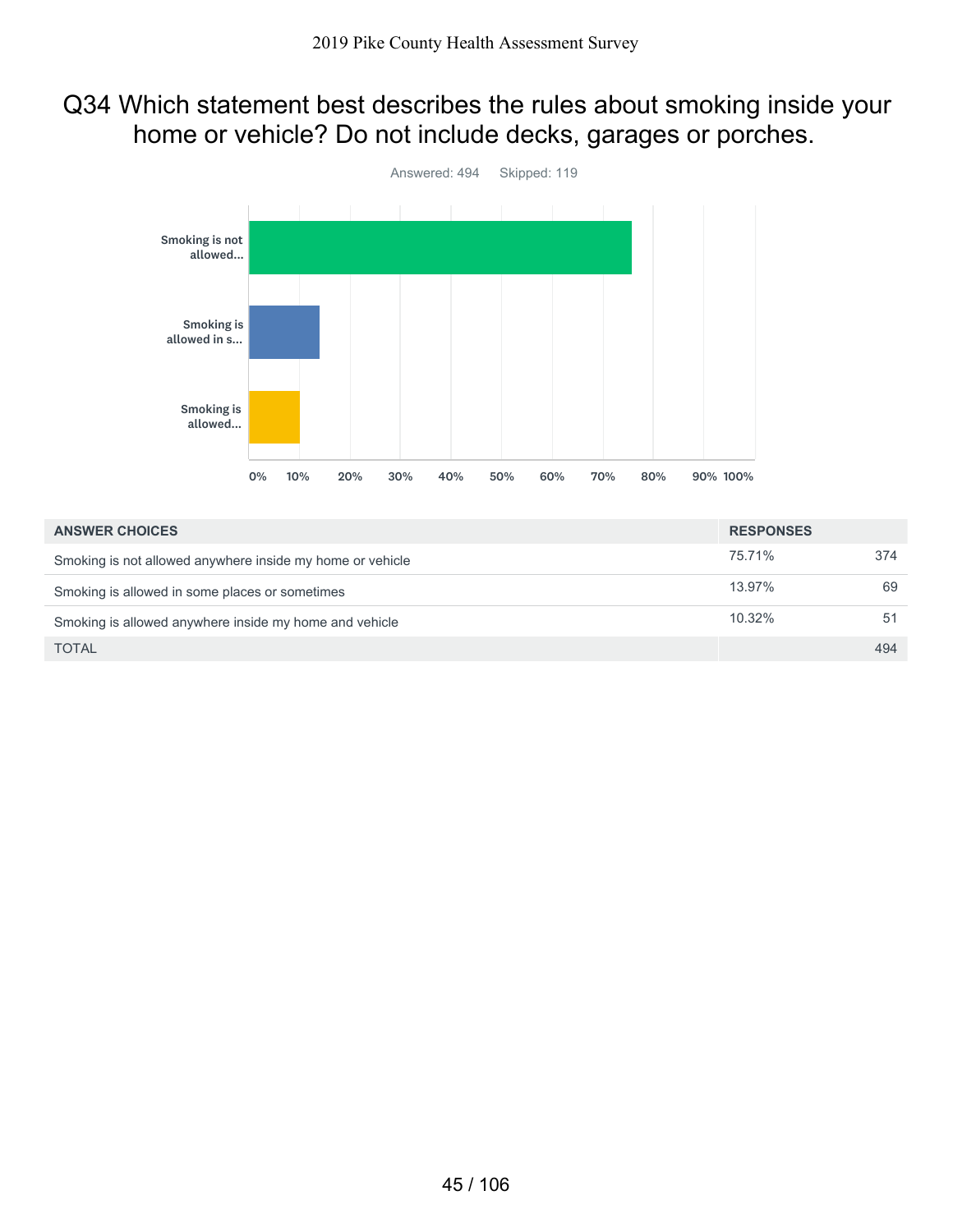### Q35 Do you have access to preventative screenings such as blood pressure checks, cholesterol checks, cervical cancer screening (PAP), mammograms, prostate checks, hepatitis testing, and colorectal cancer screenings?



| <b>ANSWER CHOICES</b>              | <b>RESPONSES</b> |     |
|------------------------------------|------------------|-----|
| Yes                                | 90.60%           | 453 |
| <b>No</b>                          | 3.60%            | 18  |
| I do not participate in screenings | 5.80%            | 29  |
| <b>TOTAL</b>                       |                  | 500 |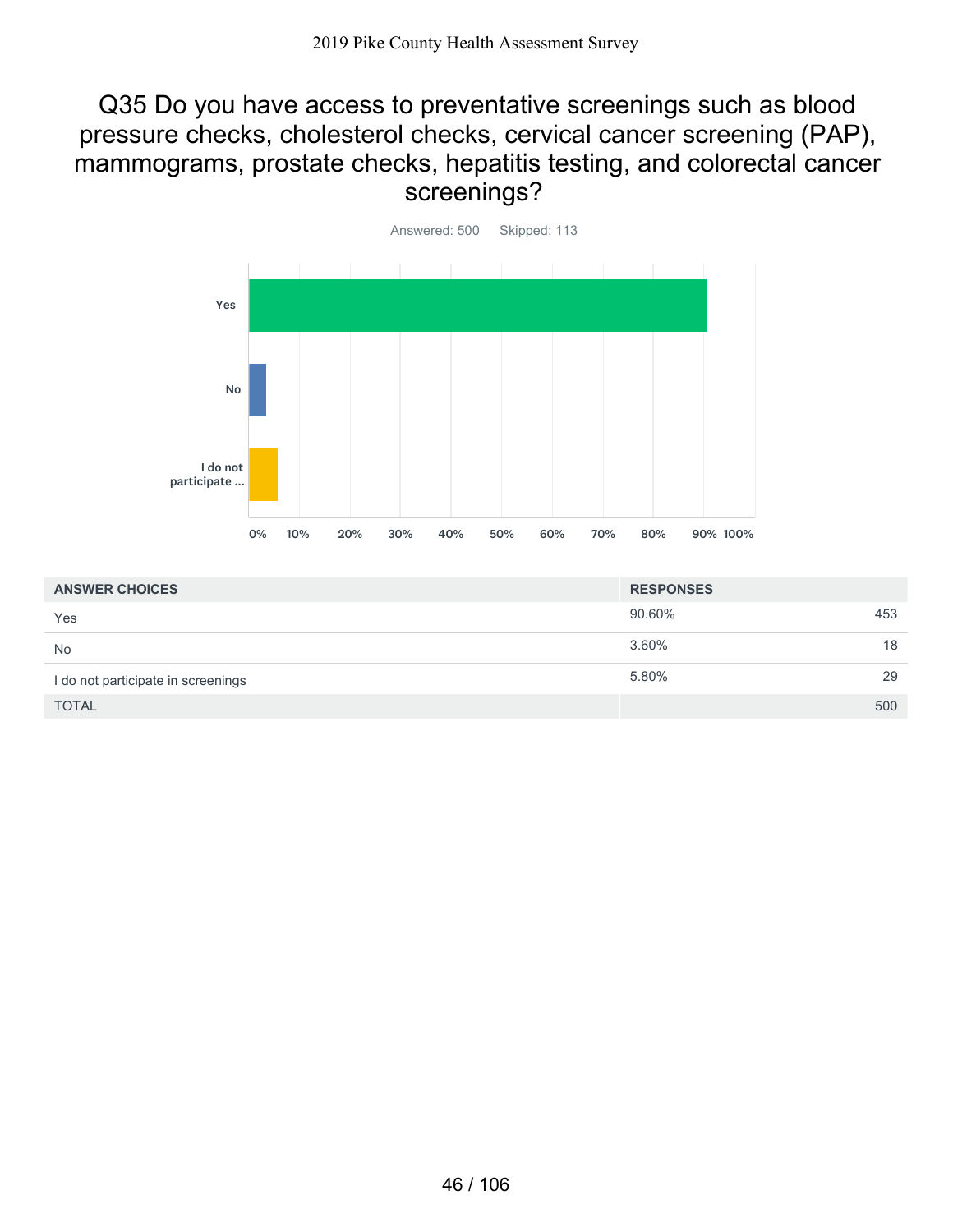### Q36 How long ago was your last preventative screening?



| <b>ANSWER CHOICES</b>        | <b>RESPONSES</b> |     |
|------------------------------|------------------|-----|
| Within the last year         | 66.60%           | 323 |
| 1-3 years ago                | 16.70%           | 81  |
| 3-5 years ago                | 3.51%            | 17  |
| I don't remember             | 5.15%            | 25  |
| I have never had a screening | 8.04%            | 39  |
| <b>TOTAL</b>                 |                  | 485 |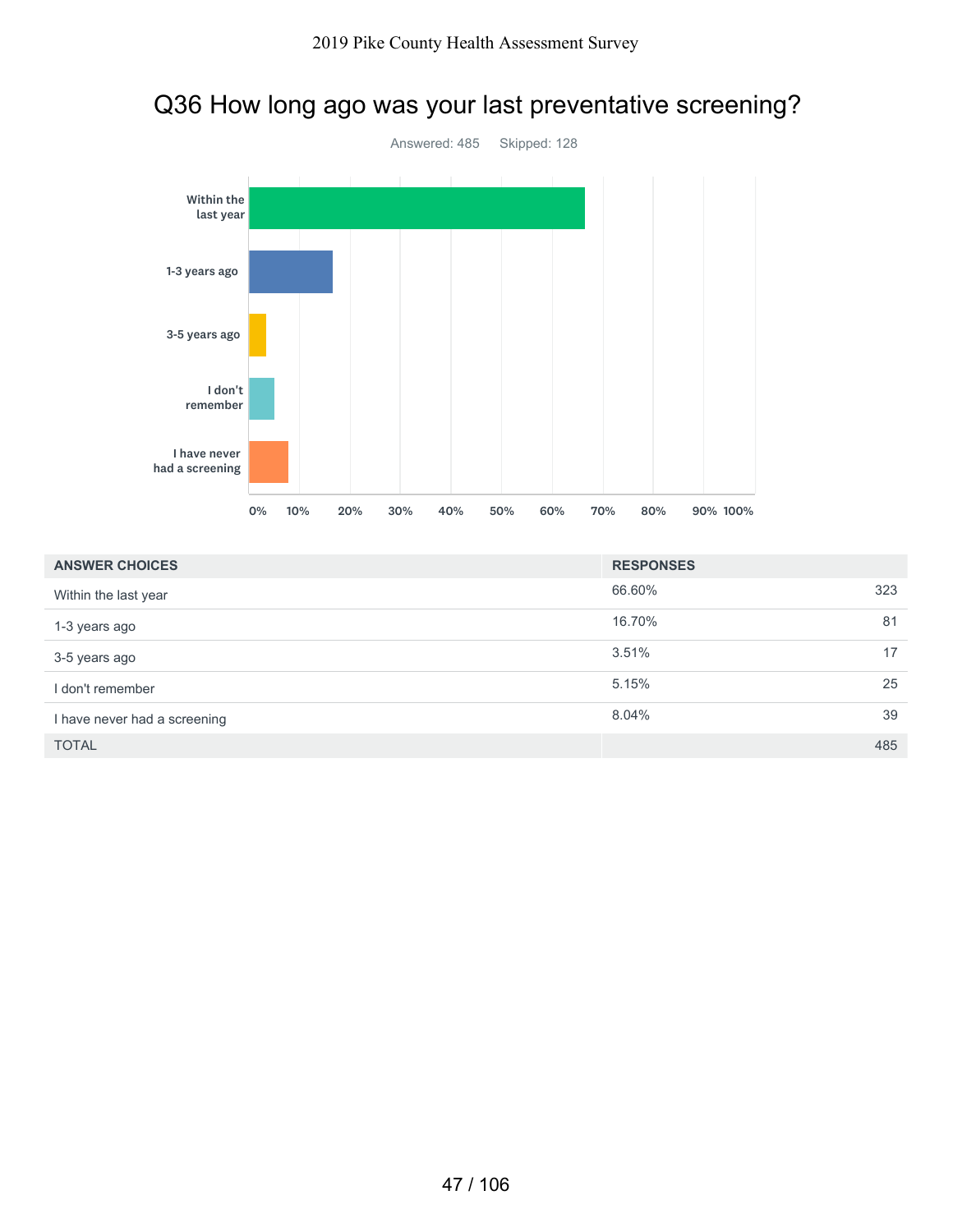# Q37 Have you ever been told you have high blood pressure?



| <b>ANSWER CHOICES</b> | <b>RESPONSES</b> |     |
|-----------------------|------------------|-----|
| Yes                   | 48.33%           | 231 |
| <b>No</b>             | 51.67%           | 247 |
| <b>TOTAL</b>          |                  | 478 |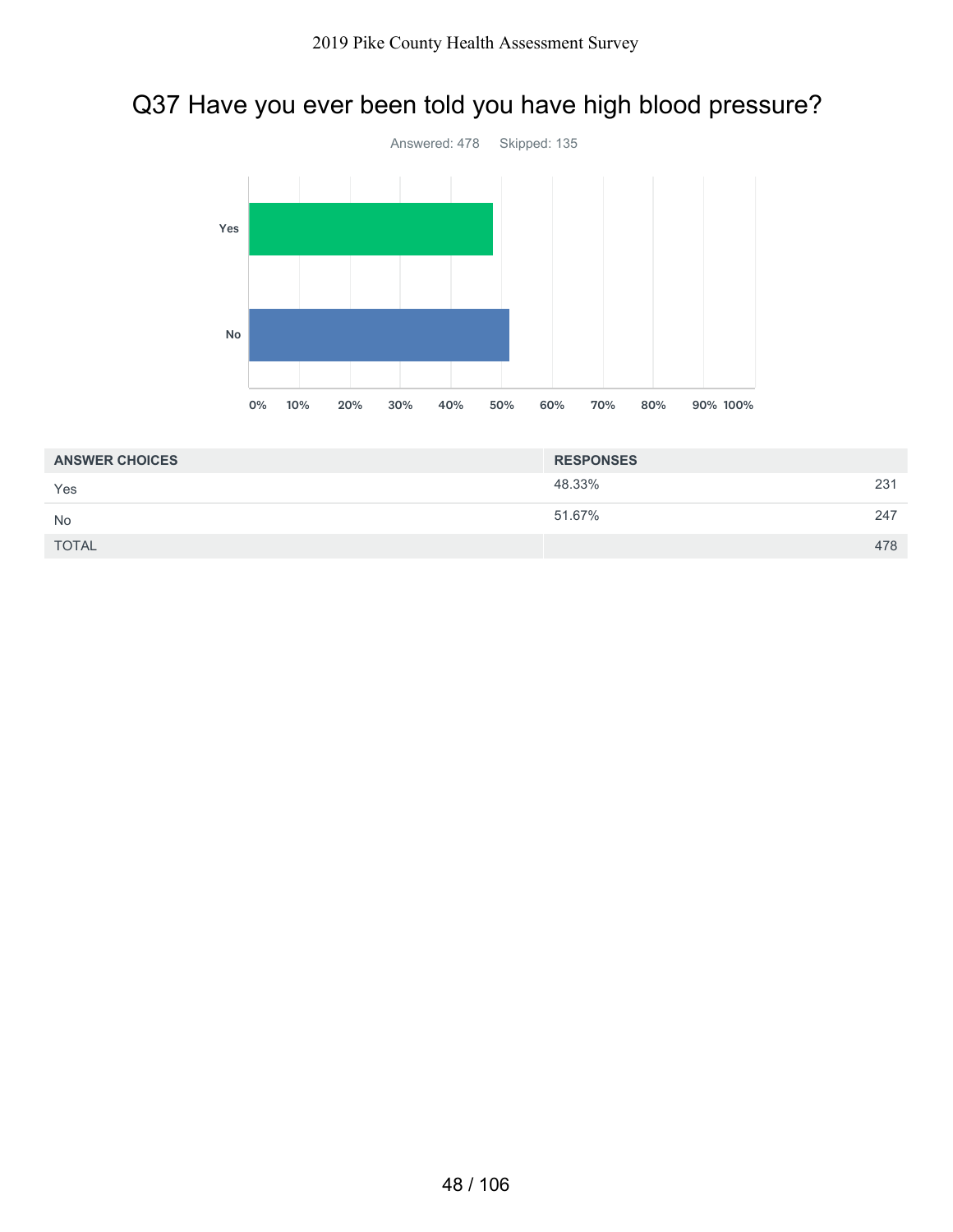## Q38 You indicated you have high blood pressure. Please indicate how you manage it. Select all that apply.



| <b>ANSWER CHOICES</b>                        | <b>RESPONSES</b> |     |
|----------------------------------------------|------------------|-----|
| I check my blood pressure at home daily      | 36.05%           | 84  |
| I take blood pressure medication             | 77.68%           | 181 |
| I cannot afford my blood pressure medication | 0.43%            |     |
| am following a diet and exercise program     | 20.17%           | 47  |
| It was during pregnancy only                 | 4.29%            | 10  |
| None of the above                            | 3.43%            | 8   |
| Total Respondents: 233                       |                  |     |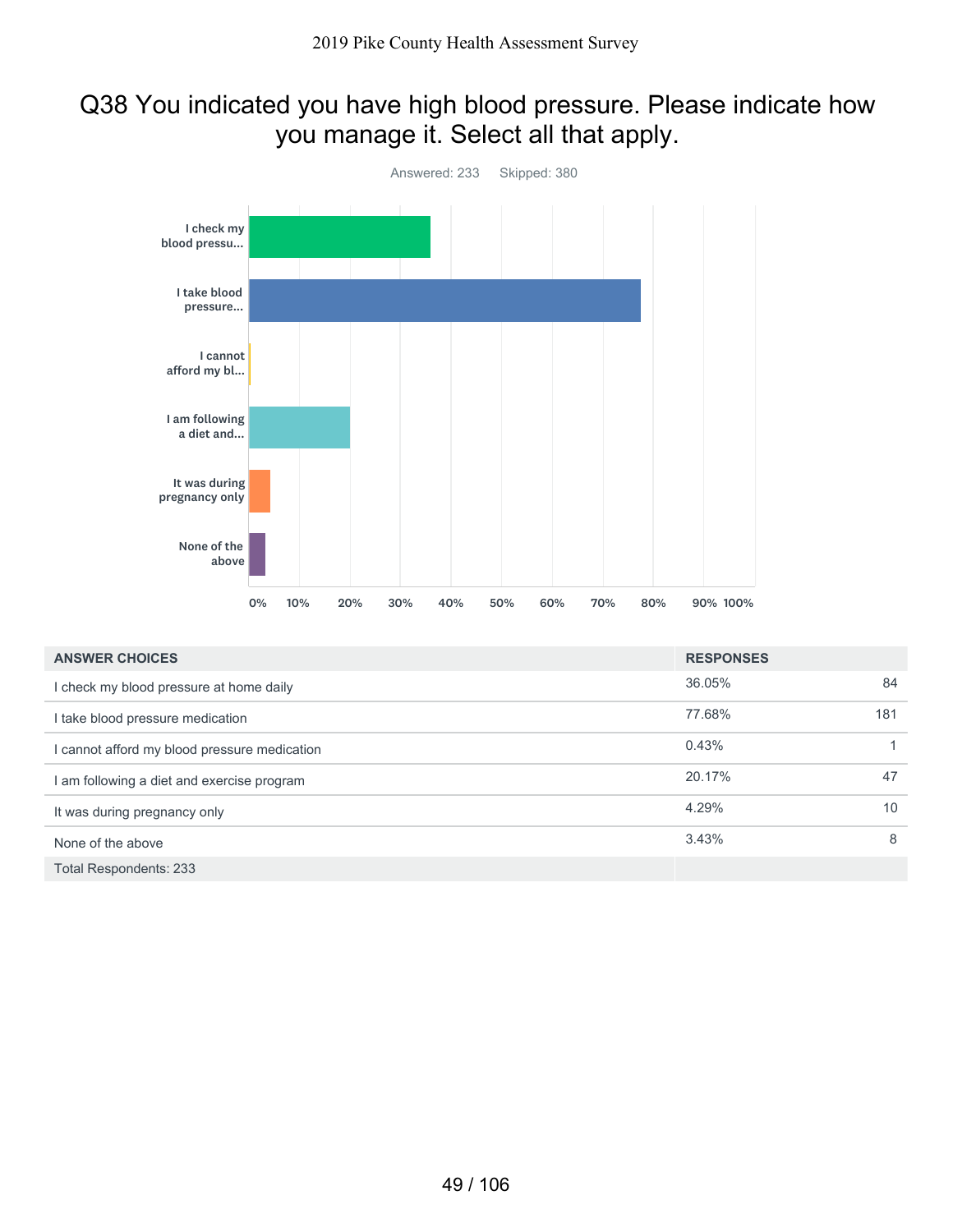# Q39 Have you ever been told you have high cholesterol?



| <b>ANSWER CHOICES</b> | <b>RESPONSES</b> |     |
|-----------------------|------------------|-----|
| Yes                   | 29.53%           | 119 |
| <b>No</b>             | 70.47%           | 284 |
| <b>TOTAL</b>          |                  | 403 |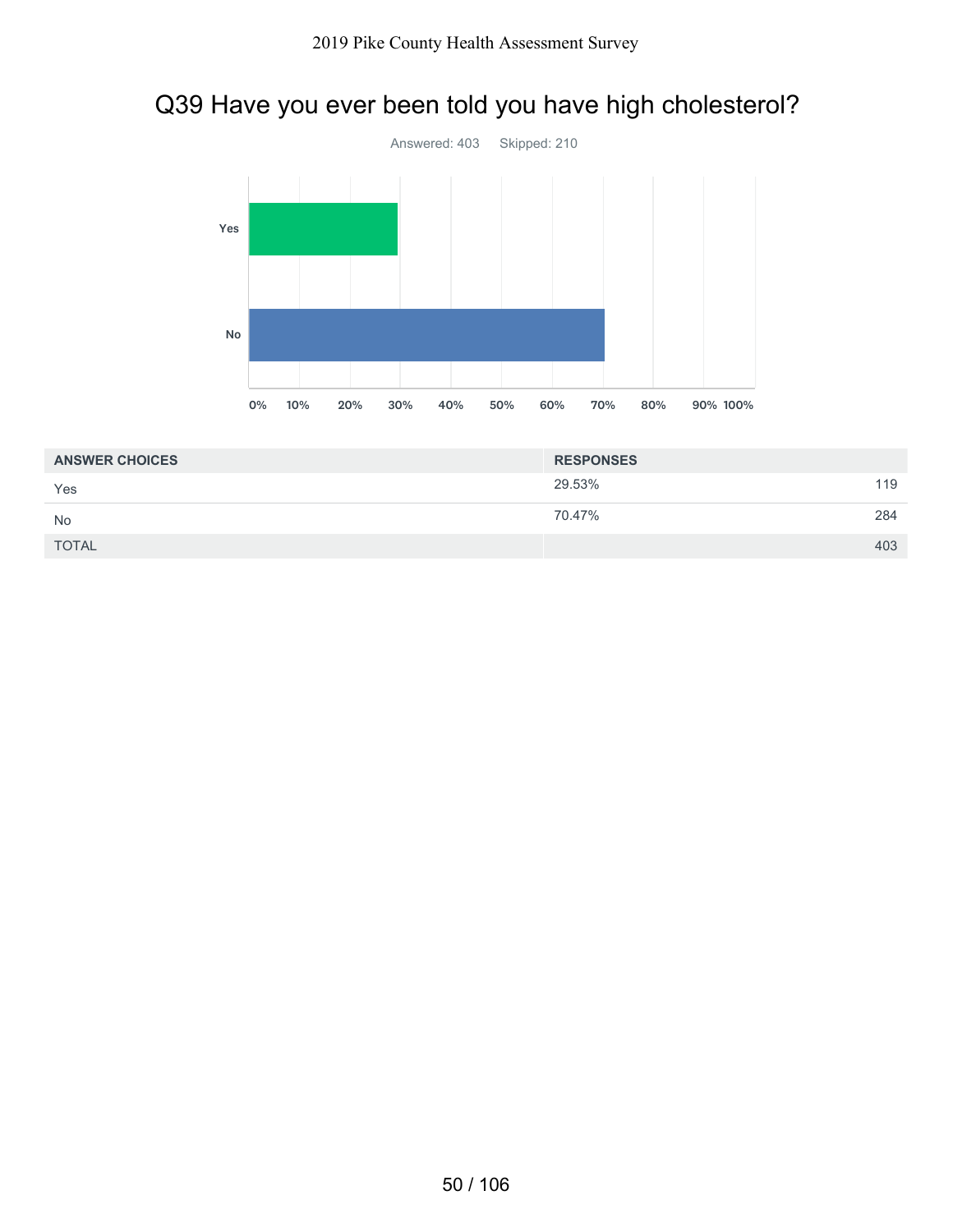## Q40 Have you ever been told you have diabetes or pre-diabetes?



| <b>ANSWER CHOICES</b> | <b>RESPONSES</b> |     |
|-----------------------|------------------|-----|
| Yes                   | 28.11%           | 131 |
| <b>No</b>             | 71.89%           | 335 |
| <b>TOTAL</b>          |                  | 466 |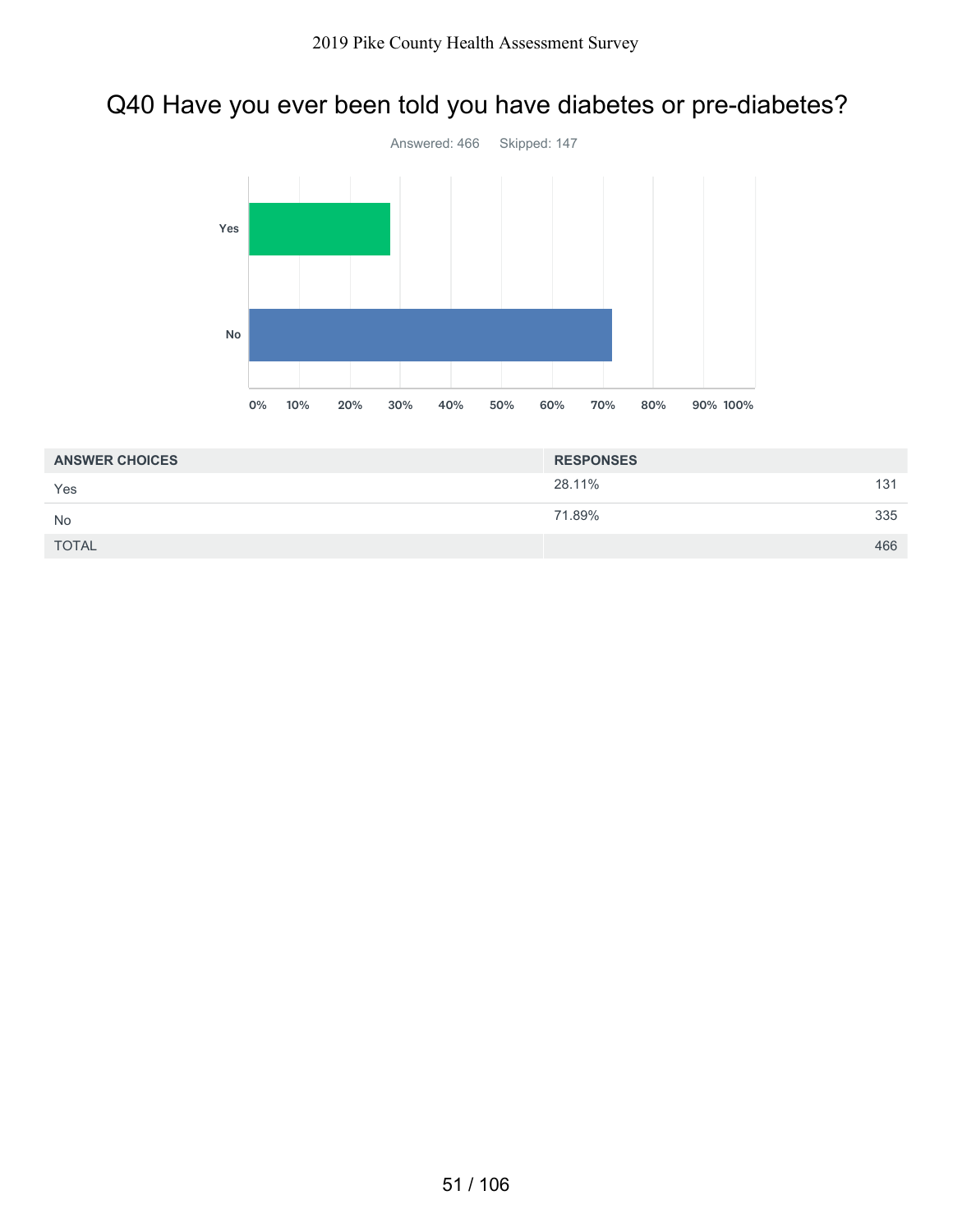### Q41 You indicated you have been told you have diabetes or pre-diabetes. Please indicate how you manage it. Select all that apply.



| <b>ANSWER CHOICES</b>                               | <b>RESPONSES</b> |    |
|-----------------------------------------------------|------------------|----|
| I check my blood sugar at home daily                | 49.24%           | 65 |
| I check my feet daily or see a podiatrist regularly | 35.61%           | 47 |
| I have my hemoglobin A1C checked                    | 65.91%           | 87 |
| I cannot afford testing supplies                    | 3.03%            | 4  |
| I cannot afford my medication                       | 1.52%            | 2  |
| It was during pregnancy only                        | 6.82%            | 9  |
| None of these                                       | 12.88%           | 17 |
| <b>Total Respondents: 132</b>                       |                  |    |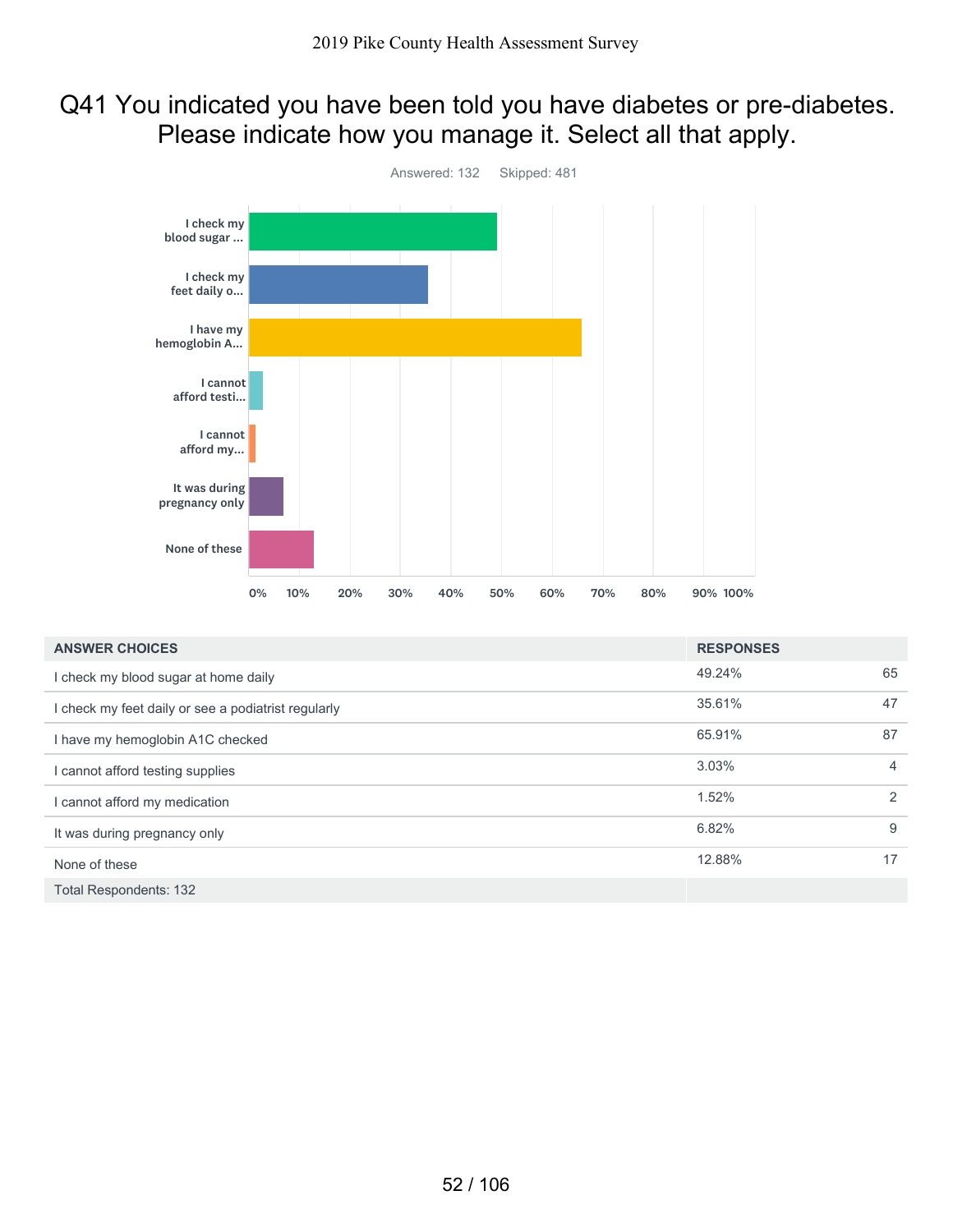### Q42 Have you ever been told you have had a heart attack?



| <b>ANSWER CHOICES</b> | <b>RESPONSES</b> |     |
|-----------------------|------------------|-----|
| Yes                   | 10.54%           | 49  |
| <b>No</b>             | 89.46%           | 416 |
| <b>TOTAL</b>          |                  | 465 |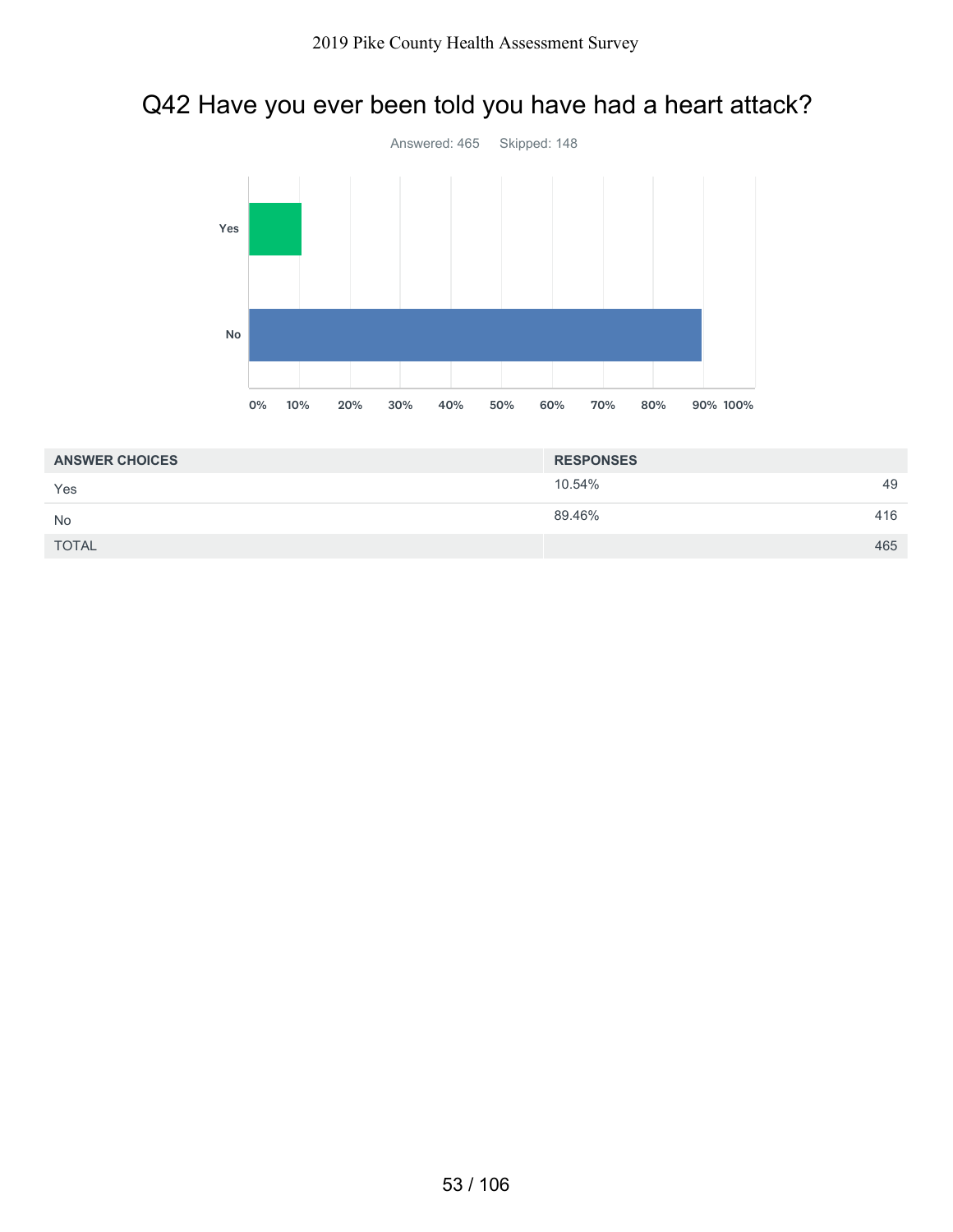### Q43 You indicated you have been told by a health care professional that you have had a heart attack or stroke. Please indicate how you manage it. Select all that apply.



| <b>ANSWER CHOICES</b>                          | <b>RESPONSES</b> |    |
|------------------------------------------------|------------------|----|
| I take an aspirin or other blood thinner daily | 90.57%           | 48 |
| I follow a heart health diet/exercise regimen  | 35.85%           | 19 |
| I follow up with a specialist regularly        | 47.17%           | 25 |
| None of the above                              | 1.89%            |    |
| Total Respondents: 53                          |                  |    |

54 / 106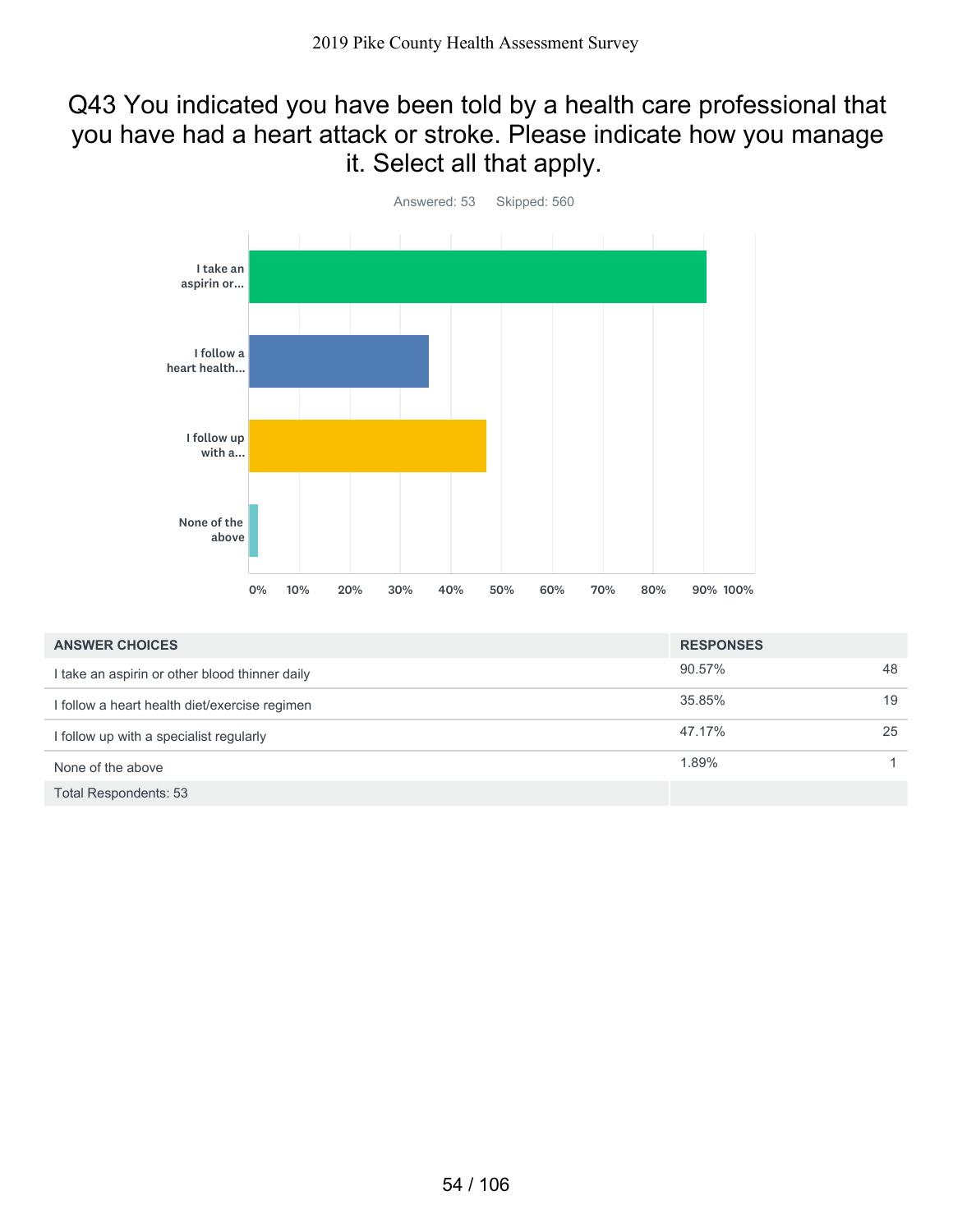# Q44 Have you ever been told you have had a stroke?



| <b>ANSWER CHOICES</b> | <b>RESPONSES</b> |     |
|-----------------------|------------------|-----|
| Yes                   | 1.77%            | 8   |
| <b>No</b>             | 98.23%           | 444 |
| <b>TOTAL</b>          |                  | 452 |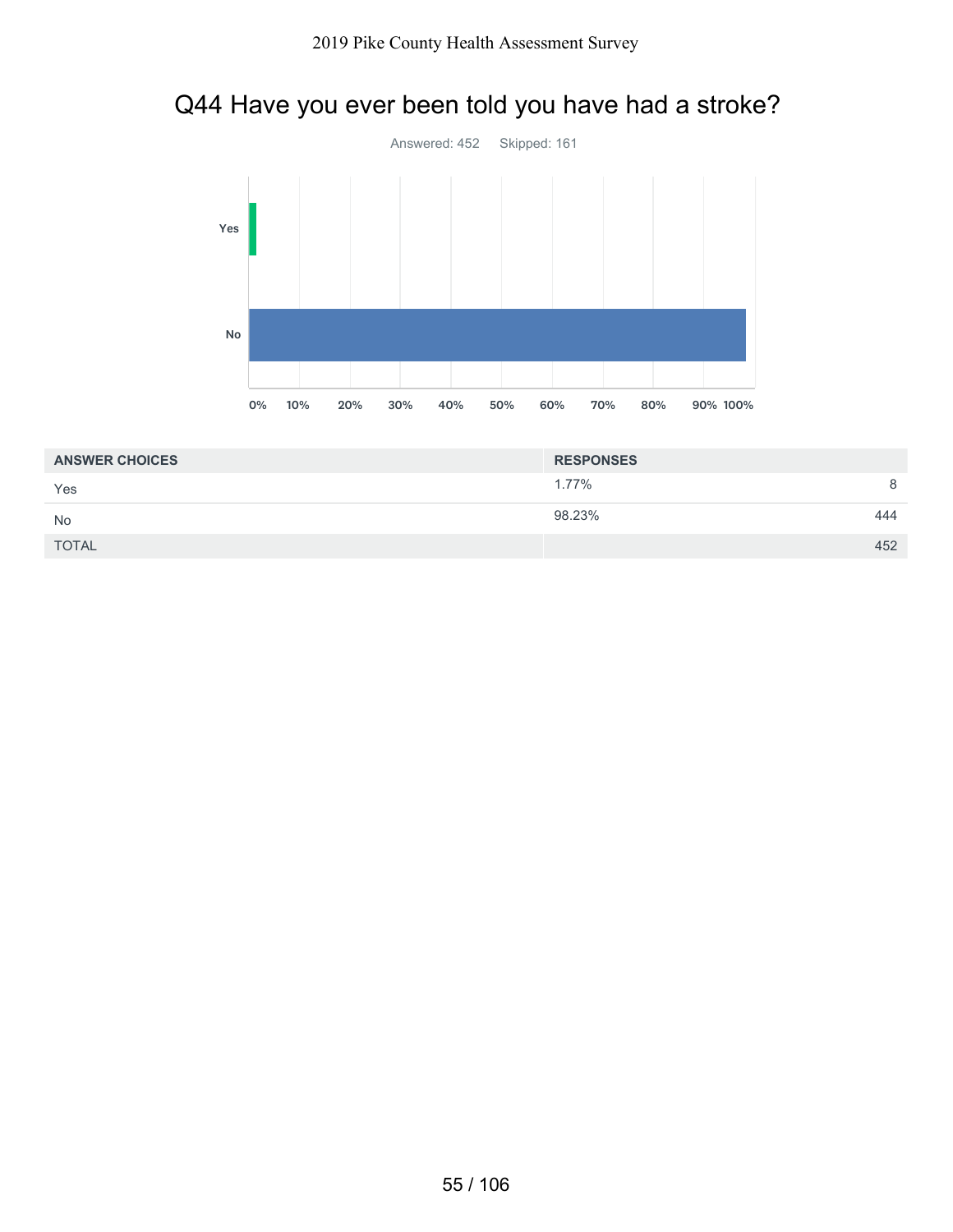# Q45 Have you ever been told you have cancer?



| <b>ANSWER CHOICES</b> | <b>RESPONSES</b> |     |
|-----------------------|------------------|-----|
| Yes                   | 17.23%           | 81  |
| <b>No</b>             | 82.77%           | 389 |
| <b>TOTAL</b>          |                  | 470 |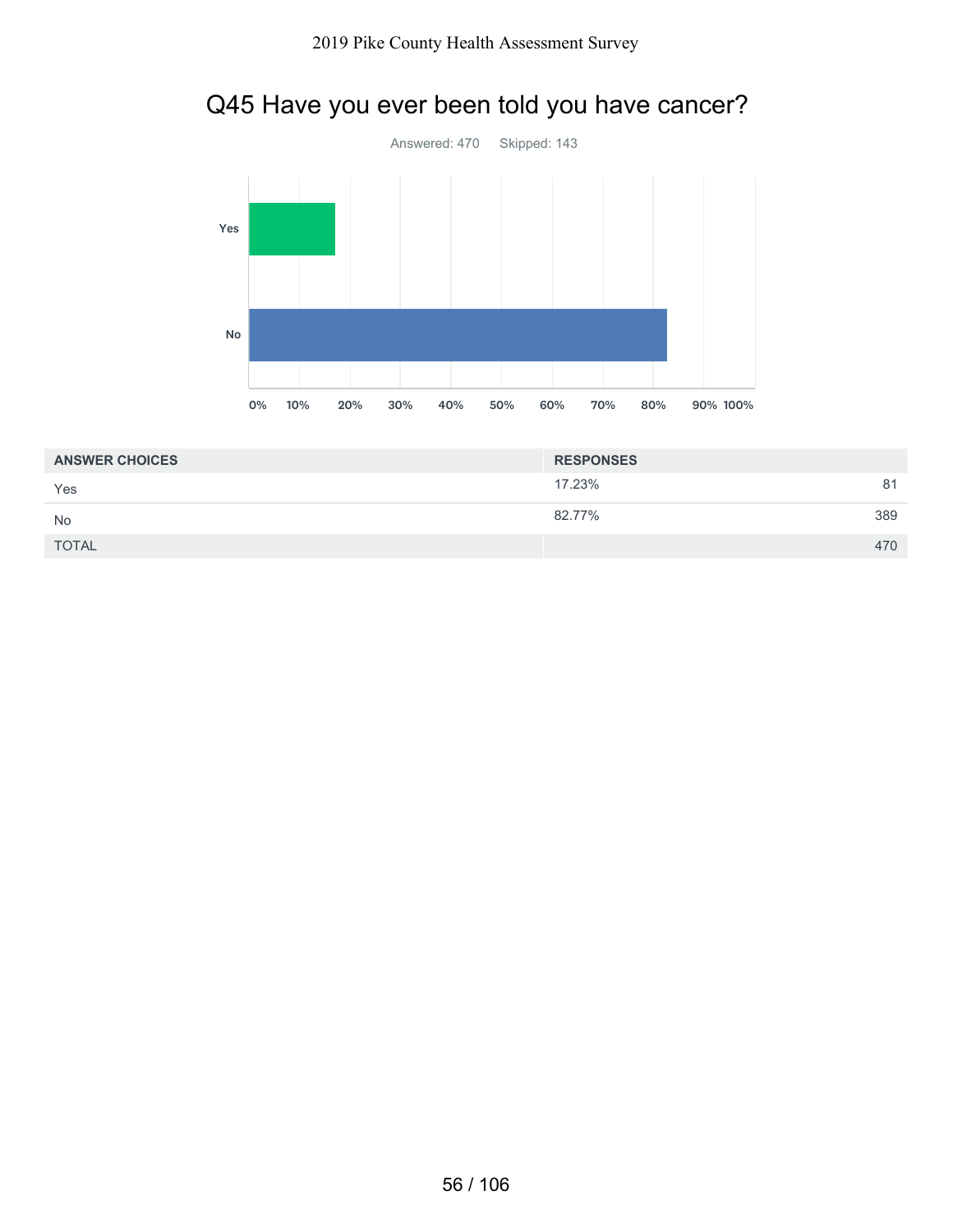### Q46 You indicated that you have been told by a healthcare professional that you have cancer. Please explain what kind of cancer you were diagnosed with. Select all that apply.



Answered: 80 Skipped: 533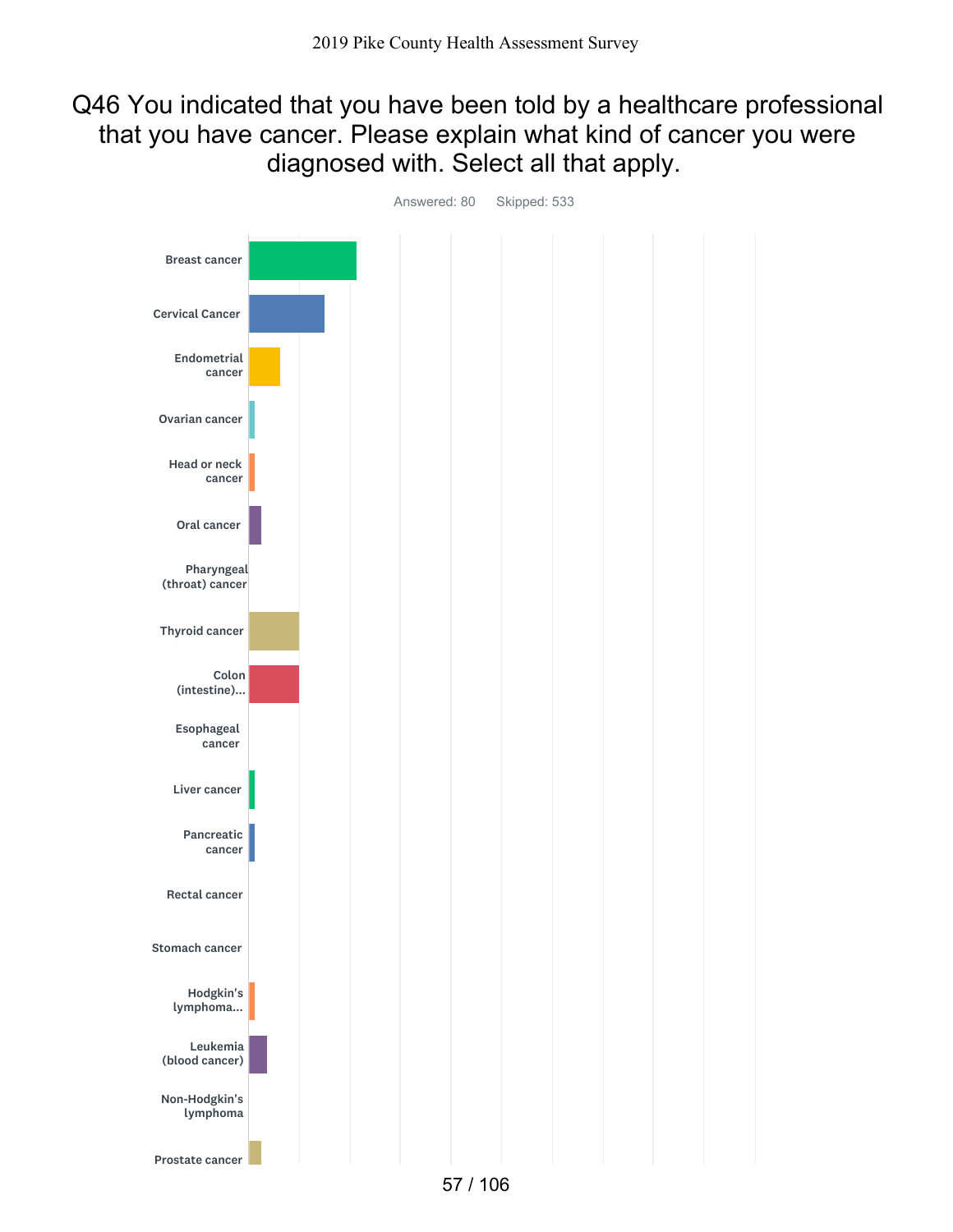

#### 2019 Pike County Health Assessment Survey

| <b>ANSWER CHOICES</b>      | <b>RESPONSES</b> |                |
|----------------------------|------------------|----------------|
| <b>Breast cancer</b>       | 21.25%           | 17             |
| <b>Cervical Cancer</b>     | 15.00%           | 12             |
| <b>Endometrial cancer</b>  | 6.25%            | 5              |
| Ovarian cancer             | 1.25%            | $\mathbf{1}$   |
| Head or neck cancer        | 1.25%            | 1              |
| Oral cancer                | 2.50%            | $\overline{2}$ |
| Pharyngeal (throat) cancer | $0.00\%$         | $\mathbf 0$    |
| Thyroid cancer             | 10.00%           | 8              |
| Colon (intestine) cancer   | 10.00%           | 8              |
| Esophageal cancer          | $0.00\%$         | $\Omega$       |
| Liver cancer               | 1.25%            | $\mathbf{1}$   |
| Pancreatic cancer          | 1.25%            |                |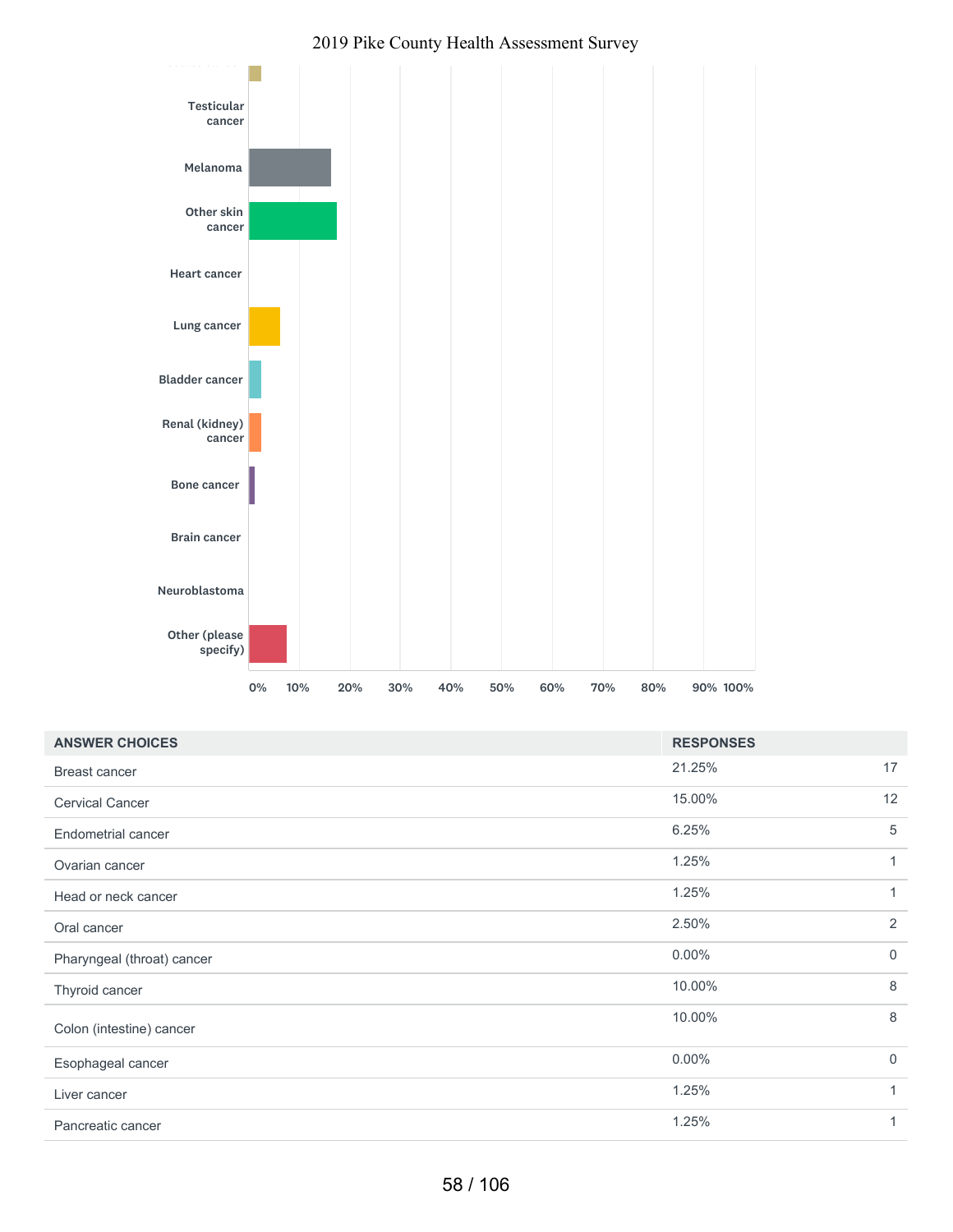### 2019 Pike County Health Assessment Survey

| Rectal cancer                          | $0.00\%$ | $\mathsf{O}\xspace$ |
|----------------------------------------|----------|---------------------|
| Stomach cancer                         | $0.00\%$ | $\mathsf{0}$        |
| Hodgkin's lymphoma (Hodgkin's Disease) | 1.25%    | $\mathbf{1}$        |
| Leukemia (blood cancer)                | 3.75%    | 3                   |
| Non-Hodgkin's lymphoma                 | $0.00\%$ | $\mathbf 0$         |
| Prostate cancer                        | 2.50%    | $\overline{2}$      |
| Testicular cancer                      | $0.00\%$ | $\mathbf 0$         |
| Melanoma                               | 16.25%   | 13                  |
| Other skin cancer                      | 17.50%   | 14                  |
| Heart cancer                           | $0.00\%$ | $\mathbf 0$         |
| Lung cancer                            | 6.25%    | 5                   |
| <b>Bladder cancer</b>                  | 2.50%    | $\overline{2}$      |
| Renal (kidney) cancer                  | 2.50%    | $\overline{2}$      |
| Bone cancer                            | 1.25%    | $\mathbf{1}$        |
| Brain cancer                           | $0.00\%$ | $\mathbf 0$         |
| Neuroblastoma                          | $0.00\%$ | $\mathbf 0$         |
| Other (please specify)                 | 7.50%    | 6                   |
| <b>Total Respondents: 80</b>           |          |                     |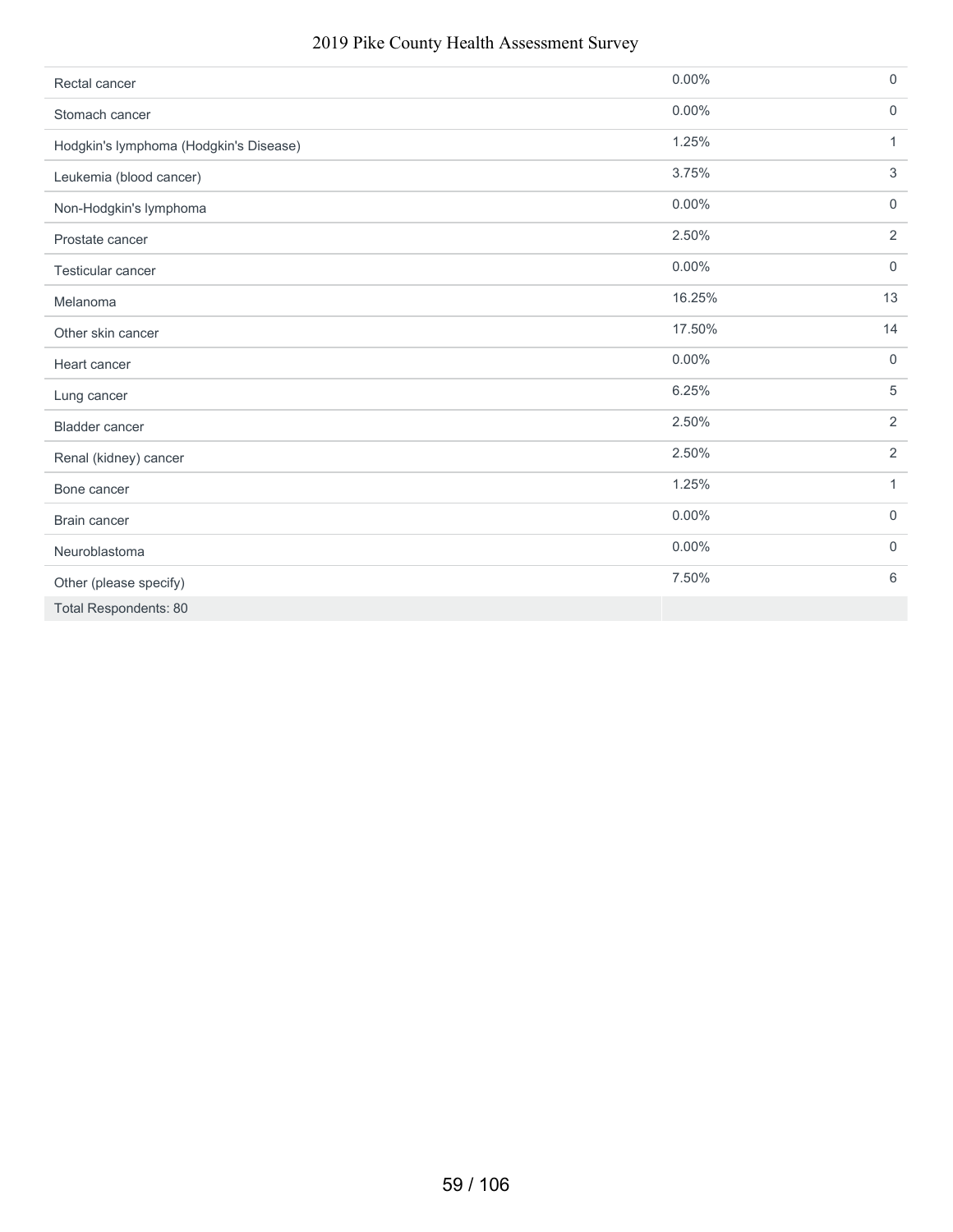### Q47 How old were you when you were diagnosed with cancer?



| <b>ANSWER CHOICES</b> | <b>RESPONSES</b> |    |
|-----------------------|------------------|----|
| Under 18              | 3.80%            | 3  |
| 18-24                 | 11.39%           | 9  |
| 25-34                 | 11.39%           | 9  |
| 35-44                 | 13.92%           | 11 |
| 45-54                 | 20.25%           | 16 |
| 55-64                 | 20.25%           | 16 |
| $65+$                 | 18.99%           | 15 |
| <b>TOTAL</b>          |                  | 79 |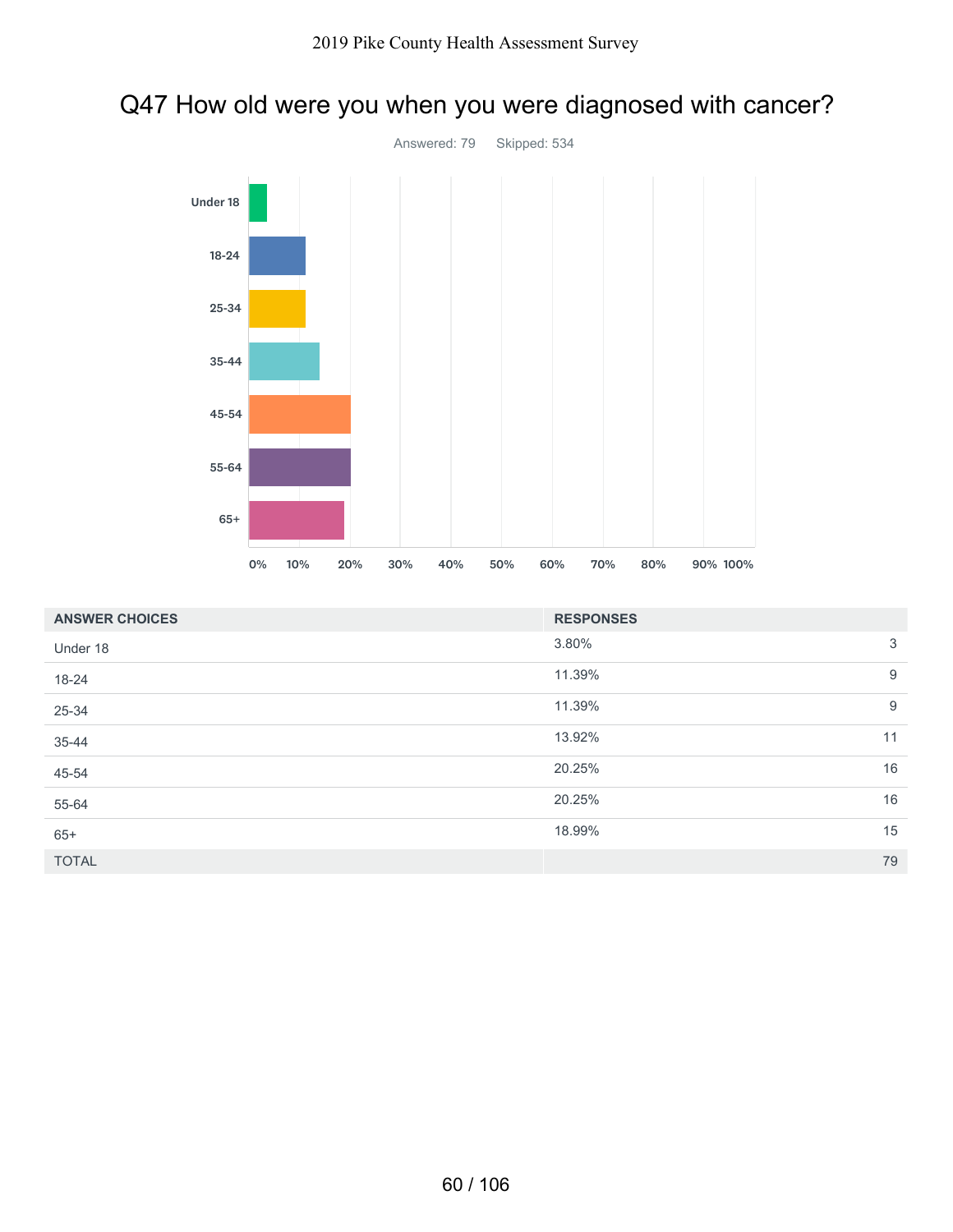## Q48 What was the most difficult part of your cancer diagnosis?

Answered: 31 Skipped: 582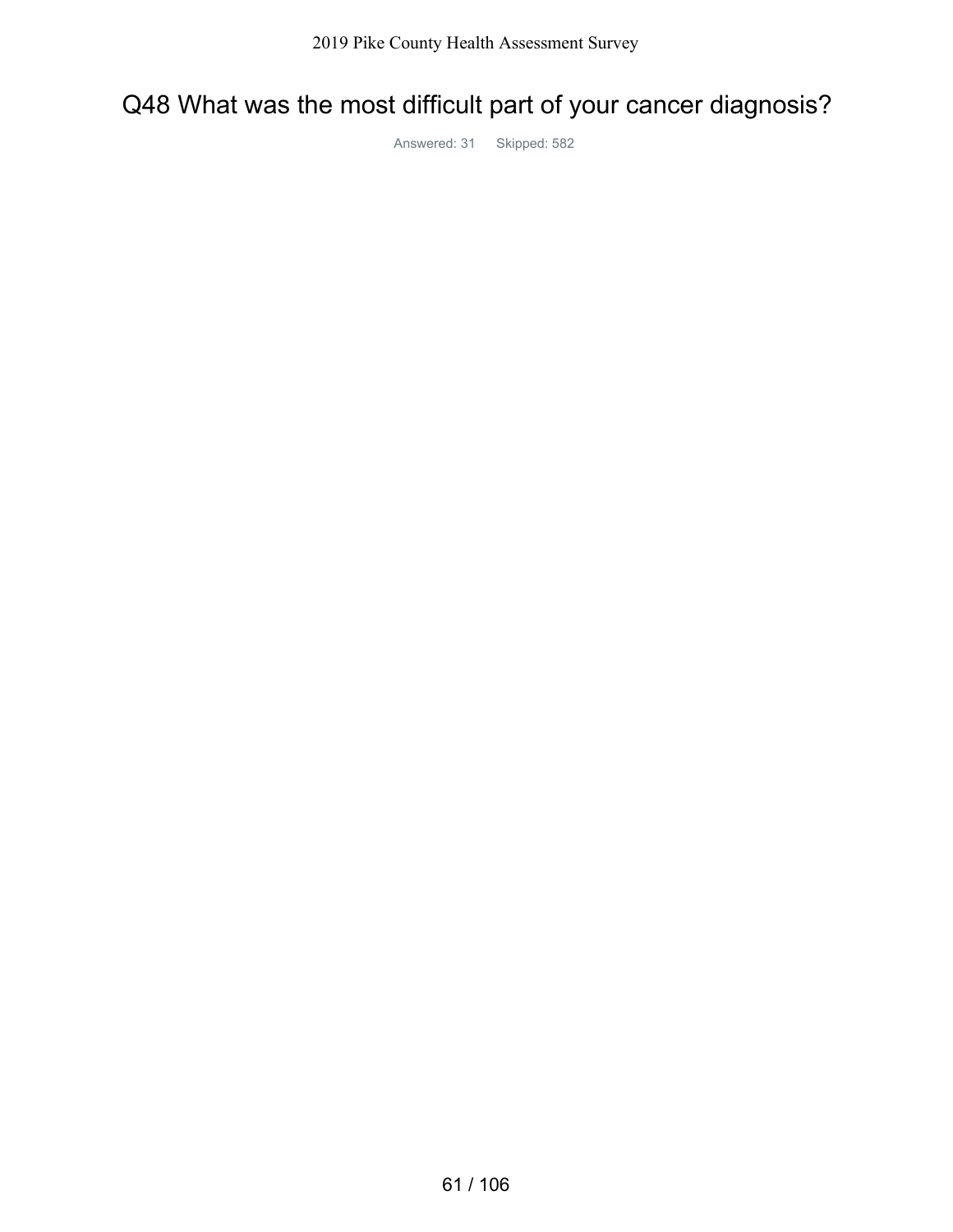2019 Pike County Health Assessment Survey

## Q49 How could it have been better?

Answered: 23 Skipped: 590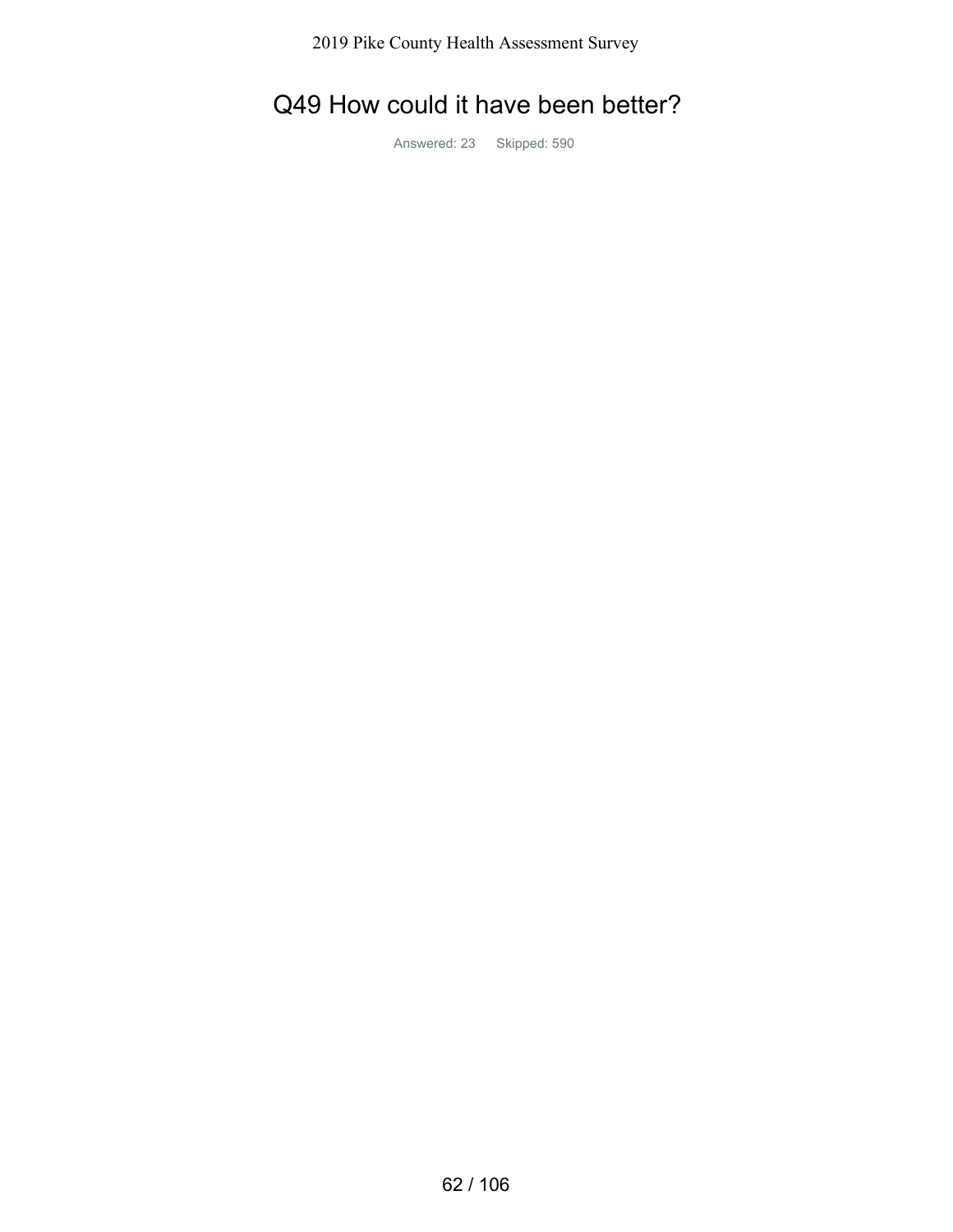# Q50 In what city and county did you receive your cancer treatment?

Answered: 32 Skipped: 581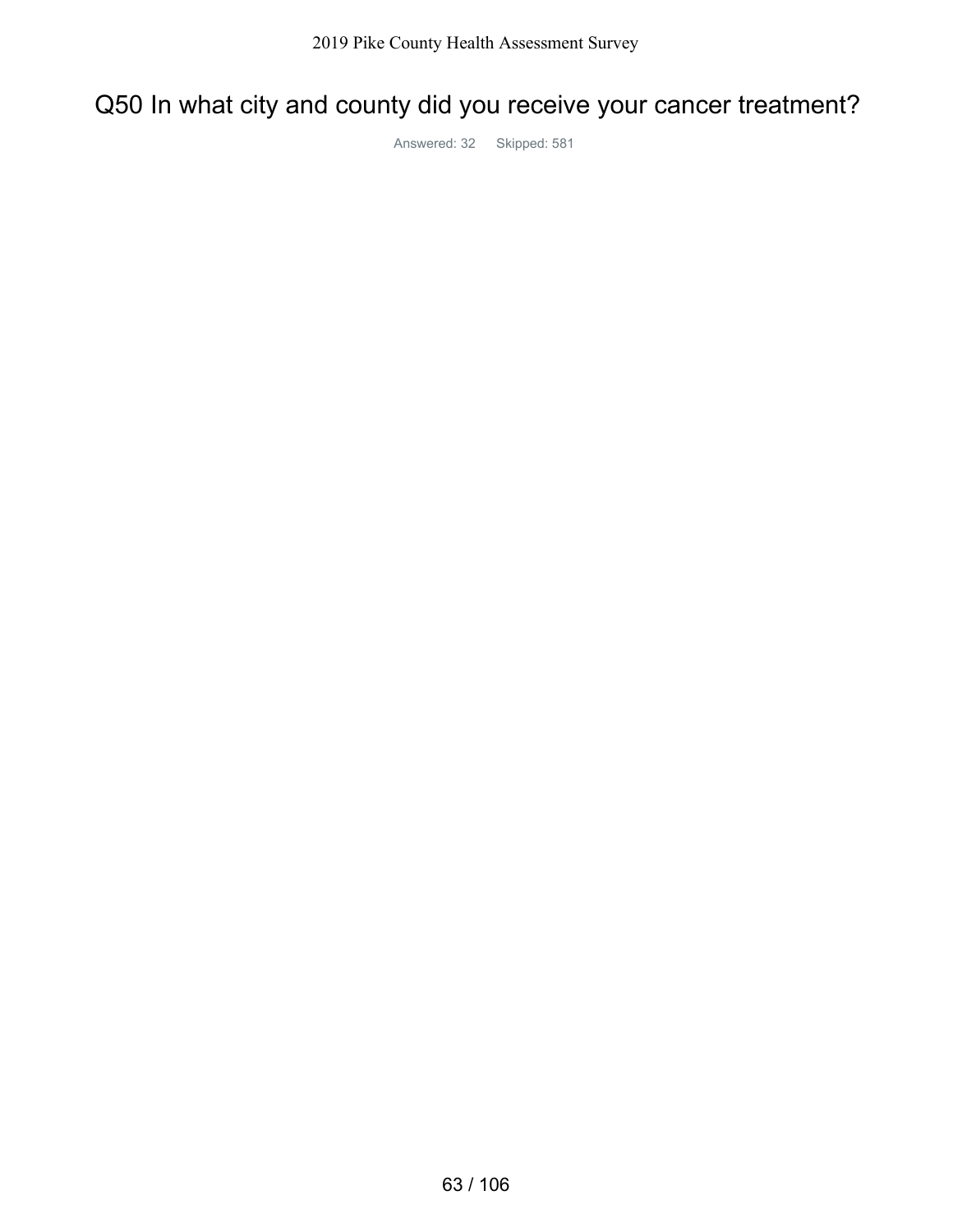### Q51 Did you have a cancer diagnosis support group available to you after being diagnosed?



| <b>ANSWER CHOICES</b> | <b>RESPONSES</b> |    |
|-----------------------|------------------|----|
| Yes                   | 27.03%           | 10 |
| <b>No</b>             | 72.97%           | 27 |
| <b>TOTAL</b>          |                  | 37 |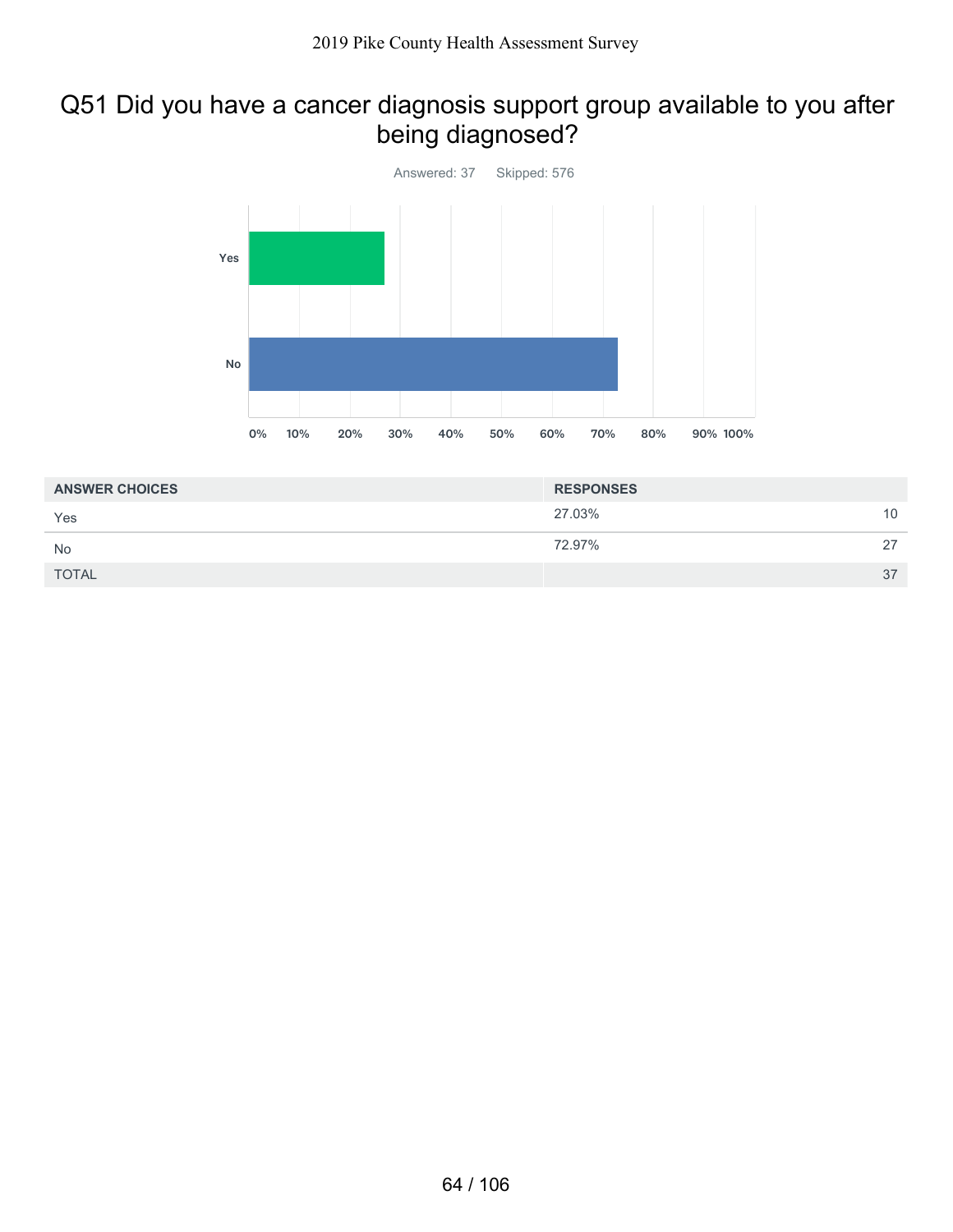## Q52 During the past 12 months have you considered suicide?



| <b>ANSWER CHOICES</b> | <b>RESPONSES</b> |     |
|-----------------------|------------------|-----|
| Yes                   | 7.39%            | 36  |
| <b>No</b>             | 92.61%           | 451 |
| <b>TOTAL</b>          |                  | 487 |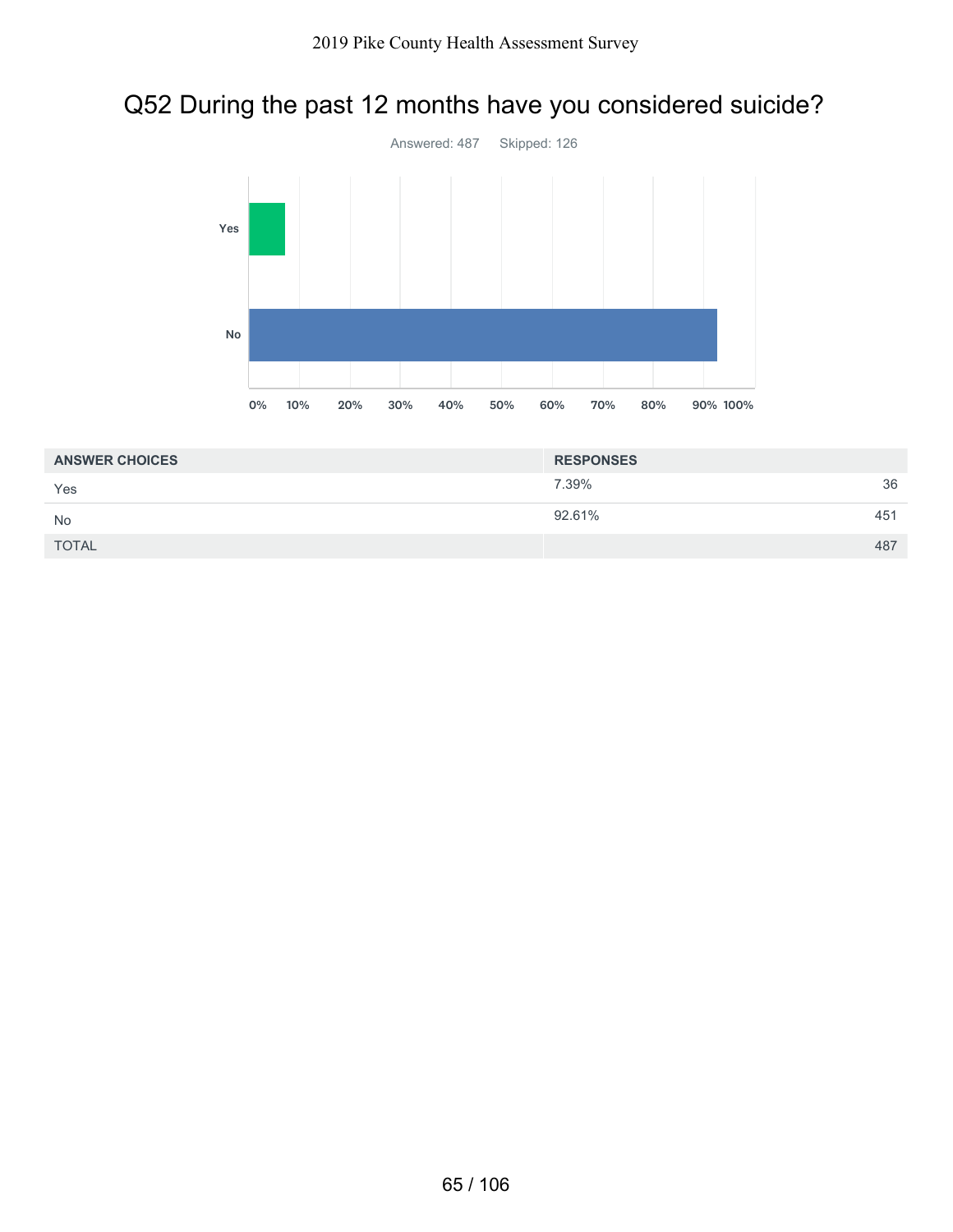### Q53 During the last 12 months, how many times did you attempt to commit suicide?



| <b>ANSWER CHOICES</b> | <b>RESPONSES</b> |    |
|-----------------------|------------------|----|
| 0 times               | 81.08%           | 30 |
| 1 time                | 5.41%            | 2  |
| 2-3 times             | 8.11%            | 3  |
| More than 3 times     | 5.41%            | 2  |
| <b>TOTAL</b>          |                  | 37 |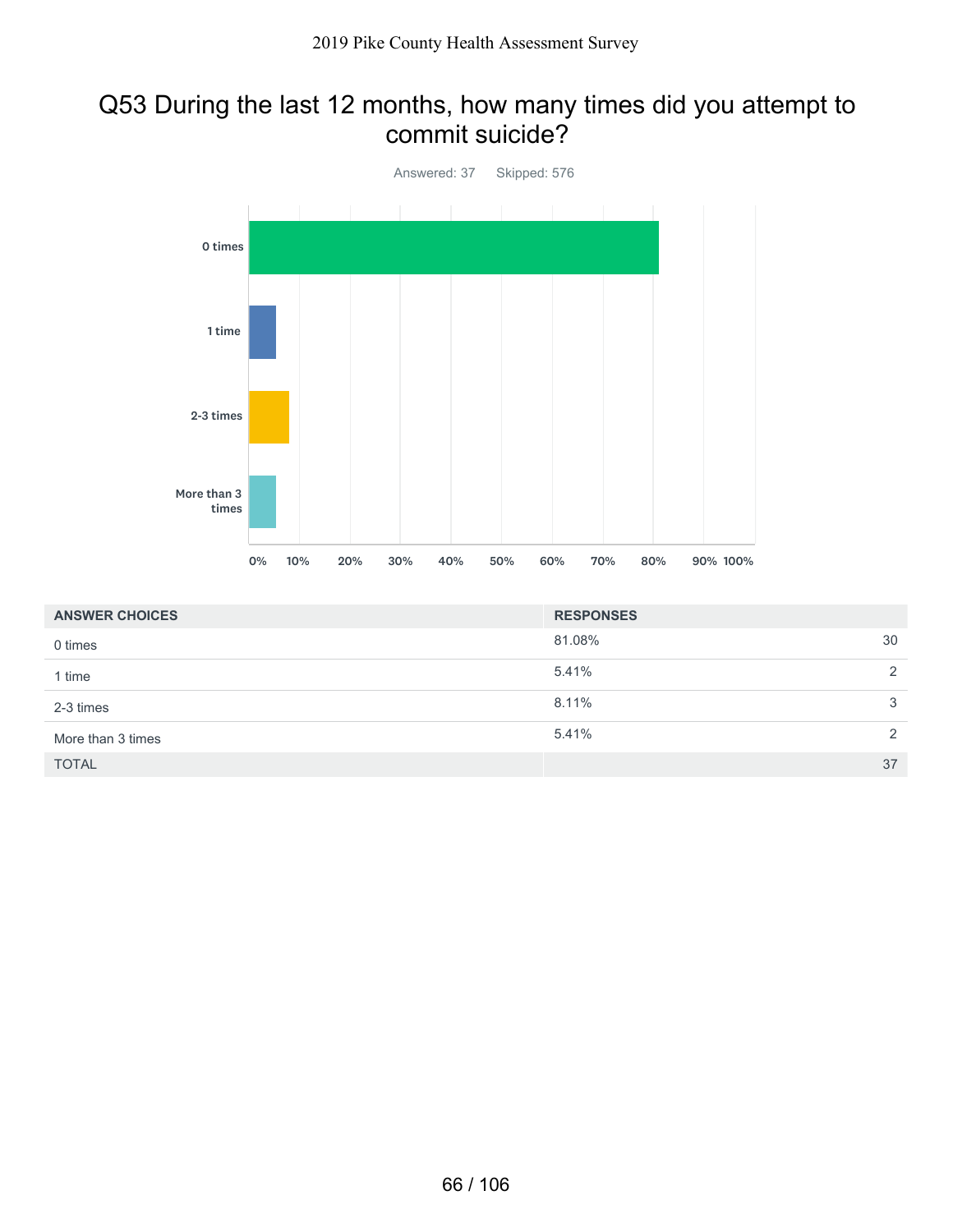### Q54 If you felt depressed or suicidal, would you know where to go or who to talk to?



| <b>ANSWER CHOICES</b> | <b>RESPONSES</b> |     |
|-----------------------|------------------|-----|
| Yes                   | 80.76%           | 382 |
| <b>No</b>             | 19.24%           | 91  |
| <b>TOTAL</b>          |                  | 473 |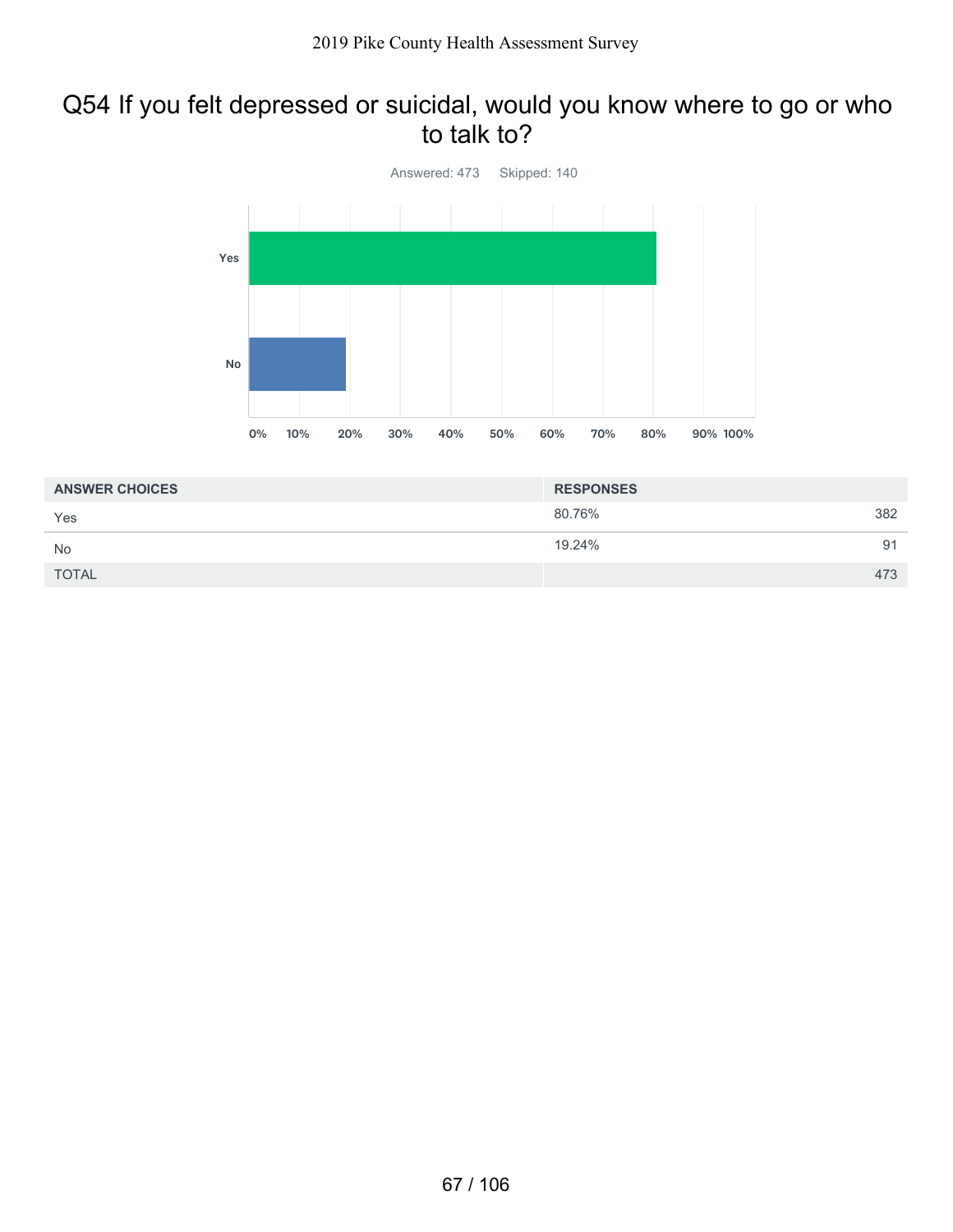

# Q55 Have you ever been pregnant?

| <b>ANSWER CHOICES</b> | <b>RESPONSES</b> |     |
|-----------------------|------------------|-----|
| Yes                   | 67.92%           | 307 |
| <b>No</b>             | 32.08%           | 145 |
| <b>TOTAL</b>          |                  | 452 |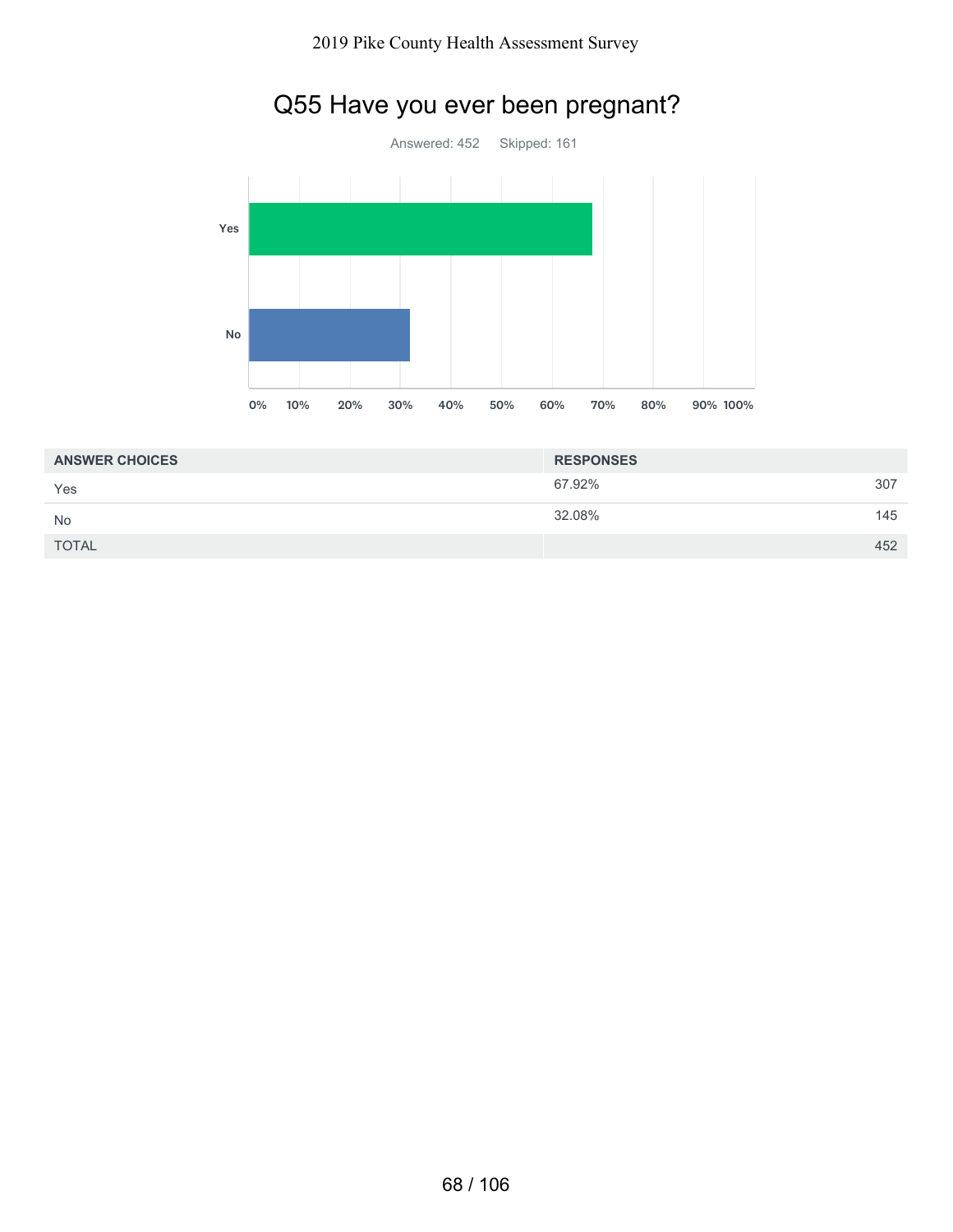



| <b>ANSWER CHOICES</b> | <b>RESPONSES</b> |     |
|-----------------------|------------------|-----|
| Yes                   | 97.36%           | 295 |
| <b>No</b>             | 2.64%            |     |
| <b>TOTAL</b>          |                  | 303 |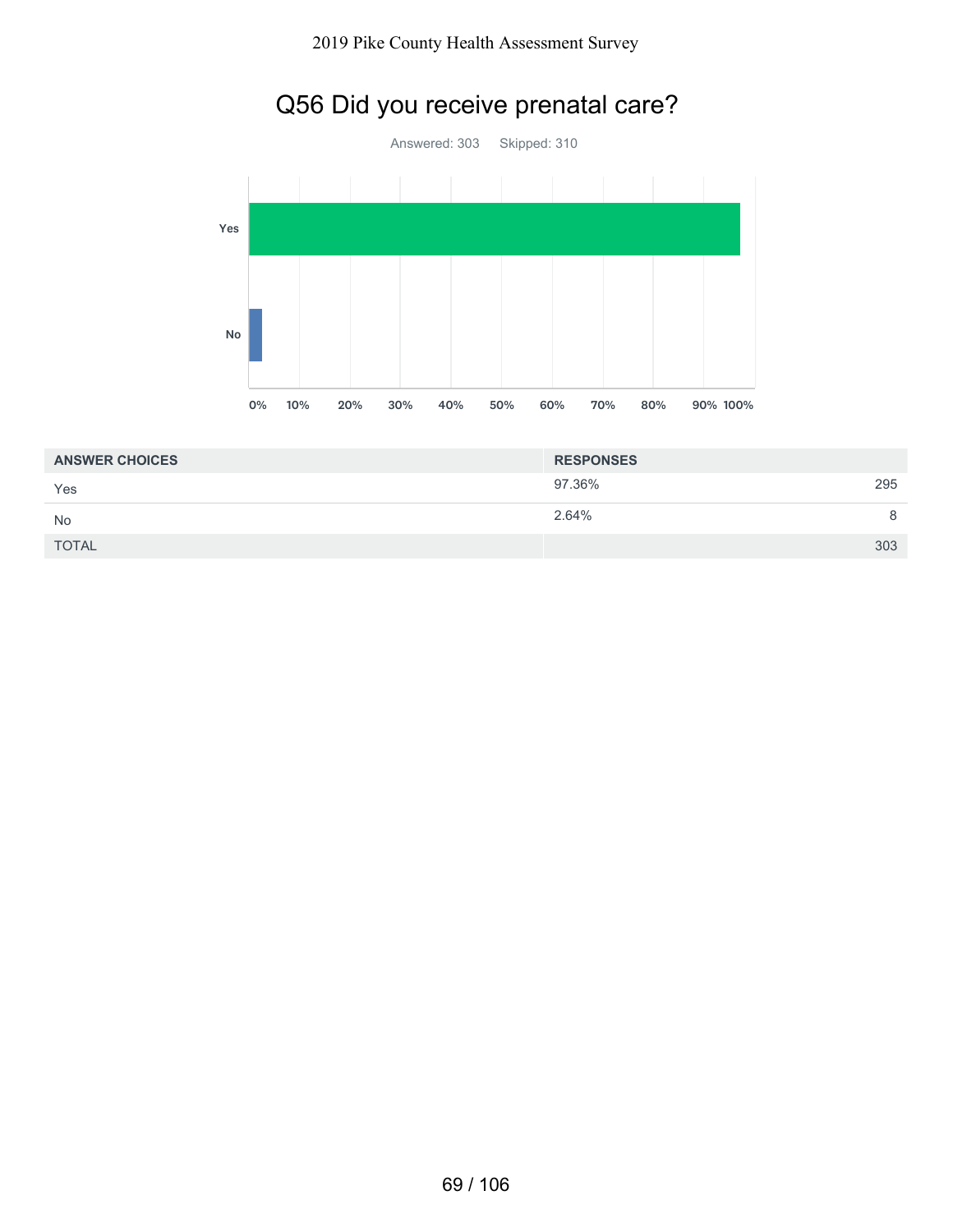# Q57 You indicated you did not receive prenatal care. Why?

Answered: 4 Skipped: 609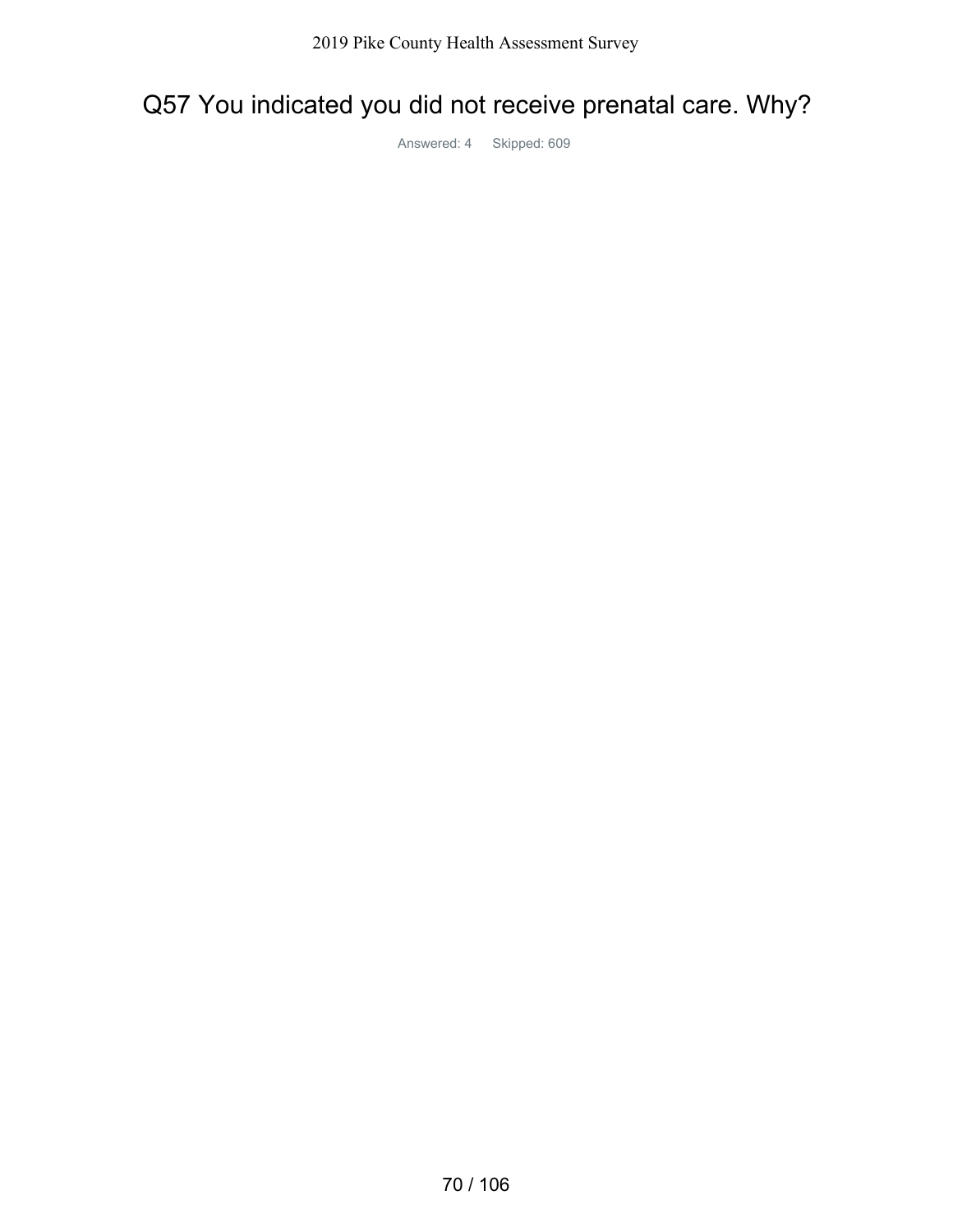

# Q58 When did you start prenatal care?

| <b>ANSWER CHOICES</b>           | <b>RESPONSES</b> |          |
|---------------------------------|------------------|----------|
| First trimester                 | 96.63%           | 287      |
| Second trimester                | 3.03%            | 9        |
| Third trimester                 | 0.34%            |          |
| I did not receive prenatal care | $0.00\%$         | $\Omega$ |
| <b>TOTAL</b>                    |                  | 297      |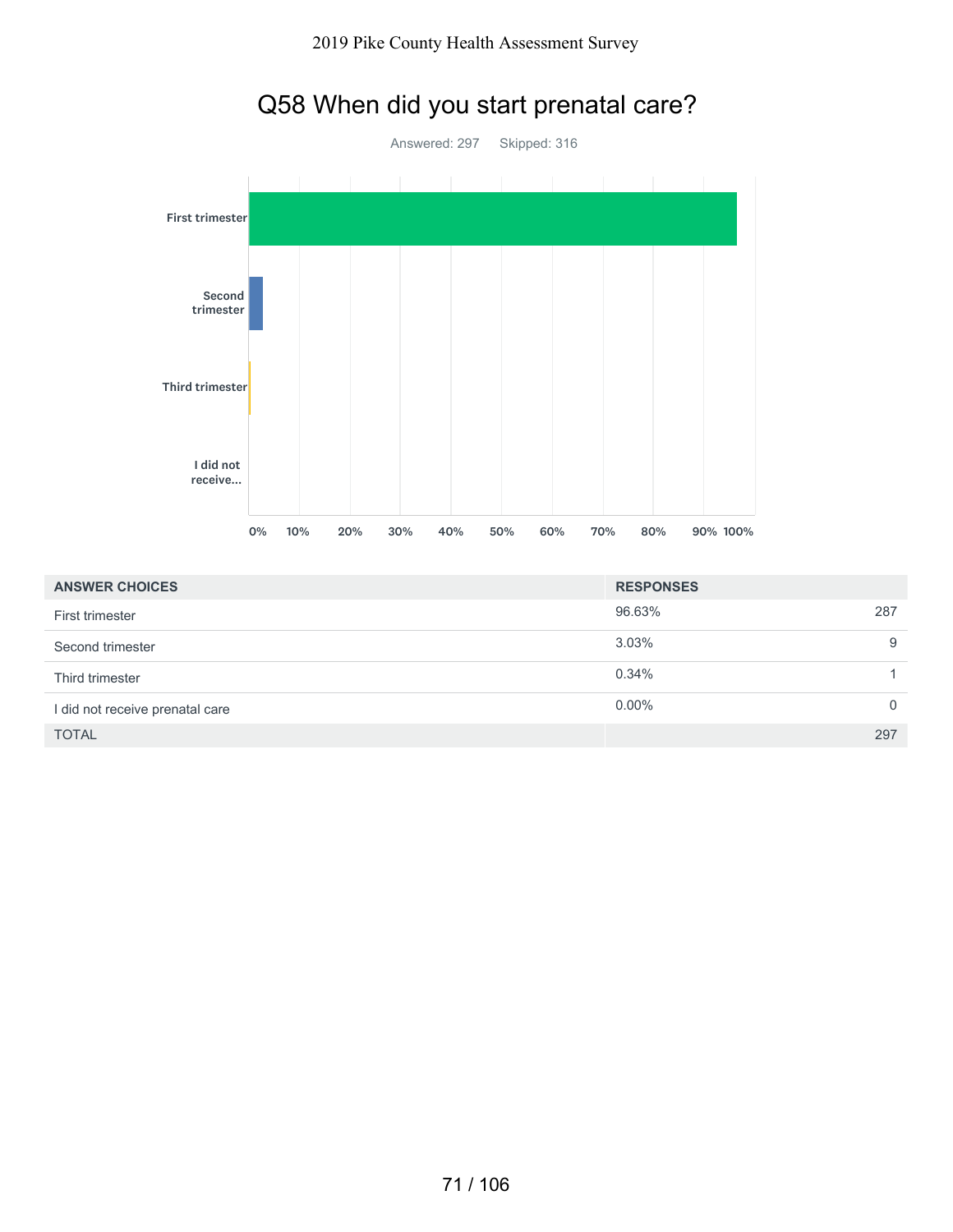### Q59 Have you ever experienced a premature birth (birth before 37 weeks gestation)?



| <b>ANSWER CHOICES</b> | <b>RESPONSES</b> |     |
|-----------------------|------------------|-----|
| Yes                   | 23.36%           | 71  |
| <b>No</b>             | 76.64%           | 233 |
| <b>TOTAL</b>          |                  | 304 |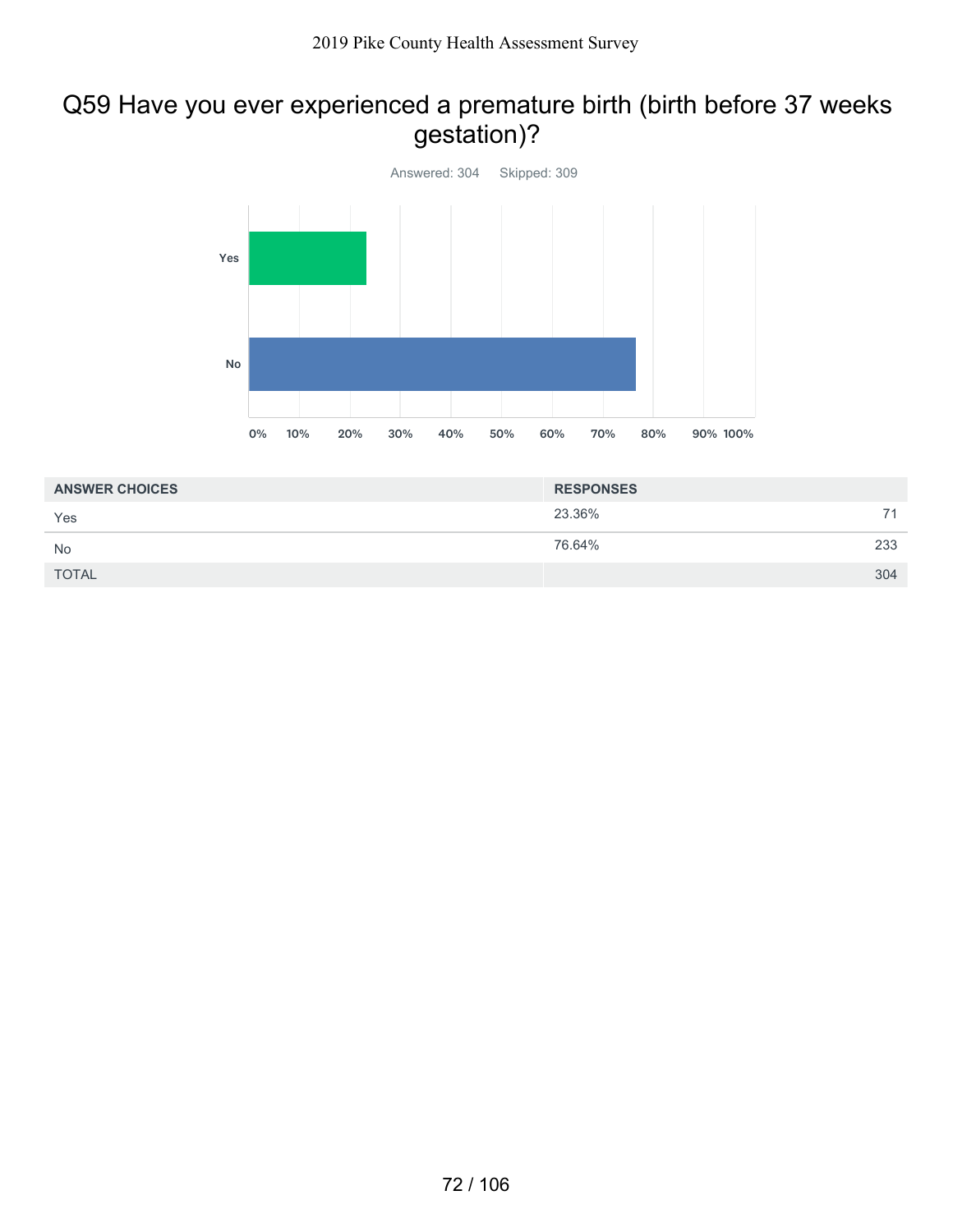## Q60 Was your baby born addicted to drugs or alcohol?



| <b>ANSWER CHOICES</b> | <b>RESPONSES</b> |     |
|-----------------------|------------------|-----|
| Yes                   | 1.62%            | 5   |
| <b>No</b>             | 98.38%           | 304 |
| <b>TOTAL</b>          |                  | 309 |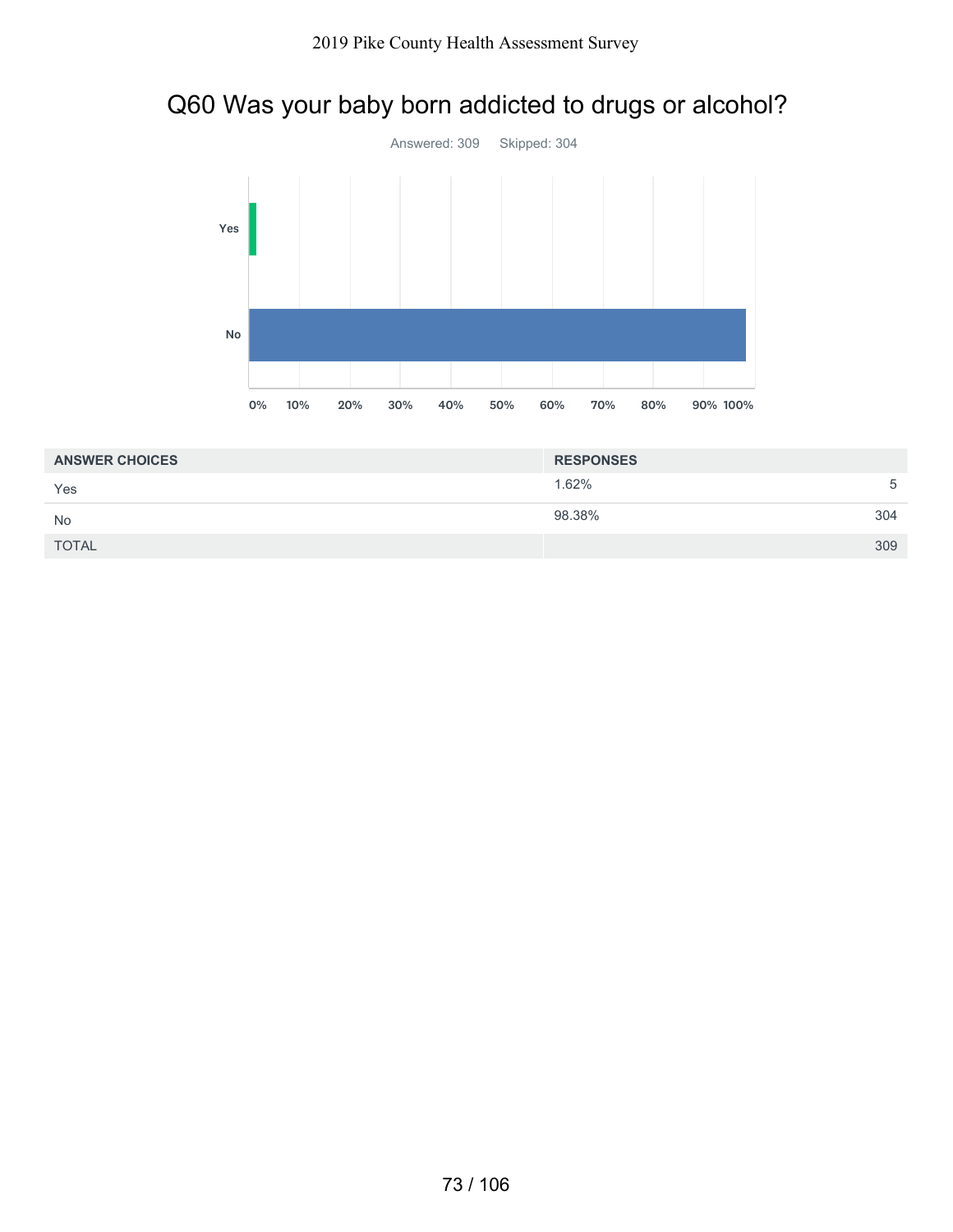



| <b>ANSWER CHOICES</b> | <b>RESPONSES</b> |     |
|-----------------------|------------------|-----|
| Yes                   | 40.23%           | 177 |
| <b>No</b>             | 59.77%           | 263 |
| <b>TOTAL</b>          |                  | 440 |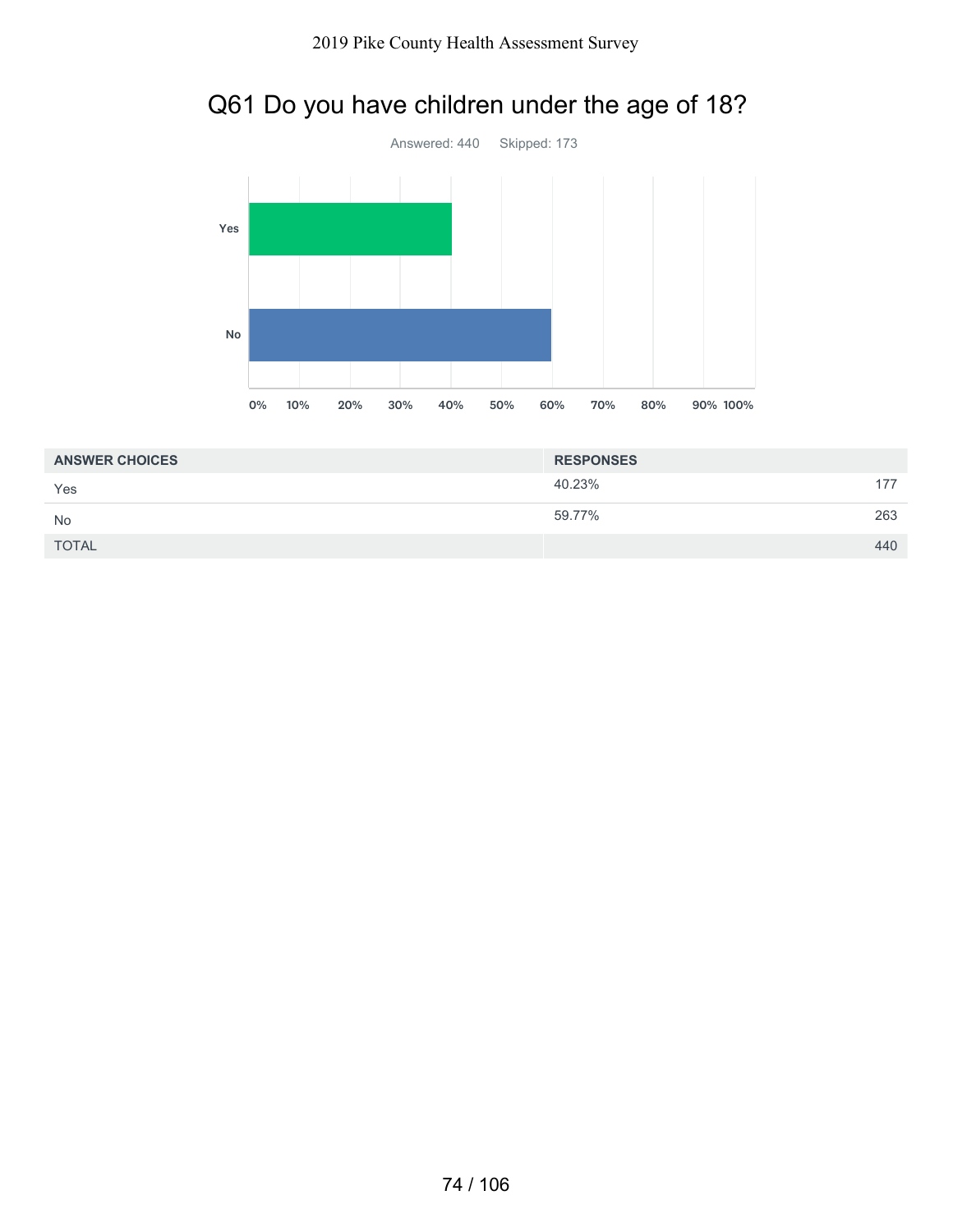#### Q62 Does your child/children receive regular dental exams every 6 months?



| <b>ANSWER CHOICES</b> | <b>RESPONSES</b> |     |
|-----------------------|------------------|-----|
| Yes                   | 79.61%           | 246 |
| <b>No</b>             | 20.39%           | 63  |
| <b>TOTAL</b>          |                  | 309 |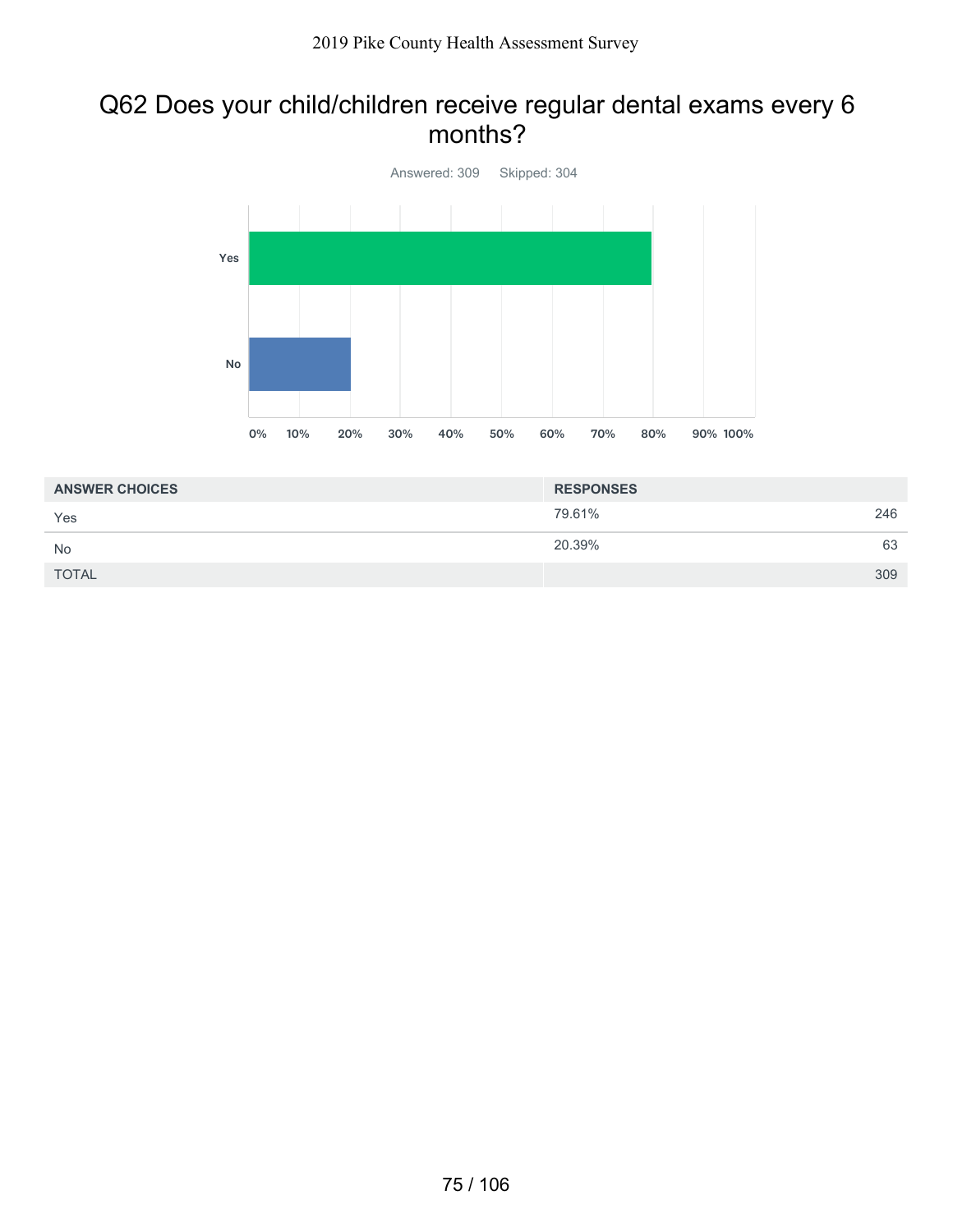## Q63 You indicated your child does not receive dental exams every six months. Why?

Answered: 85 Skipped: 528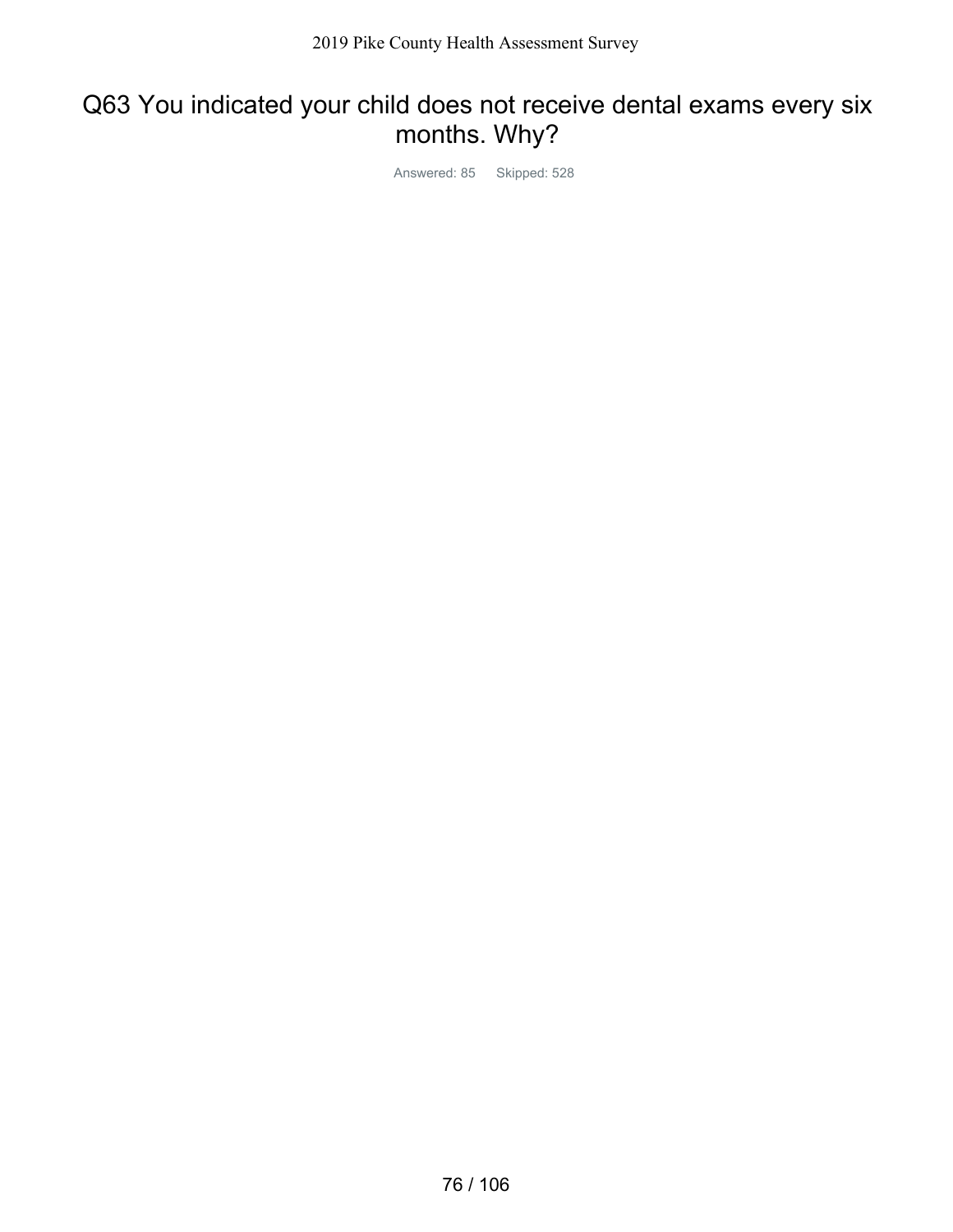## Q64 Is your child/children up to date on their immunizations?



| <b>ANSWER CHOICES</b> | <b>RESPONSES</b> |     |
|-----------------------|------------------|-----|
| Yes                   | 91.14%           | 288 |
| <b>No</b>             | 8.86%            | 28  |
| <b>TOTAL</b>          |                  | 316 |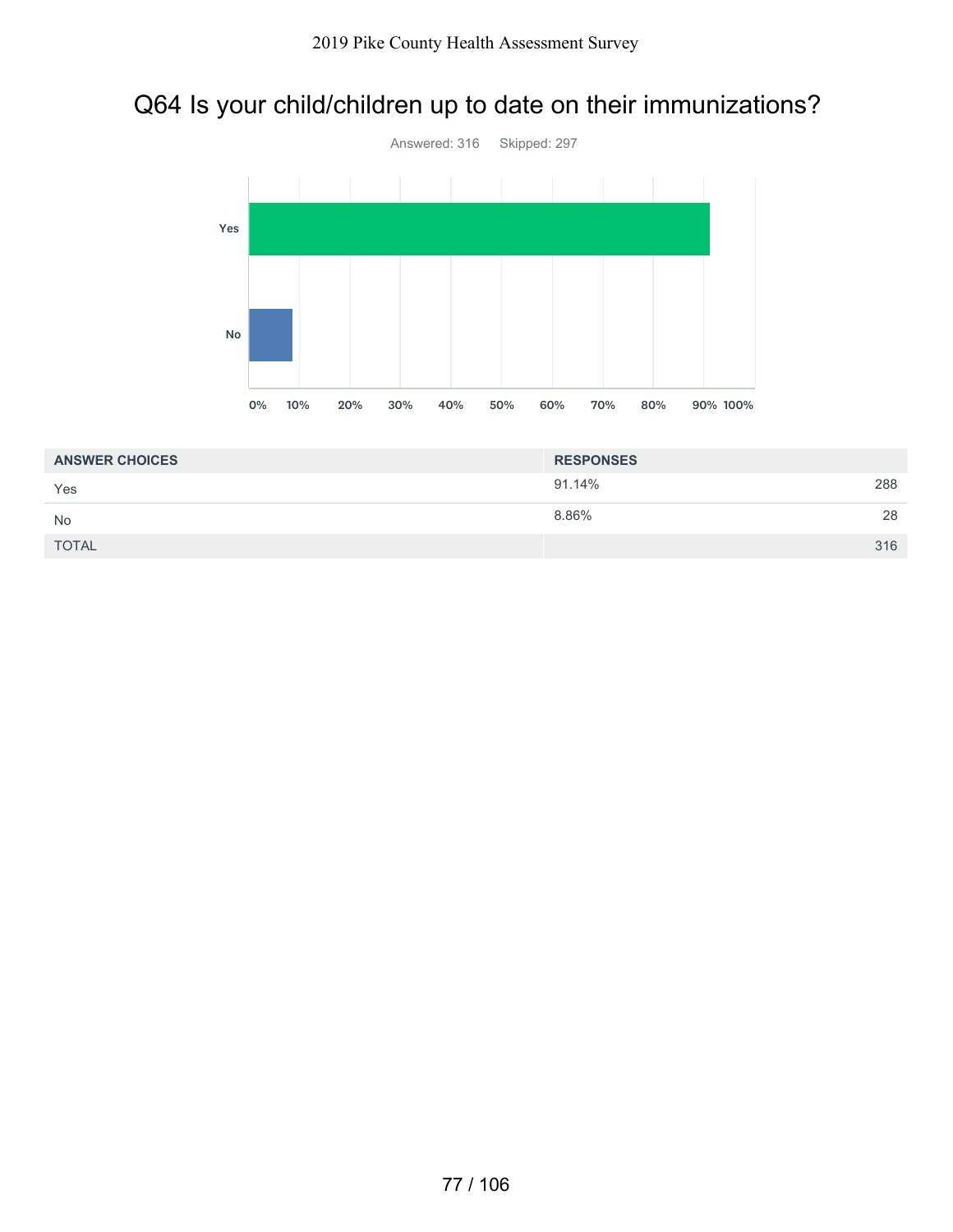## Q65 You indicated your child is not up to date on their immunizations. Please explain.

Answered: 57 Skipped: 556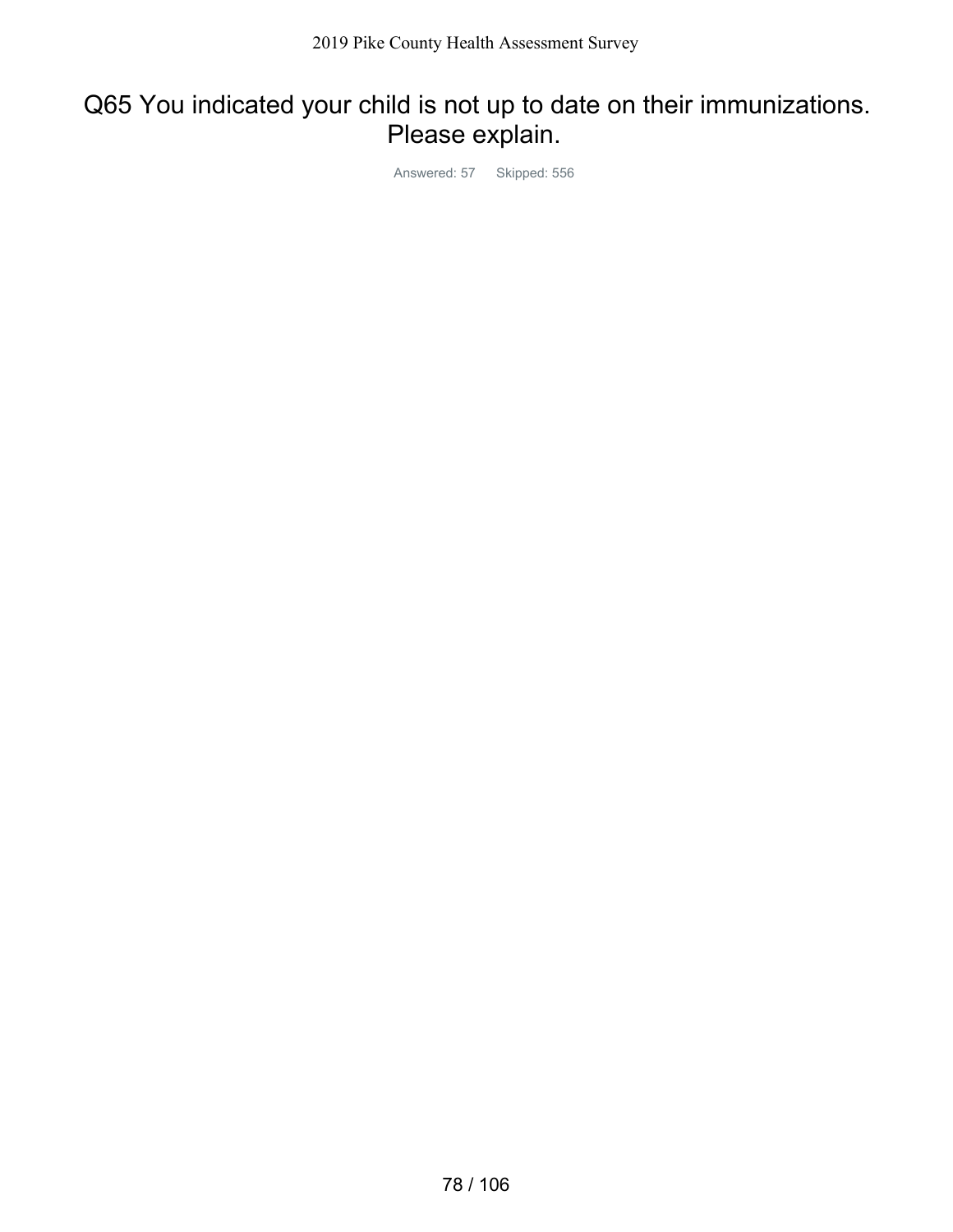## Q66 If your child does receive immunizations, where do they typically go for them? (Select all that apply.)



| <b>ANSWER CHOICES</b>         | <b>RESPONSES</b> |     |
|-------------------------------|------------------|-----|
| Doctor or Nurse Practitioner  | 78.86%           | 250 |
| Hospital                      | 2.21%            |     |
| <b>Health Department</b>      | 22.08%           | 70  |
| Child is not immunized        | 0.32%            |     |
| Other (please specify)        | 10.09%           | 32  |
| <b>Total Respondents: 317</b> |                  |     |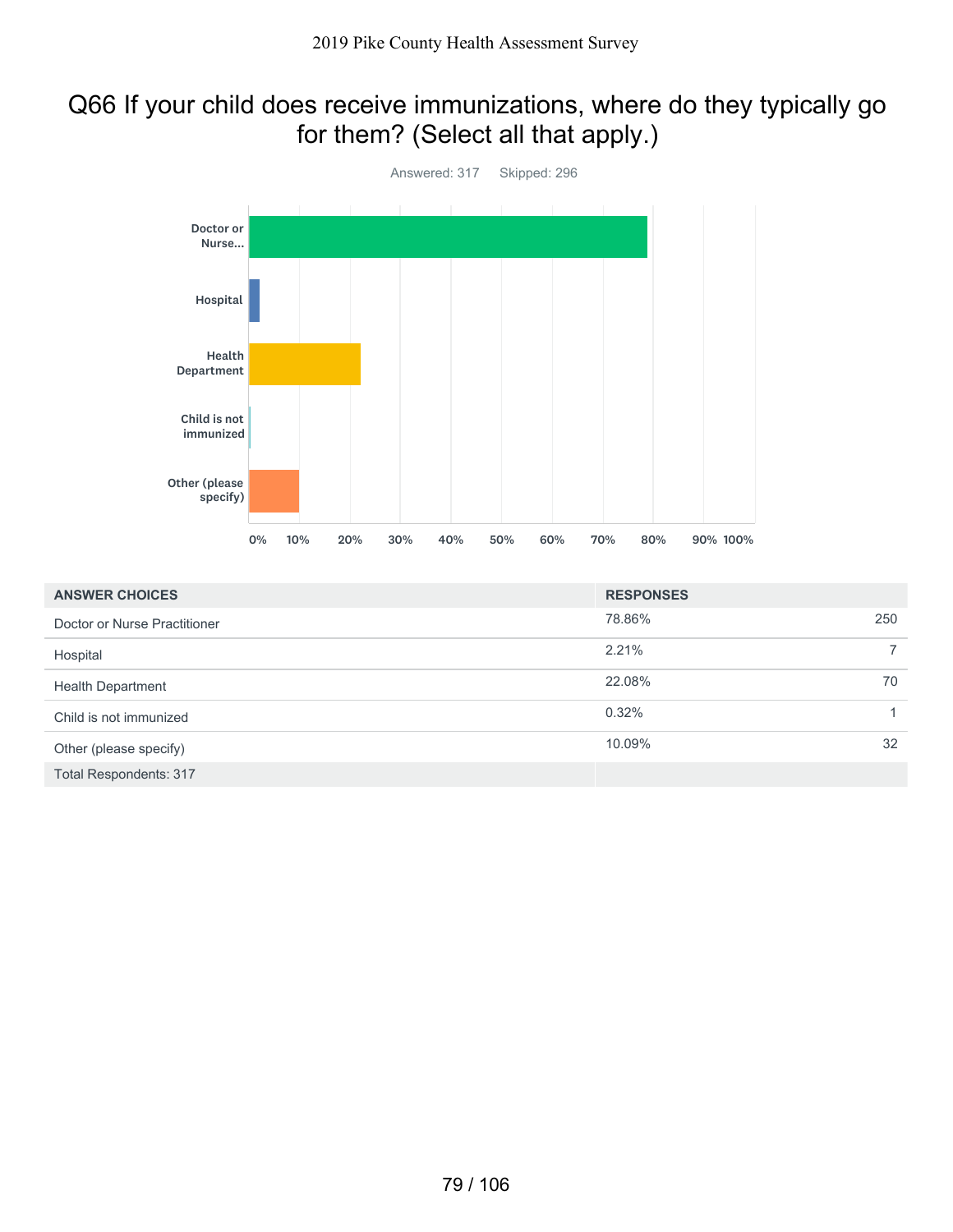#### Q67 On average, about how many hours a day does your child/children spend watching TV, playing video games, or using electronics (such as smart phones, tablets, etc.)?



| <b>ANSWER CHOICES</b> | <b>RESPONSES</b> |     |
|-----------------------|------------------|-----|
| 0-2 hours             | 48.40%           | 136 |
| 3-5 hours             | 42.35%           | 119 |
| More than 5 hours     | 9.25%            | 26  |
| <b>TOTAL</b>          |                  | 281 |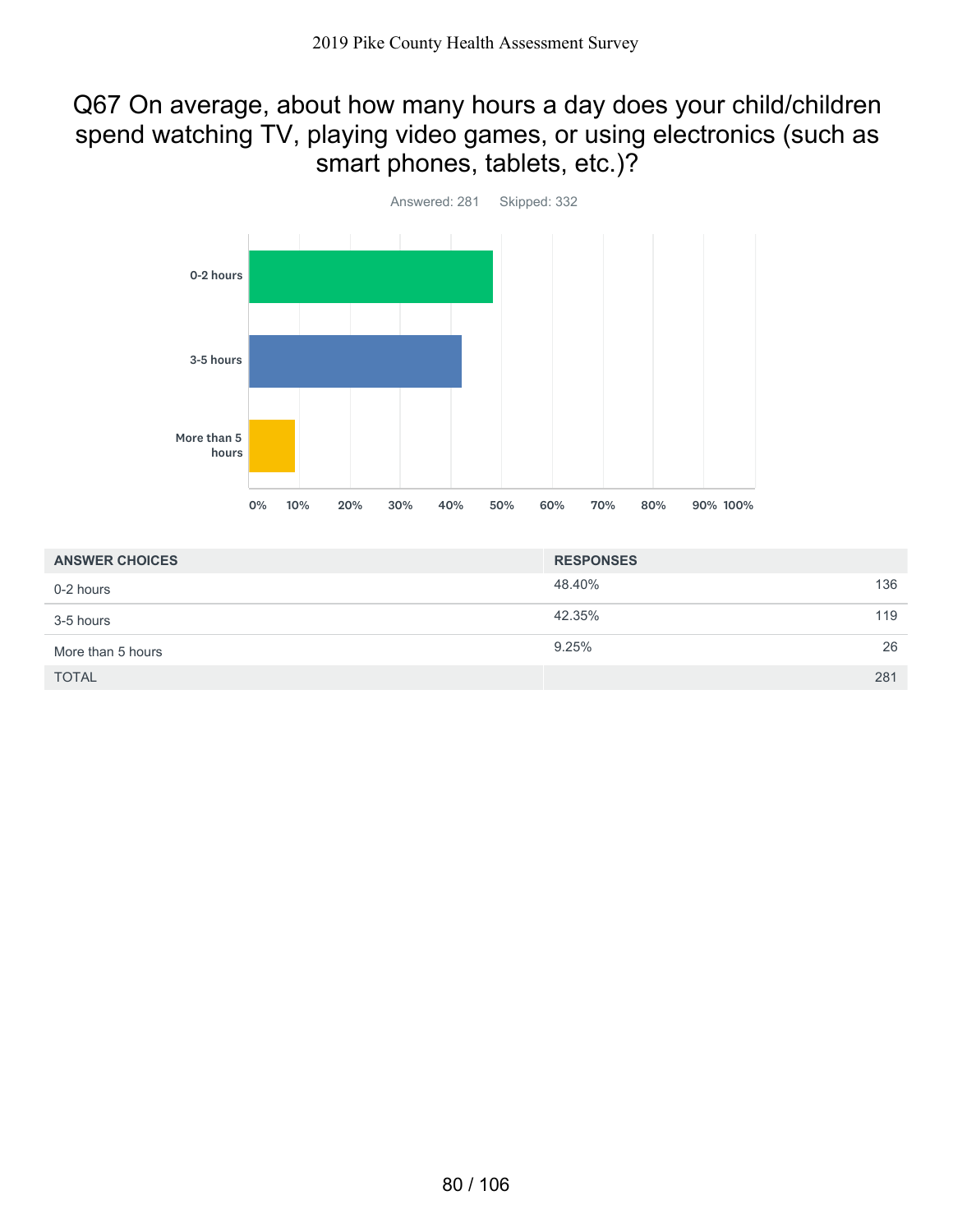#### Q68 How often does your child / children use care safety seats or seat belts when they ride in a car?



| <b>ANSWER CHOICES</b> | <b>RESPONSES</b> |              |
|-----------------------|------------------|--------------|
| Always                | 92.75%           | 256          |
| Usually               | 3.99%            | 11           |
| Sometimes             | 0.72%            | 2            |
| Rarely                | $0.00\%$         | $\mathbf 0$  |
| Never                 | 0.36%            | $\mathbf{1}$ |
| Never rides in a car  | 2.17%            | 6            |
| <b>TOTAL</b>          |                  | 276          |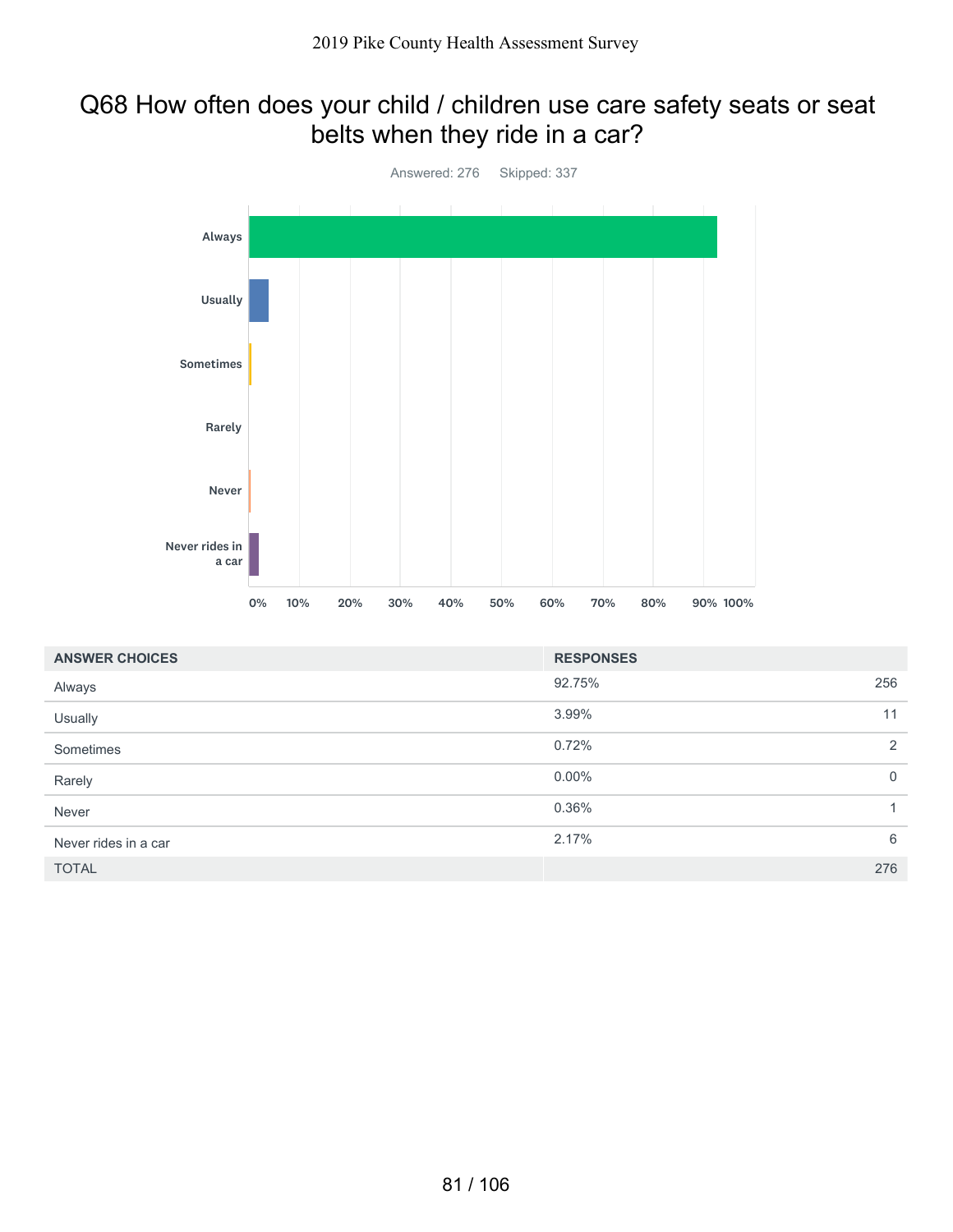### Q69 On average, about how many fast food meals does your child/children have each week?



| <b>ANSWER CHOICES</b> | <b>RESPONSES</b> |     |
|-----------------------|------------------|-----|
| None                  | 8.60%            | 24  |
| $1 - 2$               | 67.38%           | 188 |
| $3 - 4$               | 17.92%           | 50  |
| $5-6$                 | 5.38%            | 15  |
| More than 6           | 0.72%            | 2   |
| <b>TOTAL</b>          |                  | 279 |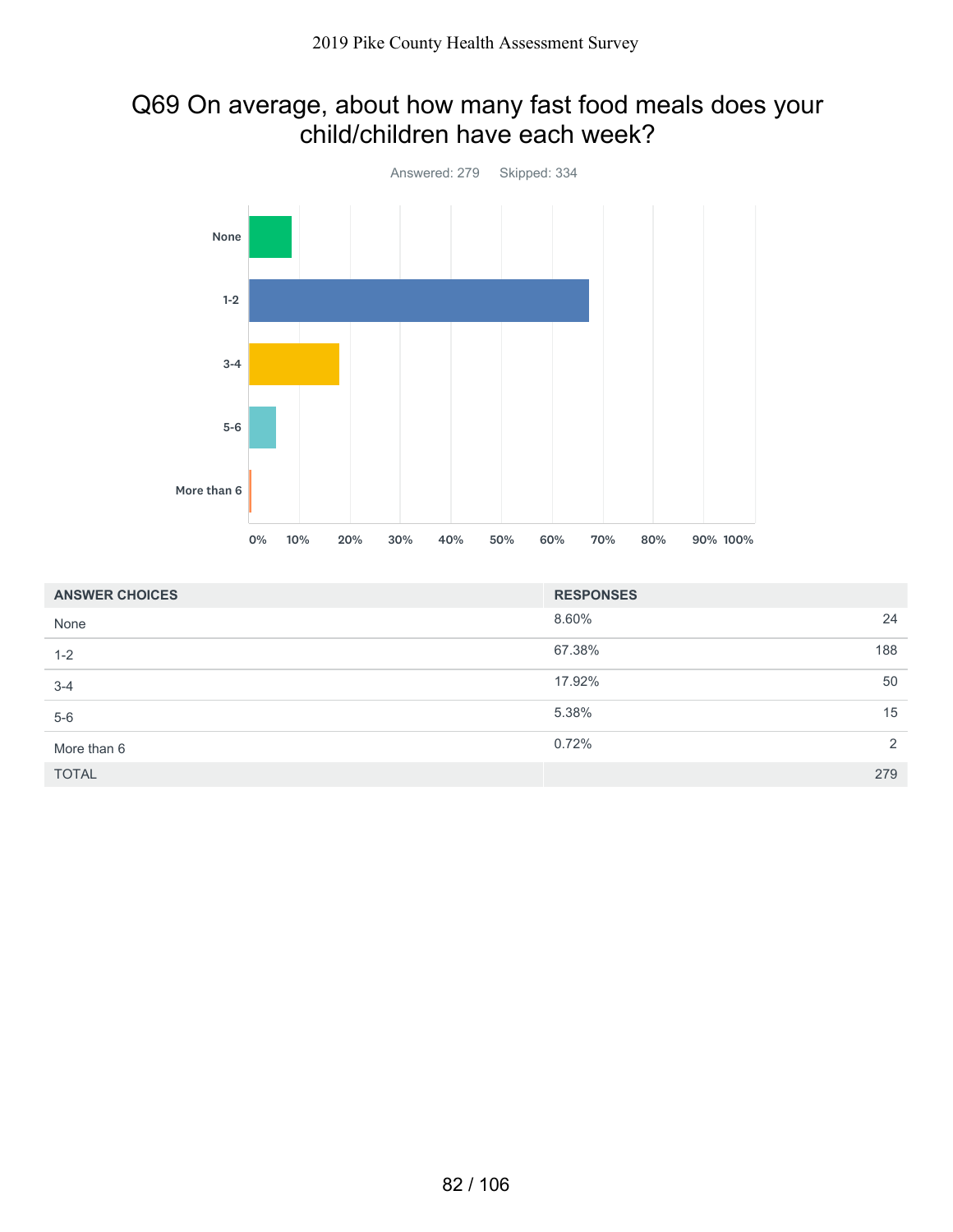## Q70 Have any of children been diagnosed with a mental health disorder? (Select all that apply)



| <b>ANSWER CHOICES</b>                                                 | <b>RESPONSES</b> |     |
|-----------------------------------------------------------------------|------------------|-----|
| None of my children have been diagnosed with a mental health disorder | 63.18%           | 163 |
| Anxiety disorder                                                      | 15.89%           | 41  |
| <b>ADHD</b>                                                           | 15.89%           | 41  |
| Autism                                                                | 6.20%            | 16  |
| Mood disorder                                                         | 4.65%            | 12  |
| Depression                                                            | 13.18%           | 34  |
| <b>Behavioral issues</b>                                              | 6.59%            | 17  |
| Schizophrenia                                                         | 0.78%            | 2   |
| Other (please specify)                                                | 7.36%            | 19  |
| Total Respondents: 258                                                |                  |     |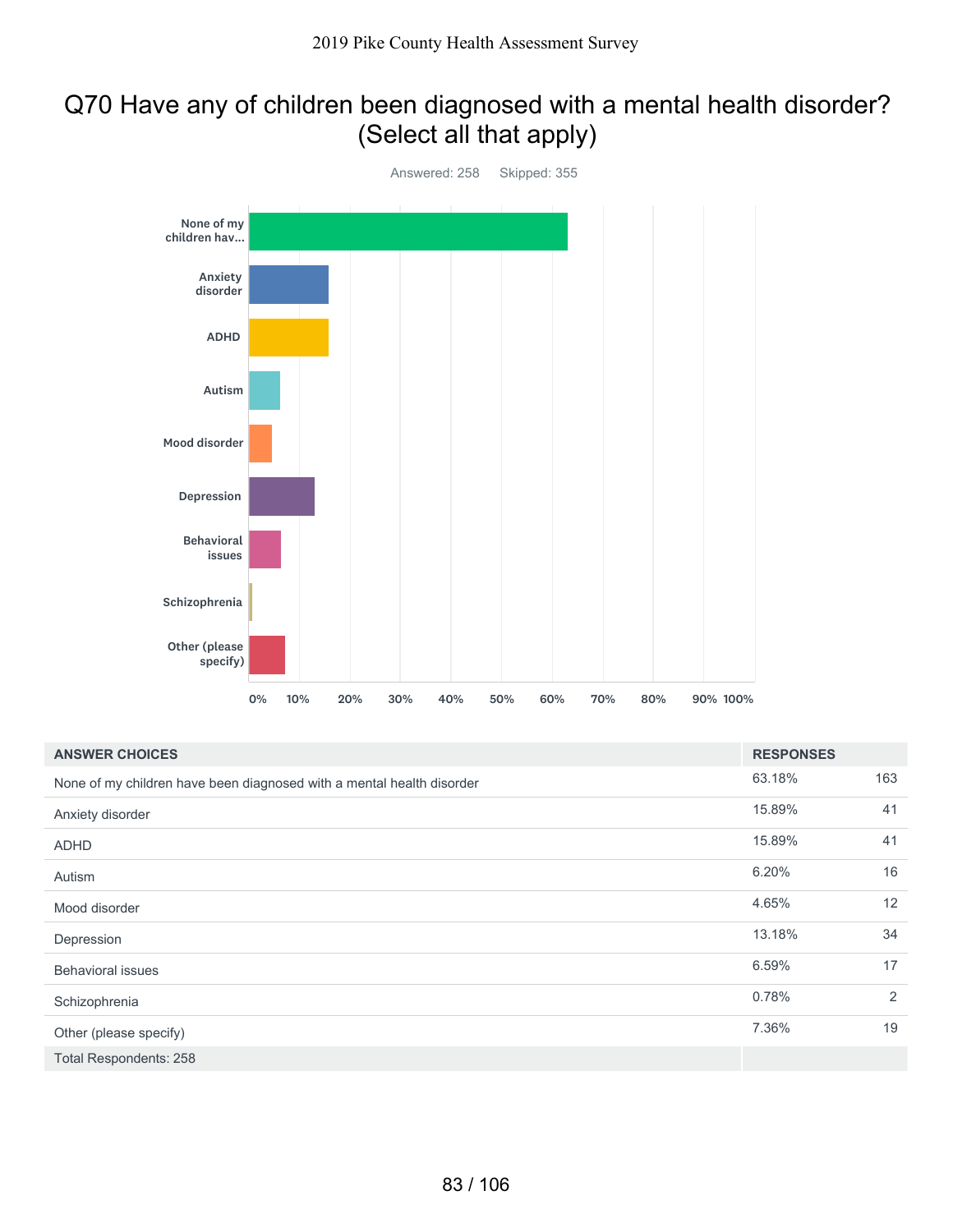## Q71 Do you believe that any of your children under the age of 18 have done any of the following? (Select all that apply)



| <b>ANSWER CHOICES</b>         | <b>RESPONSES</b> |     |
|-------------------------------|------------------|-----|
| Used tobacco projects         | 13.03%           | 34  |
| Used e-cigarettes or vaped    | 9.58%            | 25  |
| Used drugs illegally          | 4.21%            | 11  |
| Are sexually active           | 9.96%            | 26  |
| Considered suicide            | 7.66%            | 20  |
| None of the above             | 78.54%           | 205 |
| <b>Total Respondents: 261</b> |                  |     |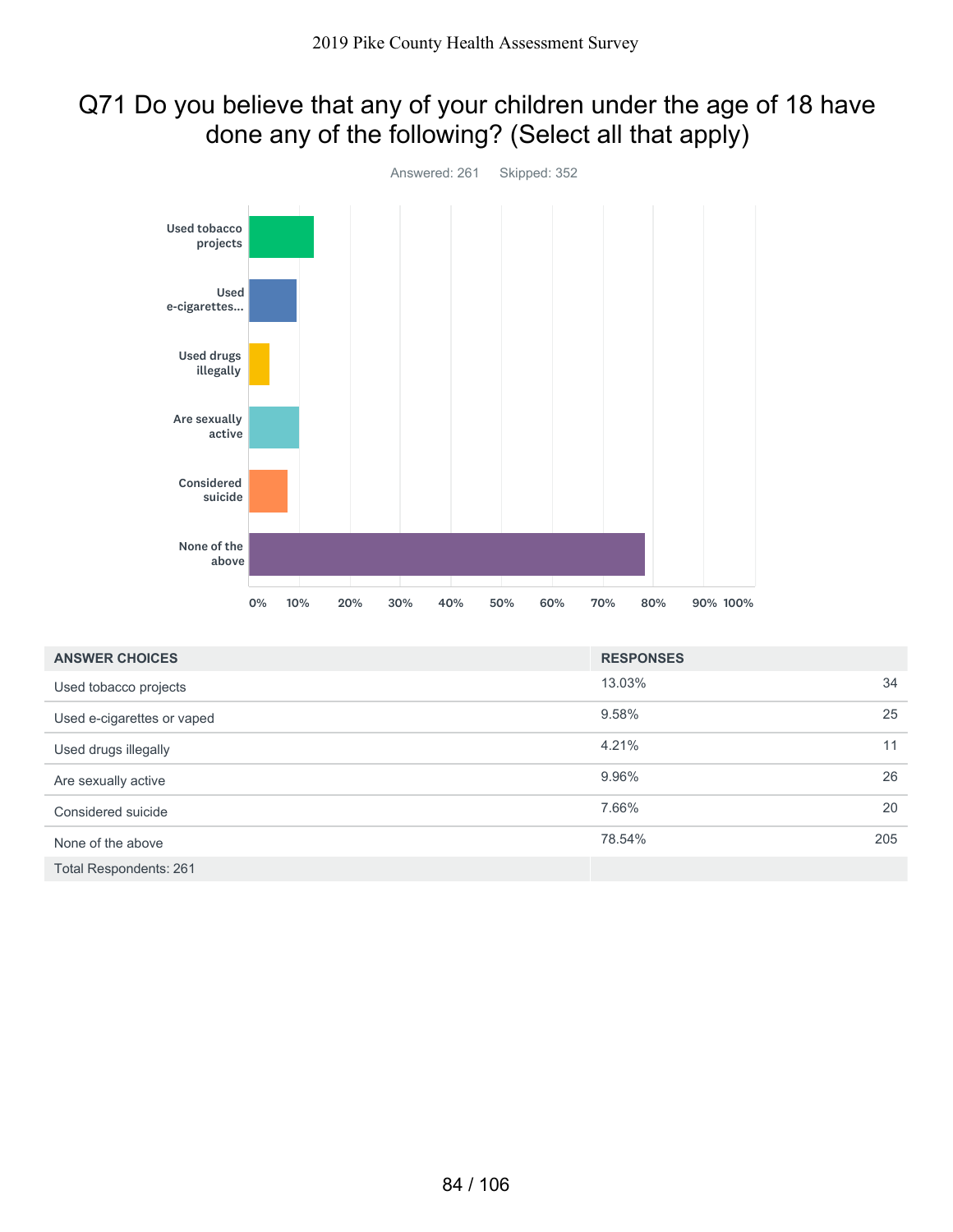## Q72 Which of the following health topics do you think your child needs more information about (Select all that apply.)?



| <b>ANSWER CHOICES</b>                    | <b>RESPONSES</b> |     |
|------------------------------------------|------------------|-----|
| Suicide prevention                       | 35.38%           | 75  |
| Drug abuse                               | 41.98%           | 89  |
| Sexually transmitted diseases/infections | 34.91%           | 74  |
| Safe / reckless driving                  | 42.92%           | 91  |
| Tobacco products                         | 34.91%           | 74  |
| Nutrition and exercise                   | 62.74%           | 133 |
| Other (please specify)                   | 8.96%            | 19  |
| Total Respondents: 212                   |                  |     |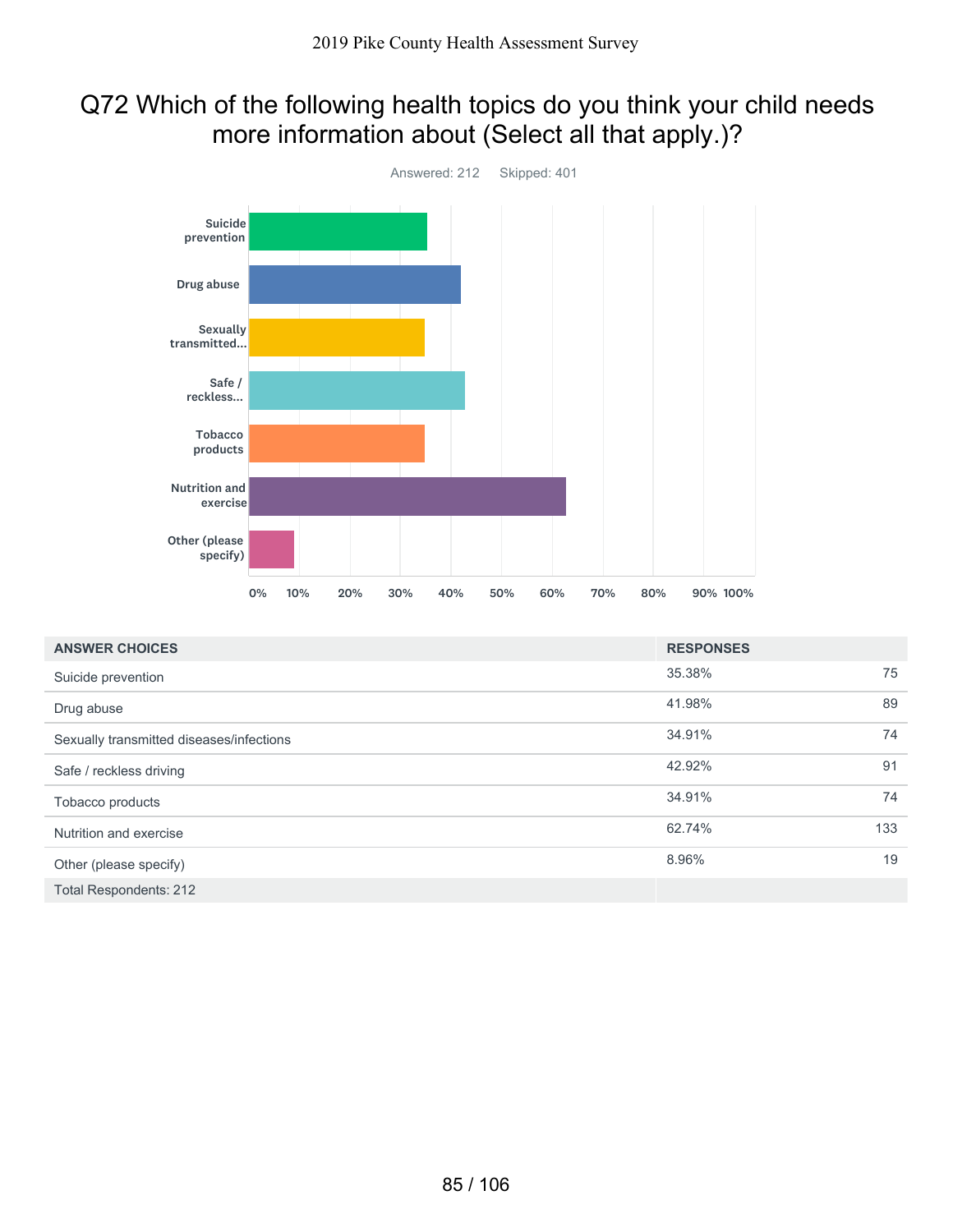

## Q73 Does your child sleep with you?

| <b>ANSWER CHOICES</b> | <b>RESPONSES</b> |     |
|-----------------------|------------------|-----|
| Yes                   | 15.50%           | 42  |
| <b>No</b>             | 84.50%           | 229 |
| <b>TOTAL</b>          |                  | 271 |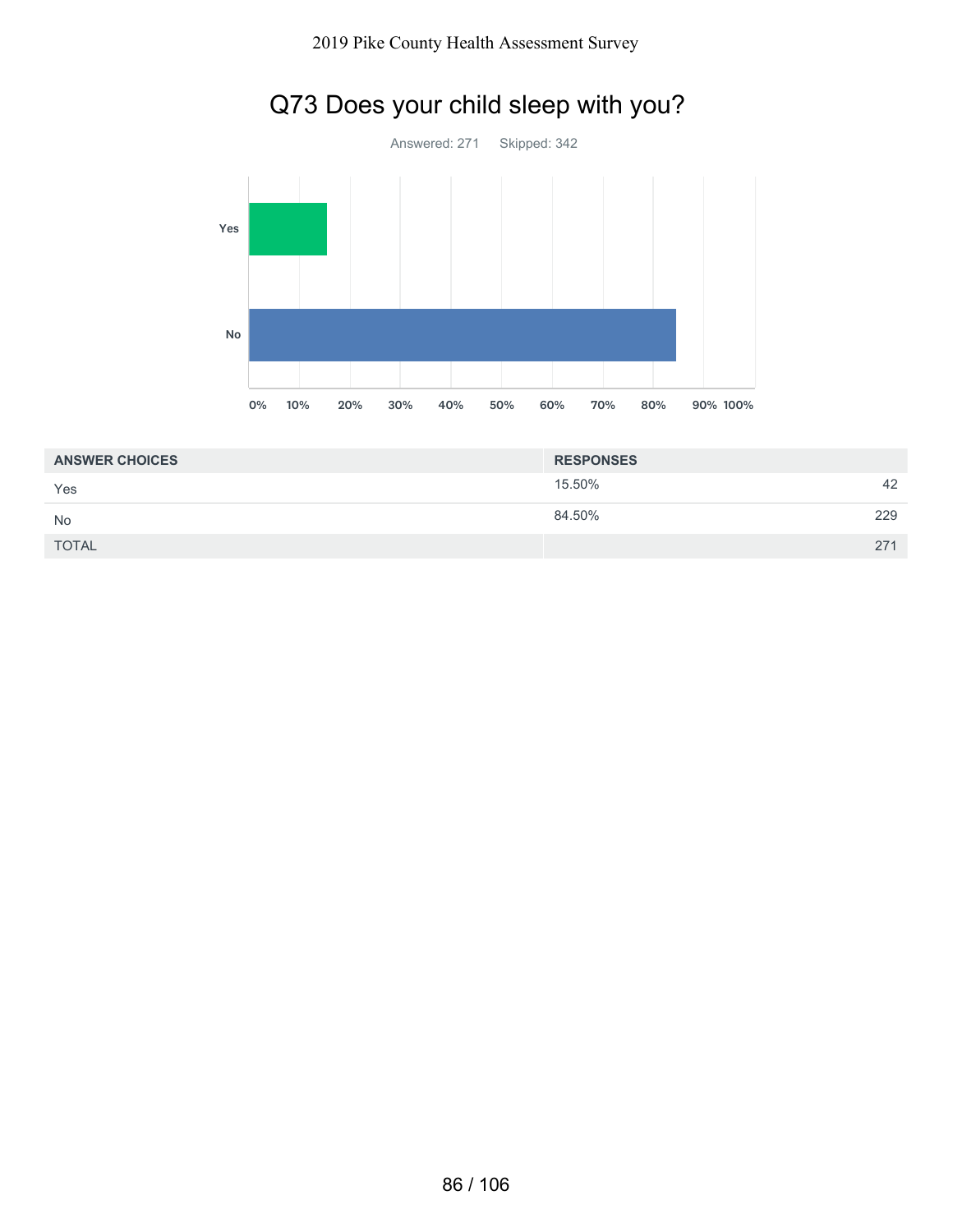## Q74 If your child is an infant, what position to you place them in to sleep?



| <b>ANSWER CHOICES</b>                     | <b>RESPONSES</b> |     |
|-------------------------------------------|------------------|-----|
| On their back                             | 15.00%           | 39  |
| On their stomach                          | 0.38%            |     |
| On their side                             | $0.00\%$         | 0   |
| My child is not an infant, does not apply | 84.62%           | 220 |
| <b>TOTAL</b>                              |                  | 260 |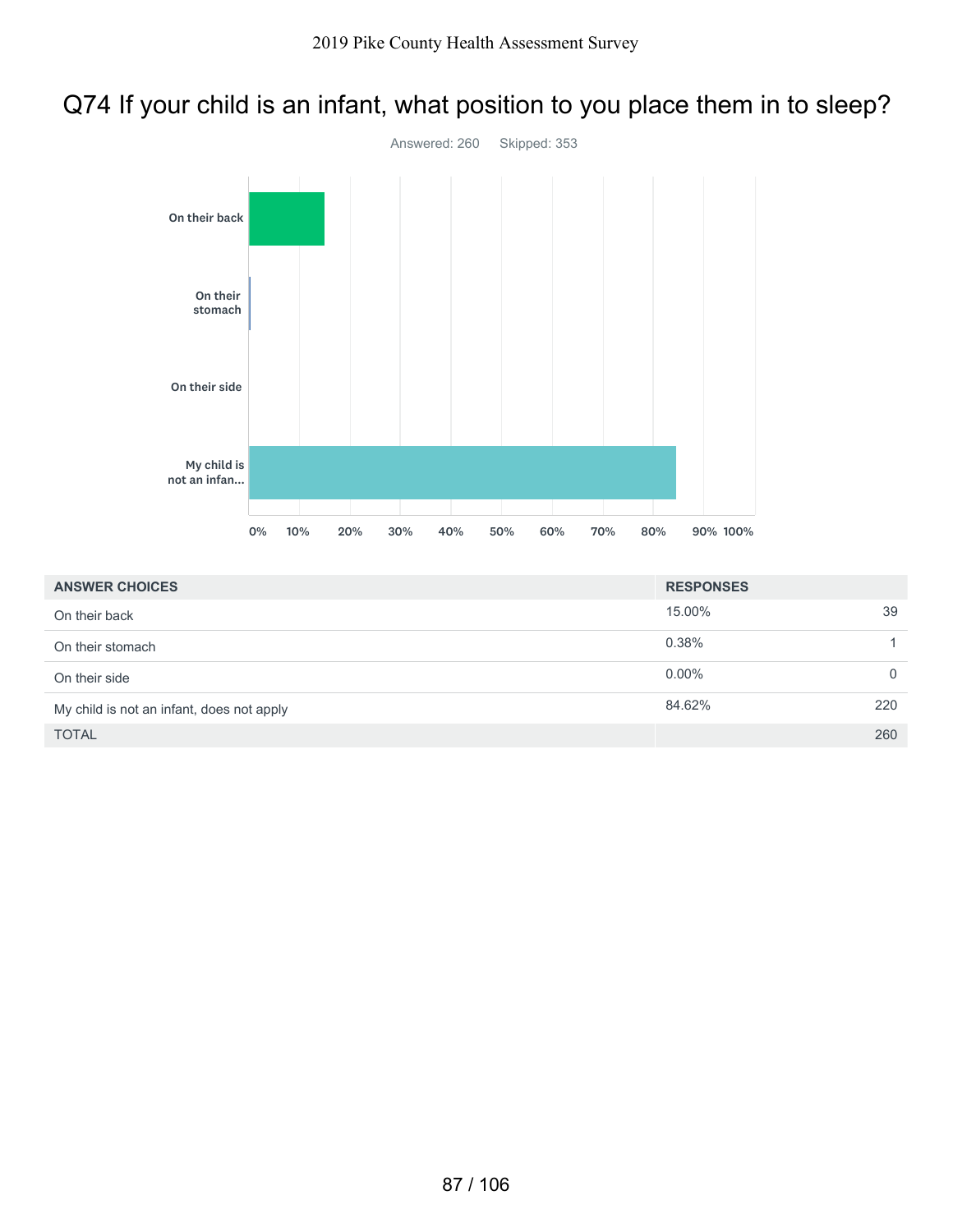## Q75 Do you believe additional drug and alcohol prevention services should be made available to school age children in Pike County?



| <b>ANSWER CHOICES</b> | <b>RESPONSES</b> |     |
|-----------------------|------------------|-----|
| Yes                   | 93.02%           | 360 |
| <b>No</b>             | 6.98%            | 27  |
| <b>TOTAL</b>          |                  | 387 |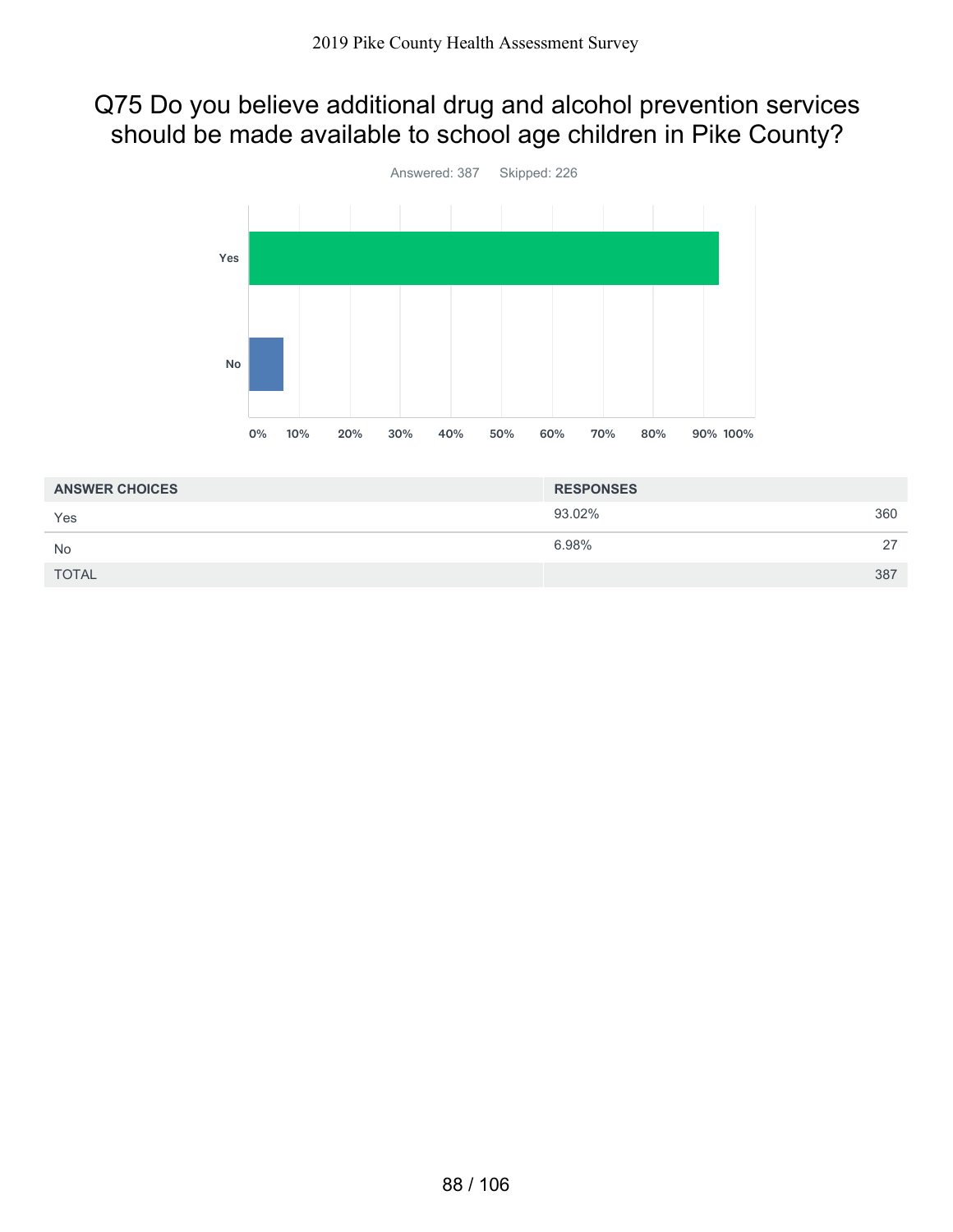### Q76 In the past 12 months, did you receive a seasonal flu vaccine (shot, intradermal or nasal mist)?



| <b>ANSWER CHOICES</b> | <b>RESPONSES</b> |     |
|-----------------------|------------------|-----|
| Yes                   | 59.65%           | 275 |
| <b>No</b>             | 40.35%           | 186 |
| <b>TOTAL</b>          |                  | 461 |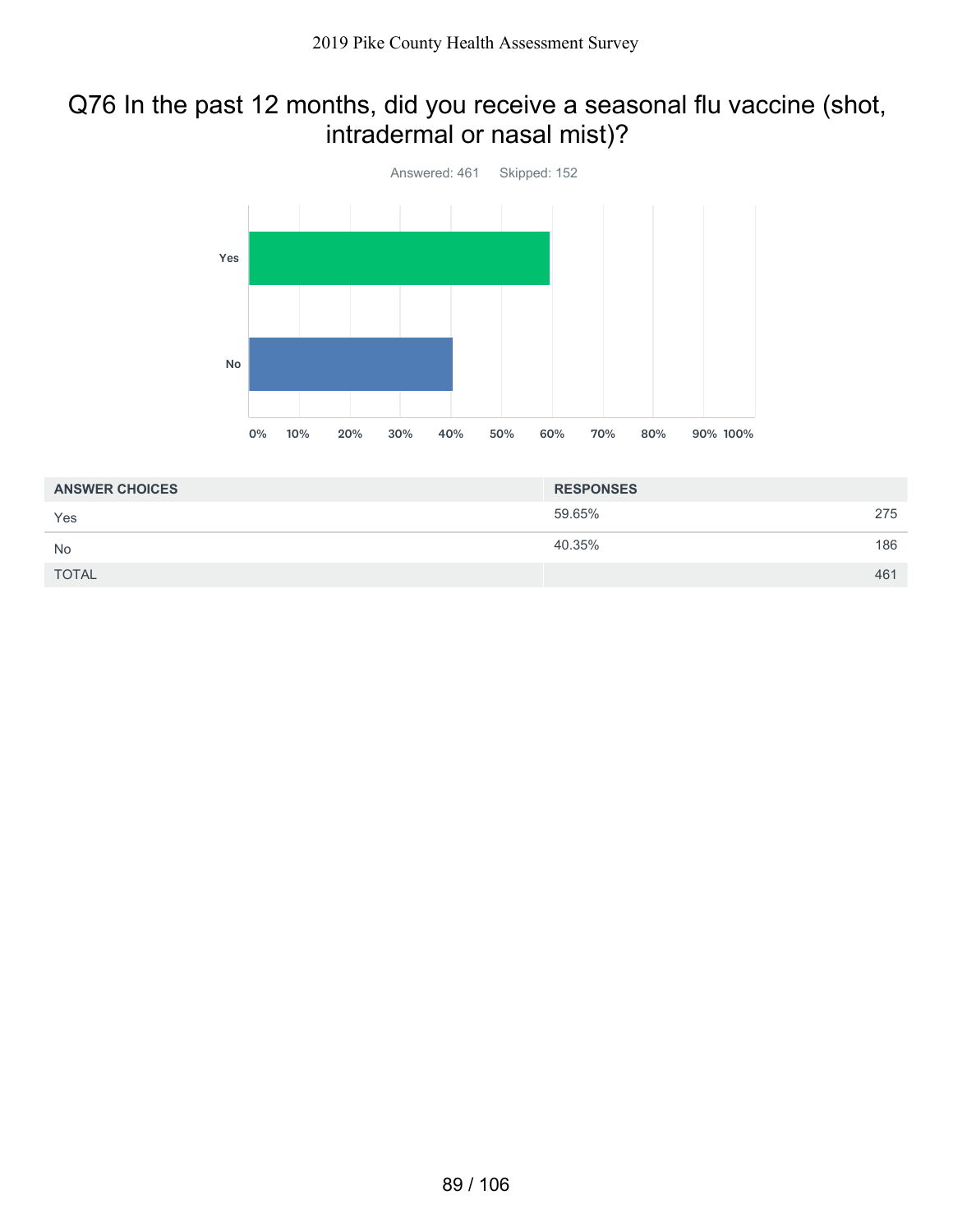## Q77 Have you ever received a pneumonia vaccine? (Usually given 1-2 times during lifetime, different from flu vaccine)



| <b>ANSWER CHOICES</b> | <b>RESPONSES</b> |     |
|-----------------------|------------------|-----|
| Yes                   | 37.58%           | 171 |
| <b>No</b>             | 62.42%           | 284 |
| <b>TOTAL</b>          |                  | 455 |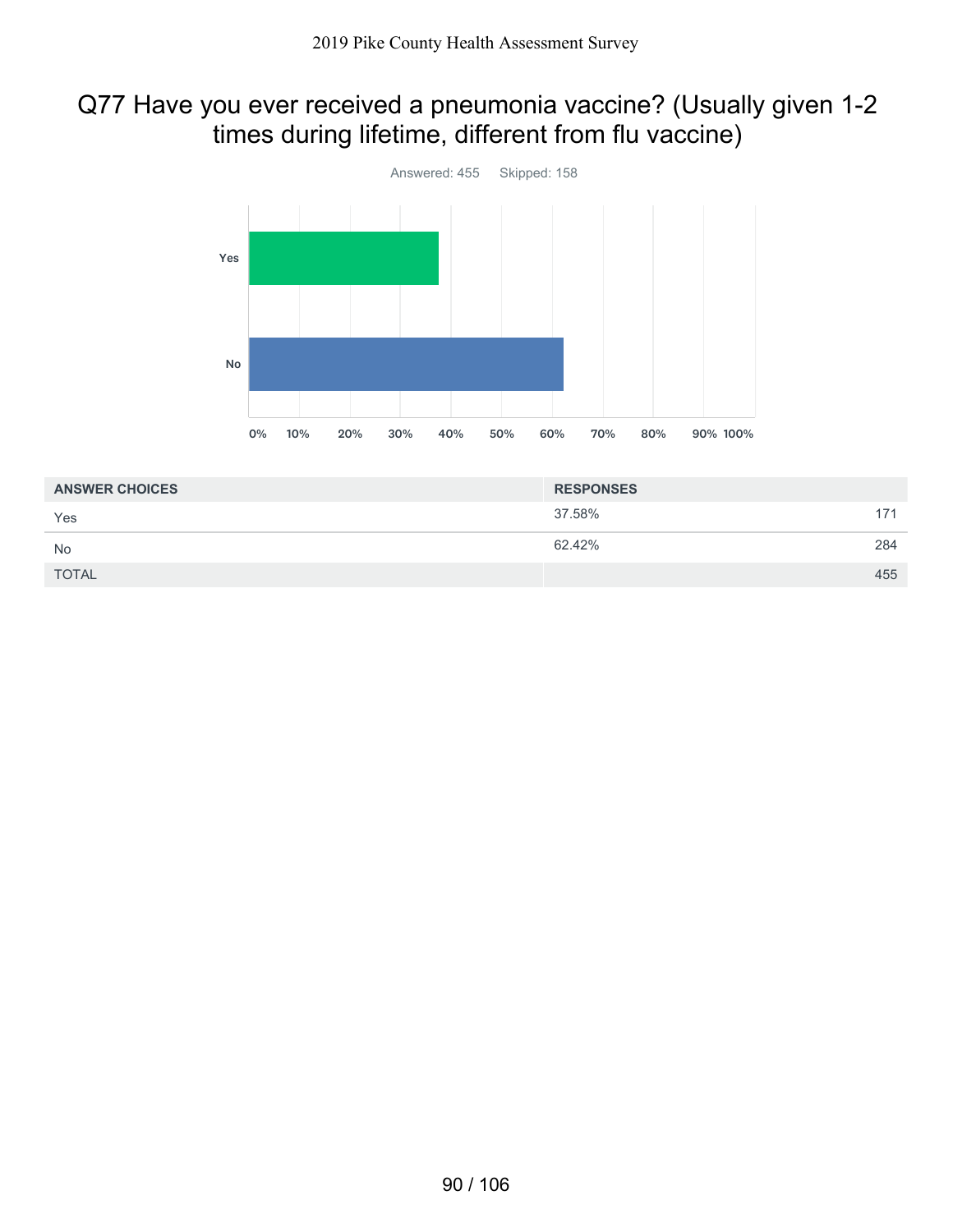#### Q78 Have you had a tetanus or TDaP booster vaccine in the last ten years?



| <b>ANSWER CHOICES</b> | <b>RESPONSES</b> |    |
|-----------------------|------------------|----|
| Yes                   | 65.58%<br>301    |    |
| <b>No</b>             | 15.25%           | 70 |
| Not sure              | 19.17%           | 88 |
| <b>TOTAL</b>          | 459              |    |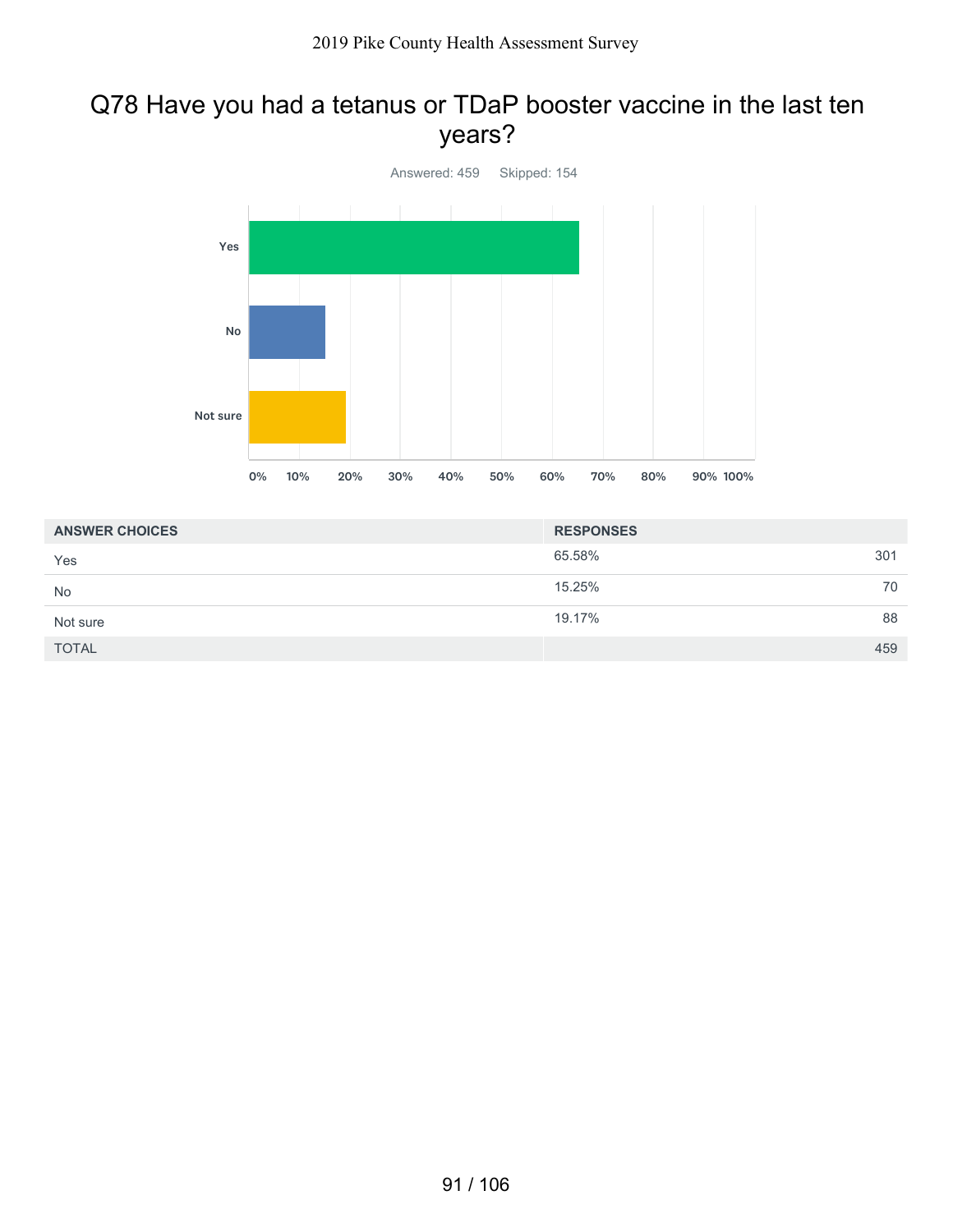## Q79 Have you ever used tobacco or vaping products? (Select all that apply.)



| <b>ANSWER CHOICES</b>         | <b>RESPONSES</b> |     |
|-------------------------------|------------------|-----|
| Yes, cigarettes               | 42.36%           | 194 |
| Yes, chewing tobacco or snuff | 6.99%            | 32  |
| Yes, pipe tobacco             | 2.18%            | 10  |
| Yes, e-cigarettes or vaping   | 8.52%            | 39  |
| No, never used                | 50.87%           | 233 |
| <b>Total Respondents: 458</b> |                  |     |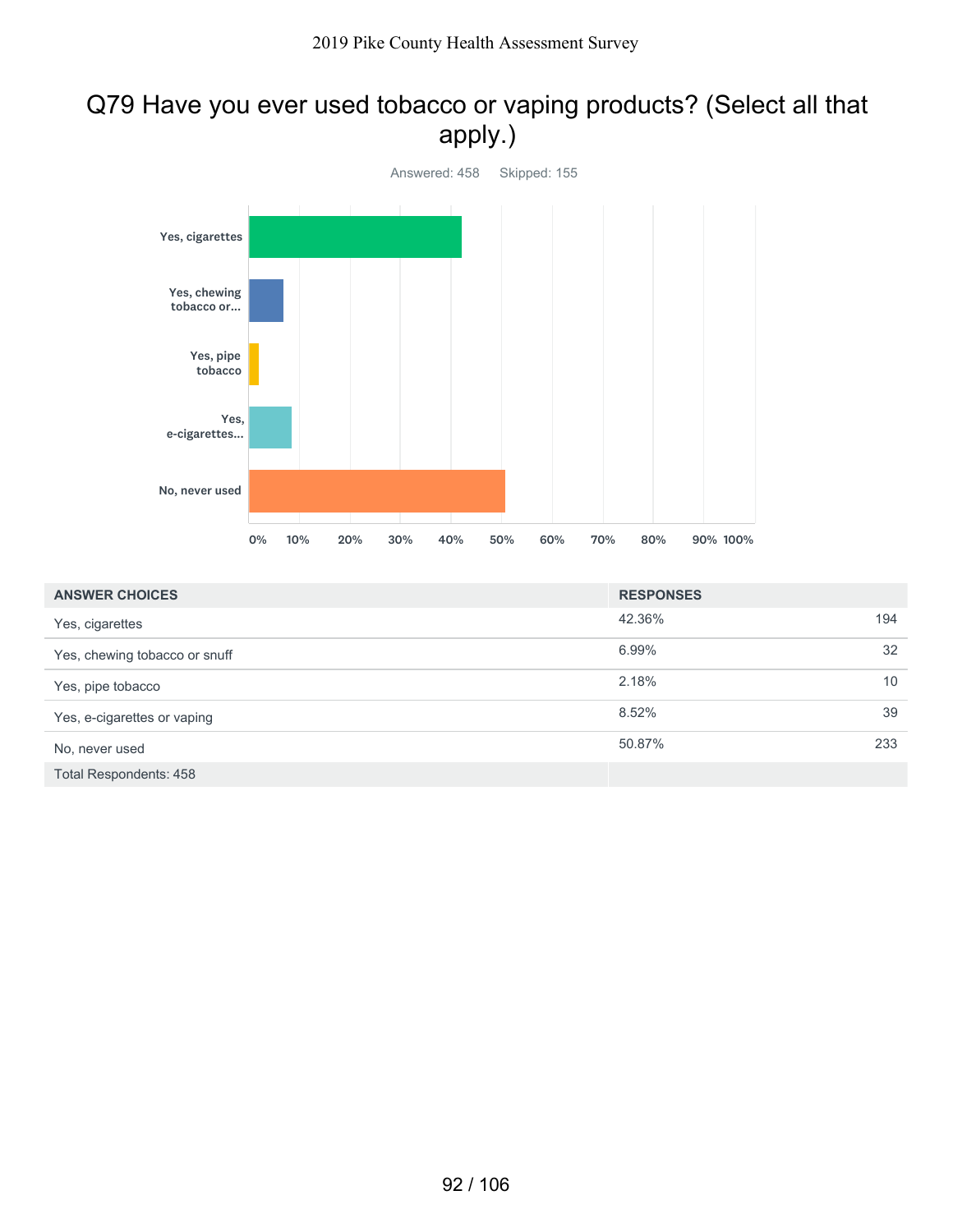### Q80 Which ones do you currently use? (Select all that apply)



| <b>ANSWER CHOICES</b>         | <b>RESPONSES</b> |    |
|-------------------------------|------------------|----|
| Cigarettes or pipe tobacco    | 26.32%<br>100    |    |
| E-cigarettes or vaping        | 6.84%            | 26 |
| Not currently using           | 22.63%           | 86 |
| Chewing tobacco or snuff      | 5.00%            | 19 |
| Do not use any now            | 44.74%<br>170    |    |
| <b>Total Respondents: 380</b> |                  |    |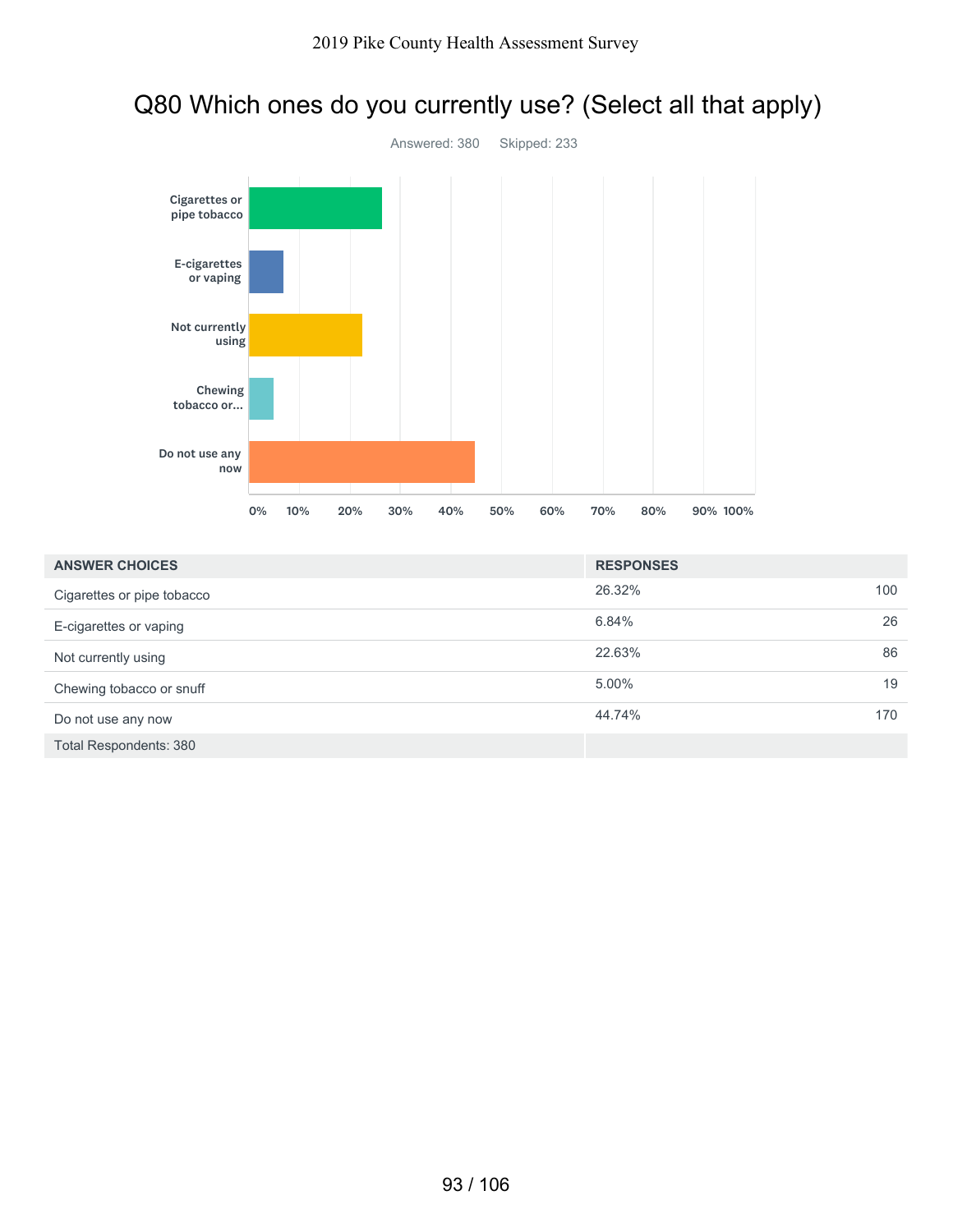#### Q81 During the past 12 months, have you tried to quit using tobacco products?



| <b>ANSWER CHOICES</b>                   | <b>RESPONSES</b> |     |
|-----------------------------------------|------------------|-----|
| Yes                                     | 13.92%           | 55  |
| <b>No</b>                               | 25.82%           | 102 |
| I do not currently use tobacco products | 60.25%           | 238 |
| <b>TOTAL</b>                            |                  | 395 |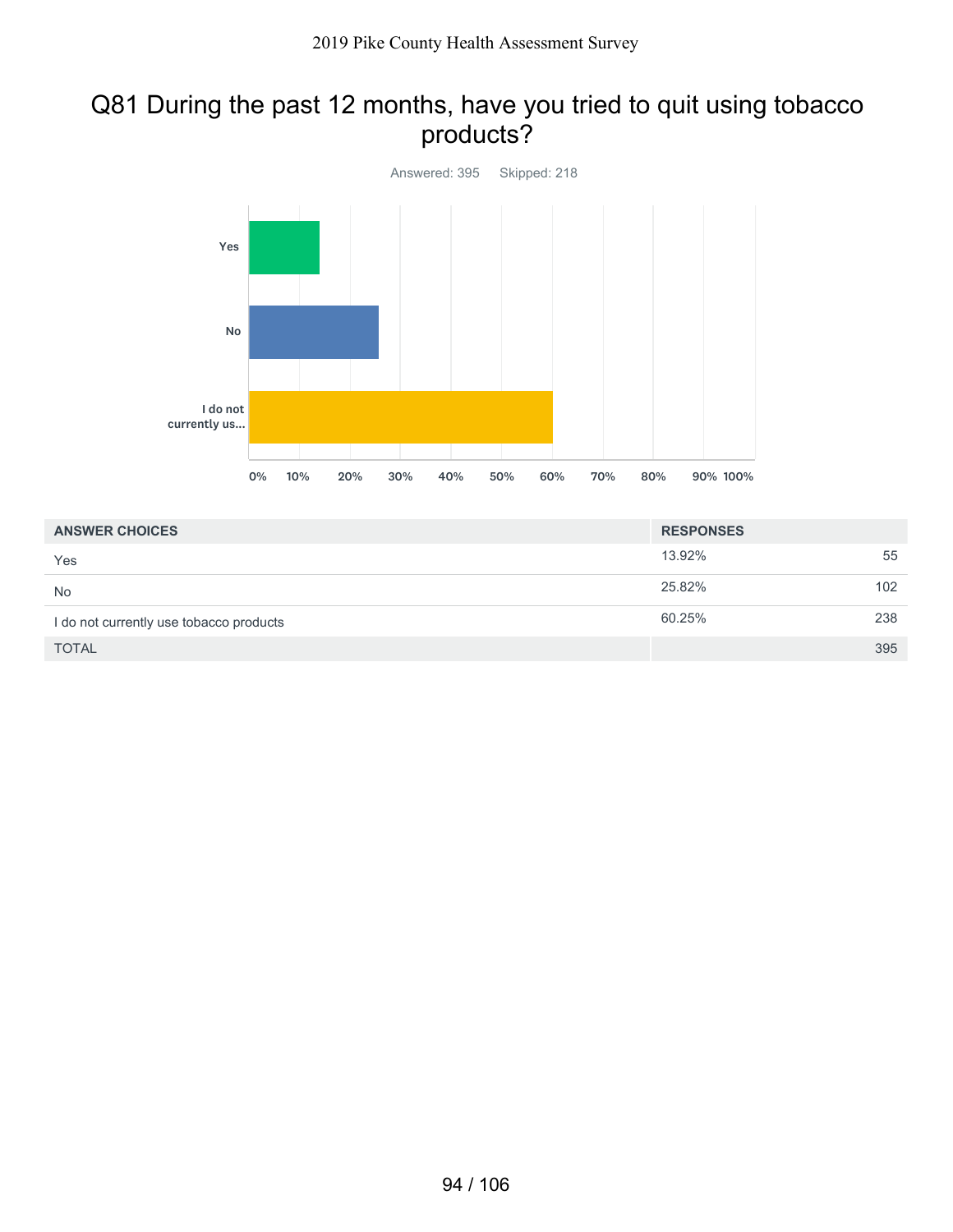

## Q82 Have you ever used any of the following to get high?

| <b>ANSWER CHOICES</b>        | <b>RESPONSES</b> |
|------------------------------|------------------|
| Prescription medications     | 27<br>6.35%      |
| Non-prescription medications | 11<br>2.59%      |
| Heroin                       | 8<br>1.88%       |
| Methamphetamine              | 12<br>2.82%      |
| Glue, aerosols for "huffing" | 5<br>1.18%       |
| Marijuana                    | 71<br>16.71%     |
| Never gotten high            | 339<br>79.76%    |
| Other (please specify)       | 8<br>1.88%       |
| Total Respondents: 425       |                  |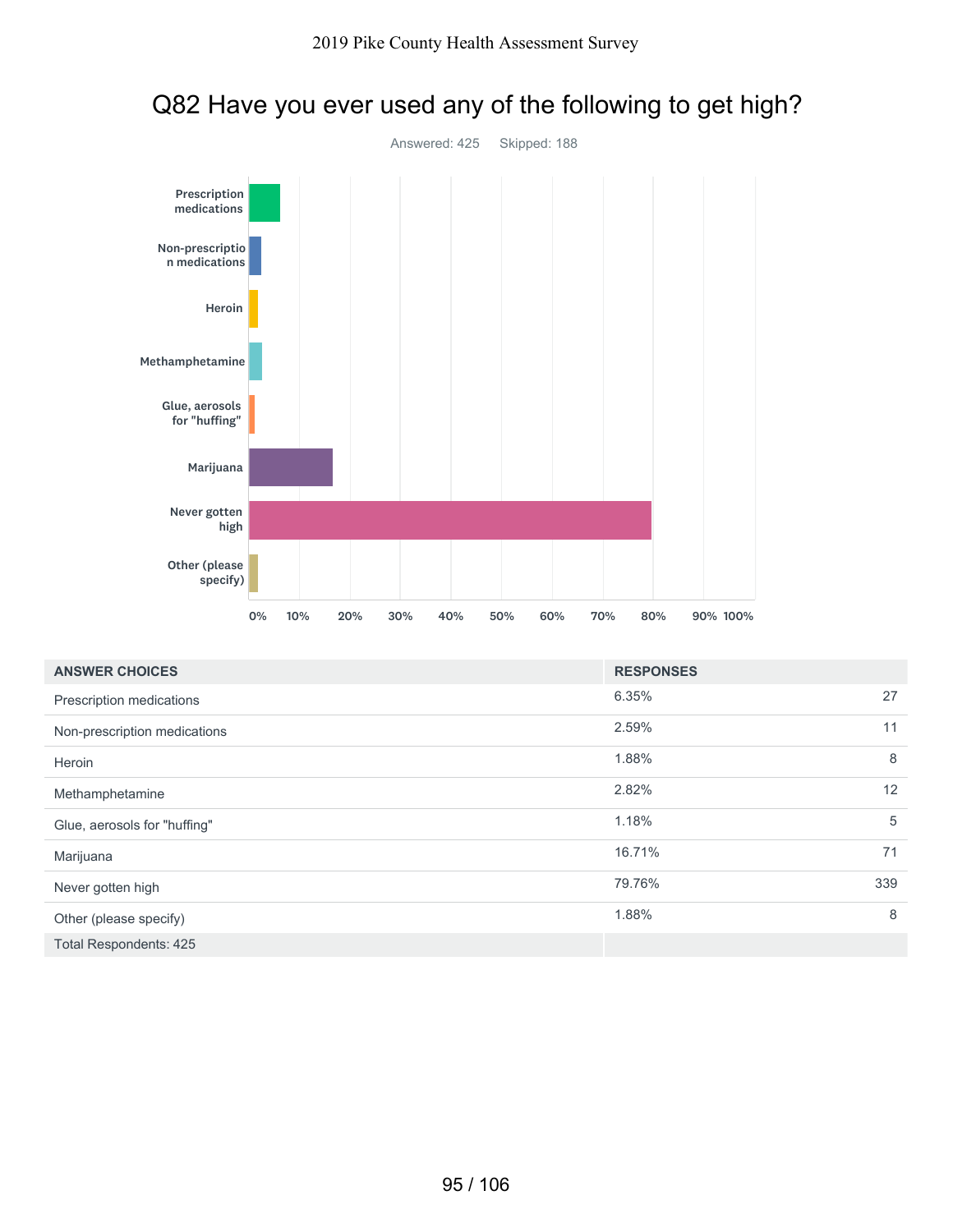



| <b>ANSWER CHOICES</b>                                | <b>RESPONSES</b> |          |
|------------------------------------------------------|------------------|----------|
| I never drink alcohol                                | 58.84%           | 263      |
| I drink alcohol socially 1-3 times per month         | 35.12%           | 157      |
| I drink 1 glass of wine or 1 beer per day            | 3.58%            | 16       |
| I drink more than 1 glass or wine or 1 beer everyday | 1.79%            | 8        |
| l get intoxicated every day                          | $0.00\%$         | $\Omega$ |
| I get intoxicated every weekend                      | 0.67%            | 3        |
| <b>TOTAL</b>                                         |                  | 447      |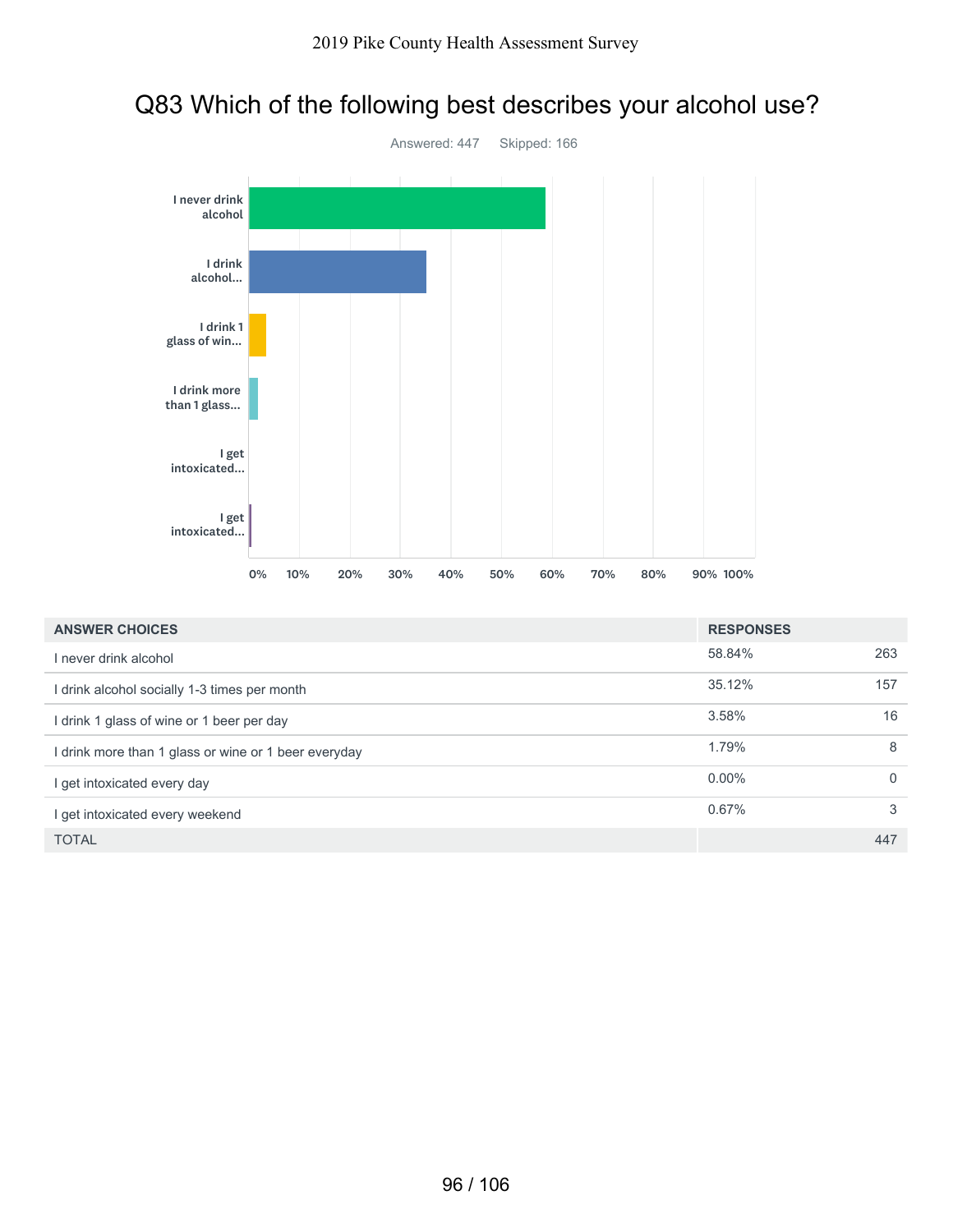## Q84 Do you consider yourself at risk of getting an infection disease such as HIV, hepatitis, or sexually transmitted diseases/infections?



| <b>ANSWER CHOICES</b> | <b>RESPONSES</b> |     |
|-----------------------|------------------|-----|
| Yes                   | 3.62%            | 16  |
| <b>No</b>             | 96.38%           | 426 |
| <b>TOTAL</b>          |                  | 442 |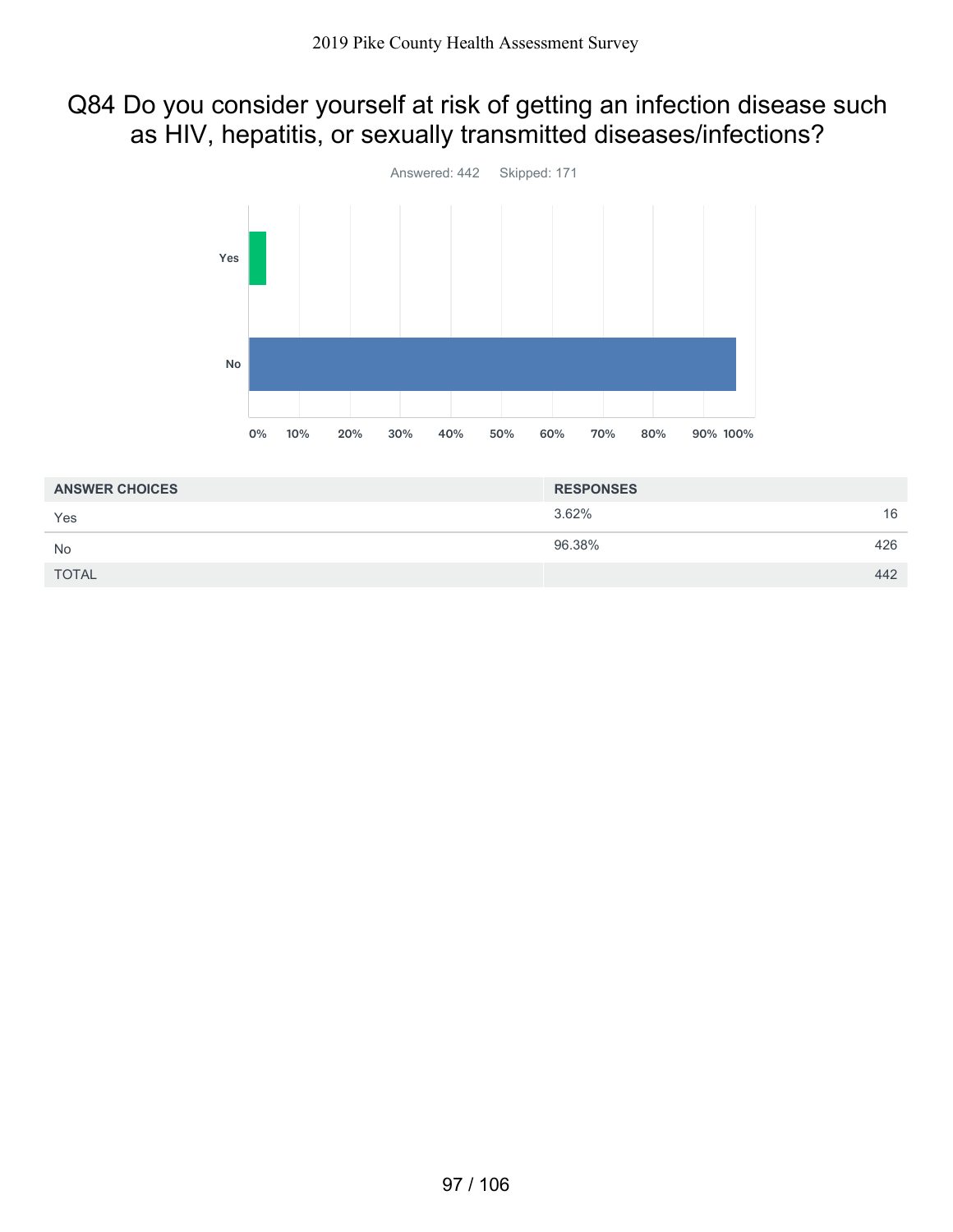## Q85 Do you do or experience any of the following? (Select all that apply.)



| <b>ANSWER CHOICES</b>                         | <b>RESPONSES</b> |    |
|-----------------------------------------------|------------------|----|
| Share needles to inject drugs                 | 3.57%            | 2  |
| Experience violence in my home                | 5.36%            | 3  |
| Have intimate friends with infection diseases | 3.57%            | 2  |
| <b>Homelessness</b>                           | 5.36%            | 3  |
| Have unprotected sex                          | 42.86%           | 24 |
| Other (please specify)                        | 42.86%           | 24 |
| <b>Total Respondents: 56</b>                  |                  |    |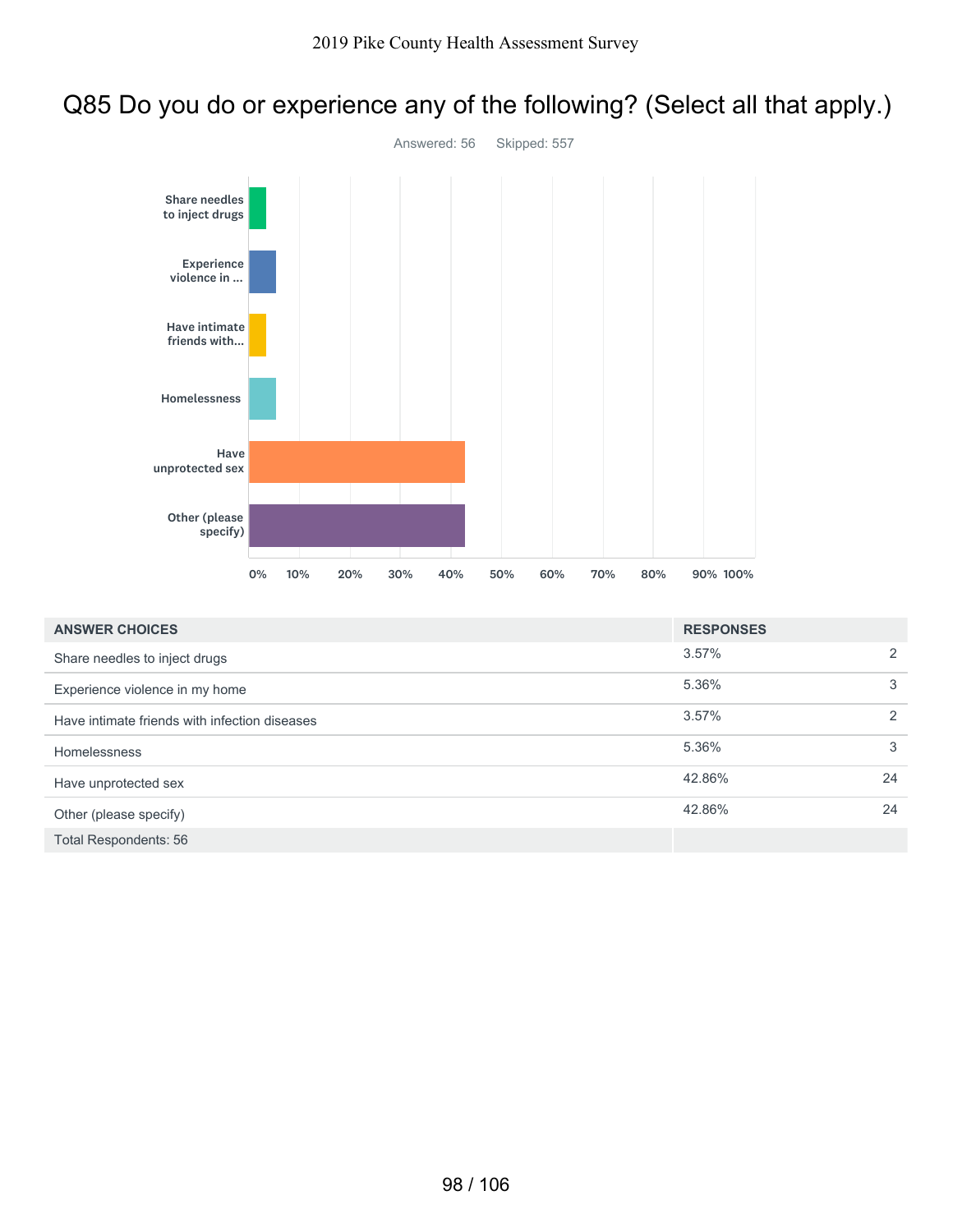# Q86 Do you consider yourself at risk for human trafficking?



| <b>ANSWER CHOICES</b> | <b>RESPONSES</b> |                |
|-----------------------|------------------|----------------|
| Yes                   | 0.94%            | $\overline{4}$ |
| <b>No</b>             | 95.29%           | 405            |
| Not sure              | 3.76%            | 16             |
| <b>TOTAL</b>          |                  | 425            |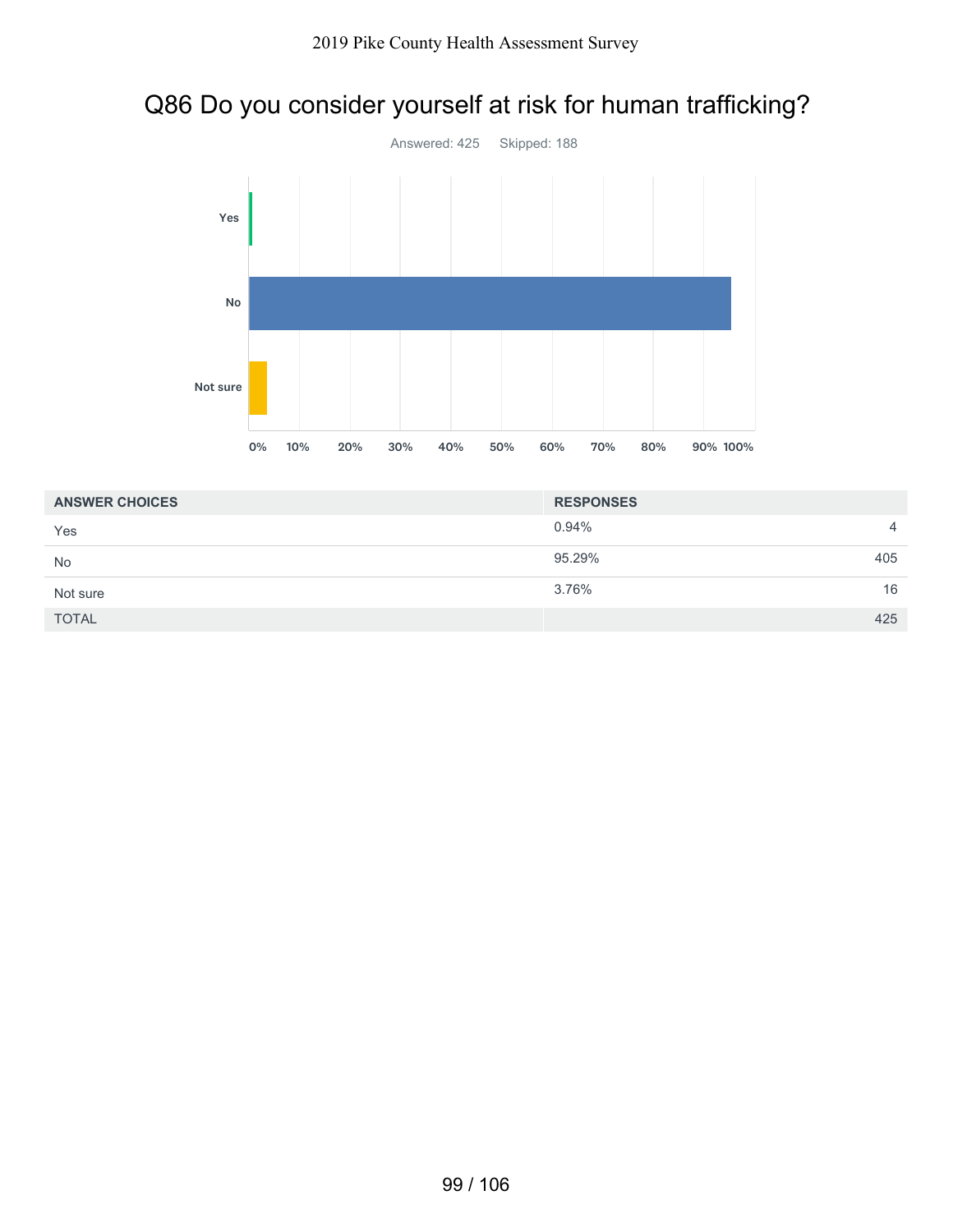## Q87 Are you aware that free rapid HIV testing is available in Pike County?



| <b>ANSWER CHOICES</b> | <b>RESPONSES</b> |     |
|-----------------------|------------------|-----|
| Yes                   | 46.41%           | 207 |
| <b>No</b>             | 53.59%           | 239 |
| <b>TOTAL</b>          |                  | 446 |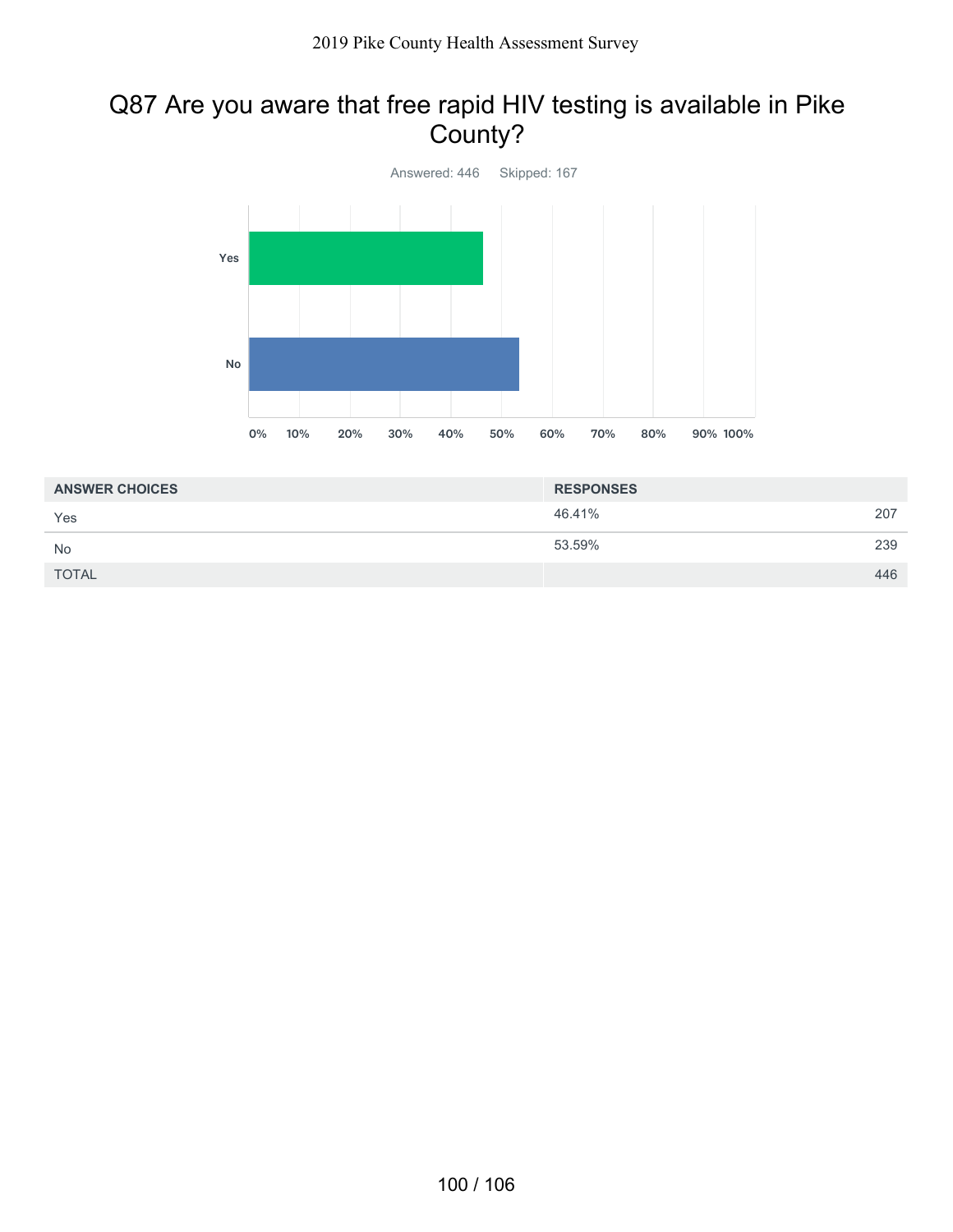#### Q88 How often do you use a seat belt when you drive or ride in a vehicle?



| <b>ANSWER CHOICES</b>            | <b>RESPONSES</b> |                |
|----------------------------------|------------------|----------------|
| Always                           | 88.40%           | 404            |
| Usually                          | 7.00%            | 32             |
| Sometimes                        | 2.63%            | 12             |
| Rarely                           | 0.88%            | $\overline{4}$ |
| Never                            | 0.66%            | 3              |
| Never drive or ride in a vehicle | 0.44%            | 2              |
| <b>TOTAL</b>                     |                  | 457            |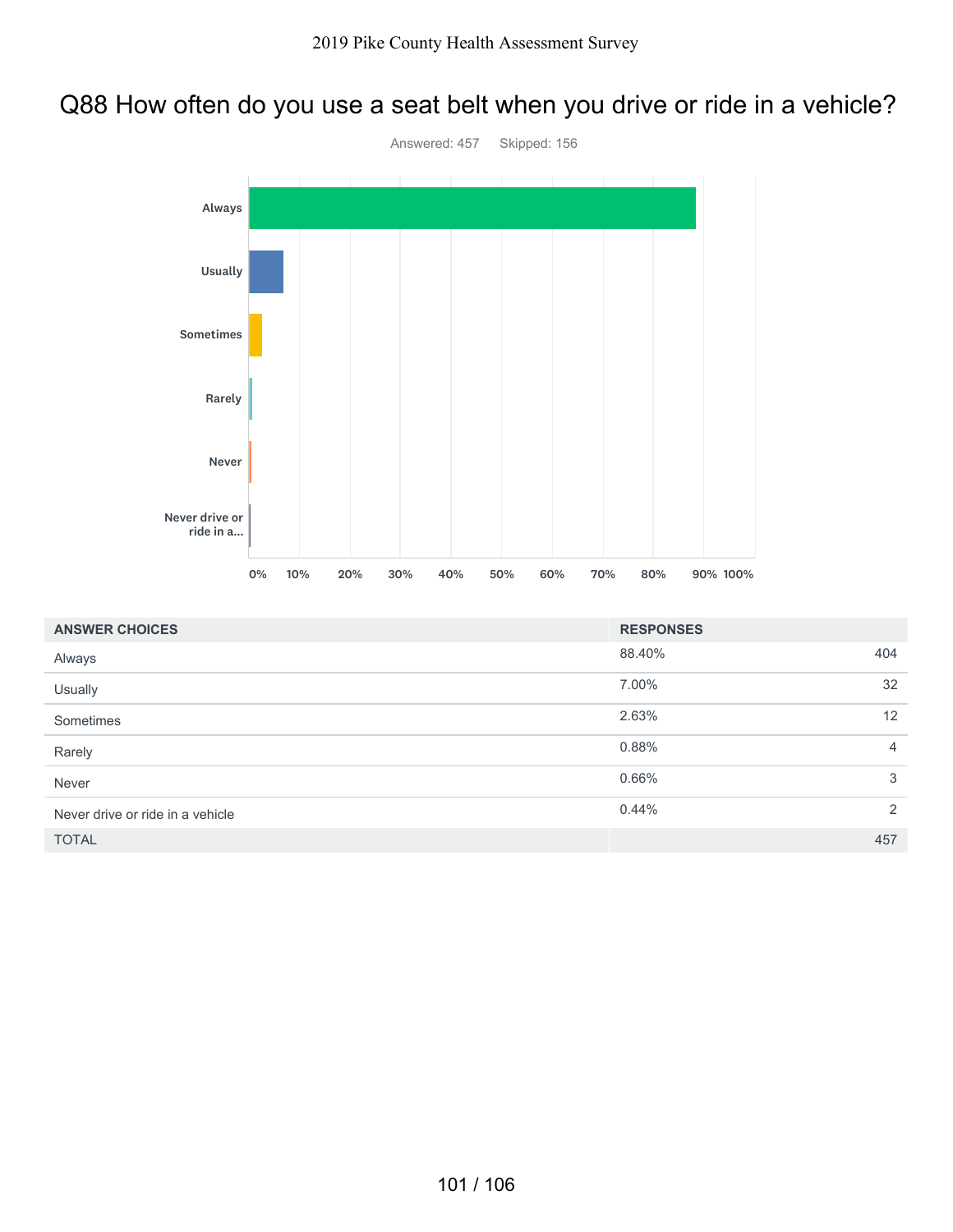## Q89 Do you ever do any of the following activities while driving? (Select all that apply.)



| <b>ANSWER CHOICES</b>         | <b>RESPONSES</b> |     |
|-------------------------------|------------------|-----|
| Texting on cellphone          | 20.79%           | 74  |
| Calls on cellphone            | 64.61%           | 230 |
| Apply cosmetics               | 4.78%            | 17  |
| Eat                           | 71.63%           | 255 |
| I do not drive                | 9.83%            | 35  |
| Other (please specify)        | 5.90%            | 21  |
| <b>Total Respondents: 356</b> |                  |     |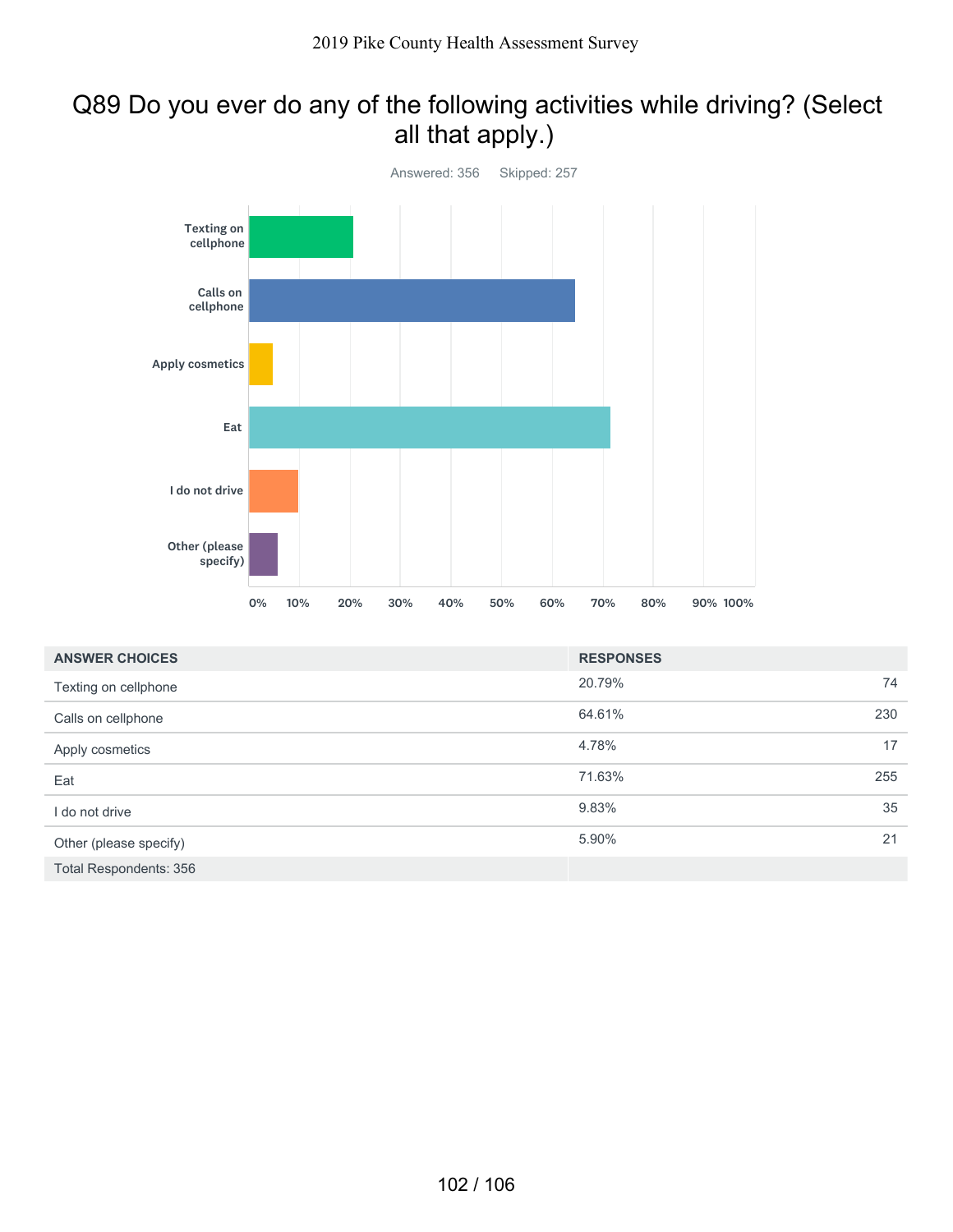



| <b>ANSWER CHOICES</b> | <b>RESPONSES</b> |     |
|-----------------------|------------------|-----|
| Yes                   | 3.43%            | 15  |
| <b>No</b>             | 96.57%           | 422 |
| <b>TOTAL</b>          |                  | 437 |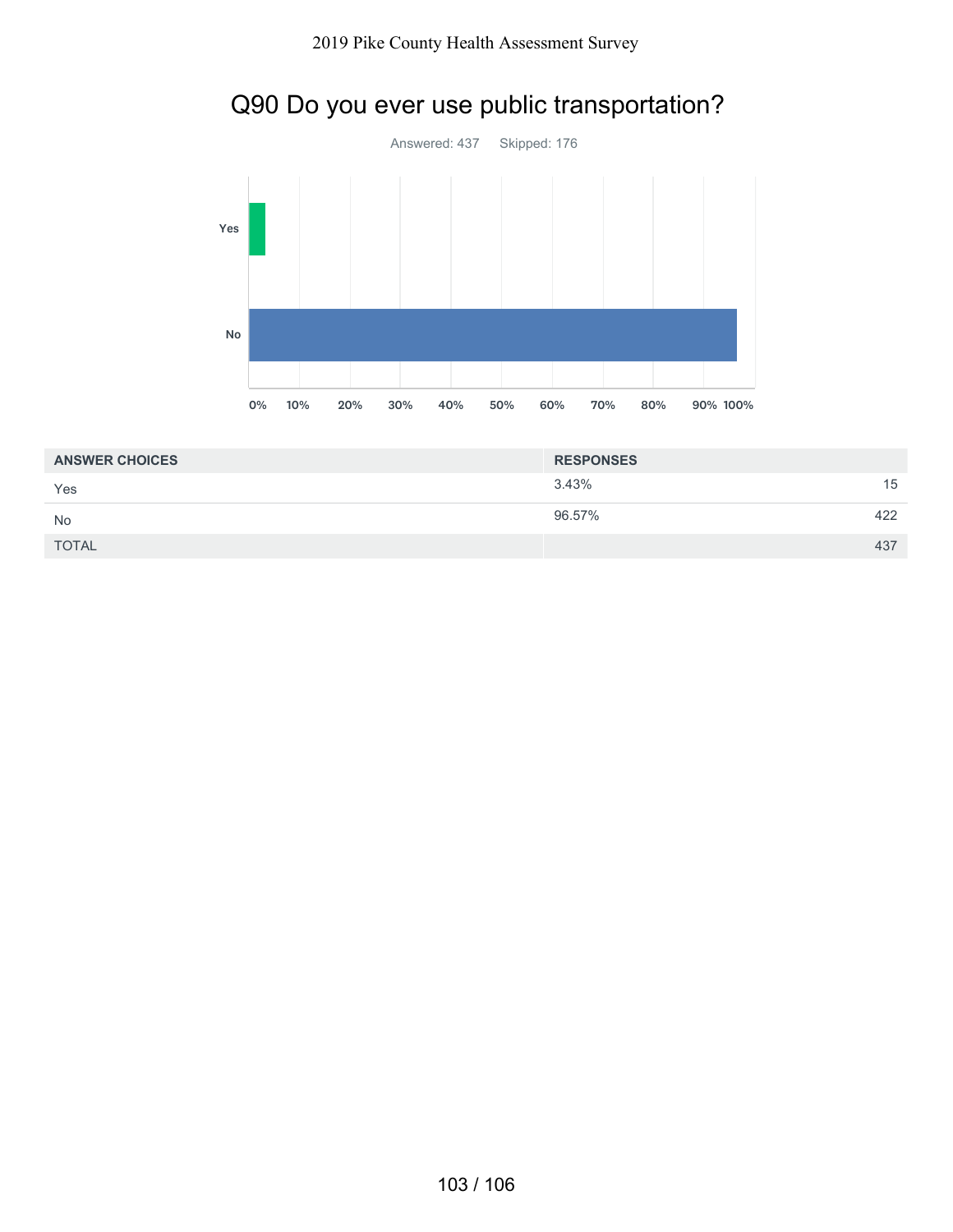## Q91 You indicated you do not use public transportation. Please explain. (Select all that apply.)



| <b>ANSWER CHOICES</b>          | <b>RESPONSES</b> |     |
|--------------------------------|------------------|-----|
| I don't need it                | 87.29%           | 364 |
| It takes too long              | 4.80%            | 20  |
| Does not work with my schedule | 5.04%            | 21  |
| Not available in my area       | 7.43%            | 31  |
| Doesn't go where I need it to  | 4.08%            | 17  |
| Cost too much                  | 1.44%            | 6   |
| Other (please specify)         | 3.36%            | 14  |
| <b>Total Respondents: 417</b>  |                  |     |